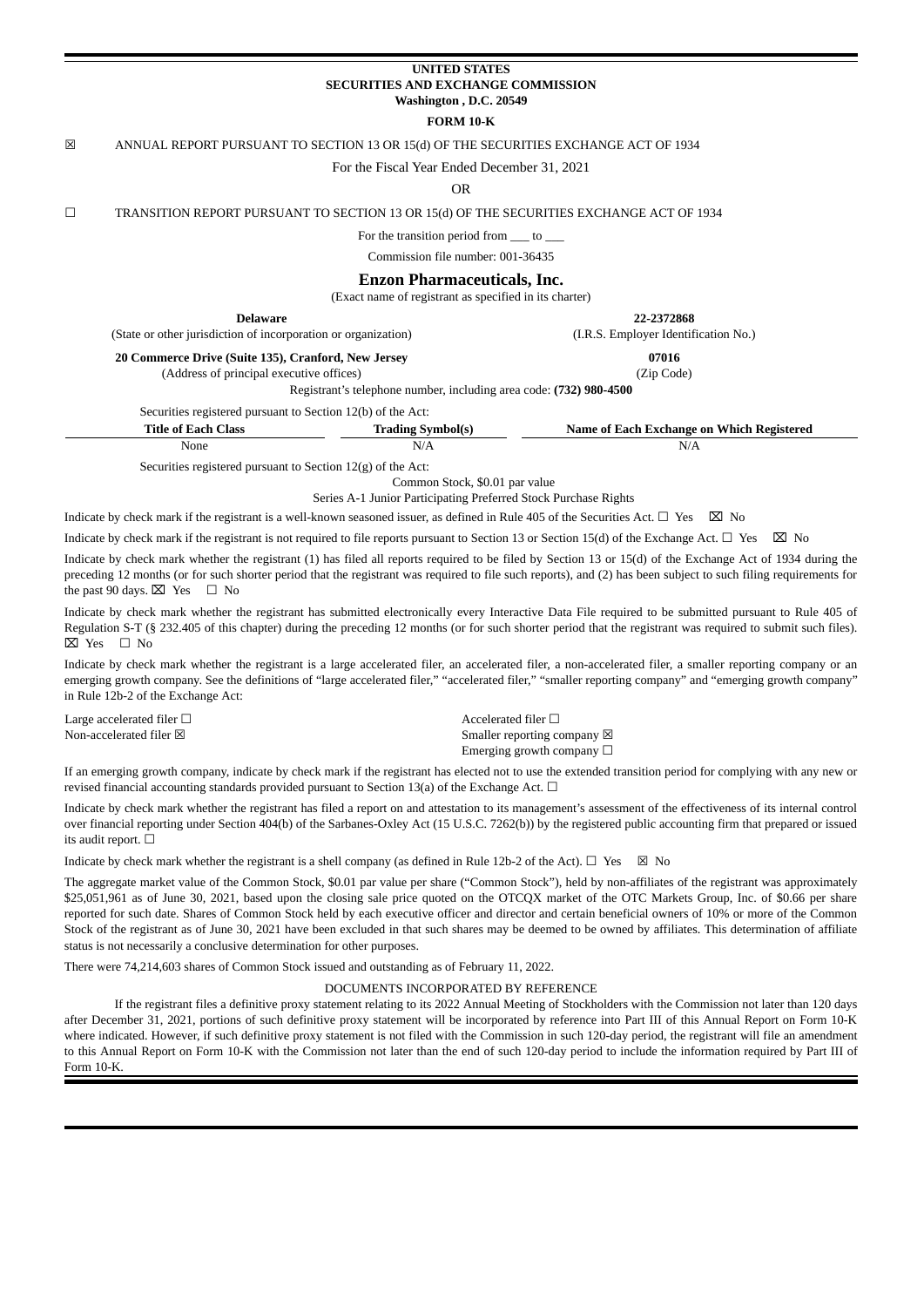# **ENZON PHARMACEUTICALS, INC.**

# **2021 Annual Report on Form 10-K**

# **Table of Contents**

|                                  | Page |
|----------------------------------|------|
| <b>PART I</b>                    |      |
| <b>Business</b>                  | 4    |
| <b>Risk Factors</b>              |      |
| <b>Unresolved Staff Comments</b> | 10   |
| <b>Properties</b>                | 10   |
| <b>Legal Proceedings</b>         | 11   |
| <b>Mine Safety Disclosures</b>   |      |
|                                  |      |

# **PART II**

| Item 5.  | Market for Registrant's Common Equity, Related Stockholder Matters, and Issuer Purchases of |    |
|----------|---------------------------------------------------------------------------------------------|----|
|          | <b>Equity Securities</b>                                                                    | 11 |
| Item 6.  | <b>Selected Financial Data</b>                                                              | 11 |
| Item 7.  | Management's Discussion and Analysis of Financial Condition and Results of Operations       | 12 |
| Item 7A. | <b>Quantitative and Qualitative Disclosures About Market Risk</b>                           | 17 |
| Item 8.  | <b>Financial Statements and Supplementary Data</b>                                          | 17 |
| Item 9.  | <u>Changes in and Disagreements With Accountants on Accounting and Financial Disclosure</u> | 18 |
| Item 9A. | <b>Controls and Procedures</b>                                                              | 18 |
| Item 9B. | <b>Other Information</b>                                                                    | 19 |
| Item 9C. | Disclosure Regarding Foreign Jurisdictions that Prevent Inspection                          | 19 |

# **PART III**

| <u>Item 10.</u> | Directors, Executive Officers and Corporate Governance                                 | 19 |  |
|-----------------|----------------------------------------------------------------------------------------|----|--|
| <u>Item 11.</u> | <b>Executive Compensation</b>                                                          | 19 |  |
| Item 12.        | Security Ownership of Certain Beneficial Owners and Management and Related Stockholder | 19 |  |
|                 | <b>Matters</b>                                                                         |    |  |
| Item $13$ .     | <b>Certain Relationships and Related Transactions, and Director Independence</b>       | 19 |  |
| Item 14.        | <b>Principal Accounting Fees and Services</b>                                          | 20 |  |
| <b>PART IV</b>  |                                                                                        |    |  |
|                 |                                                                                        |    |  |

| Item 15. Exhibits, Financial Statement Schedules | 20 |
|--------------------------------------------------|----|
| <u>Item 16.     Form 10-K Summary</u>            |    |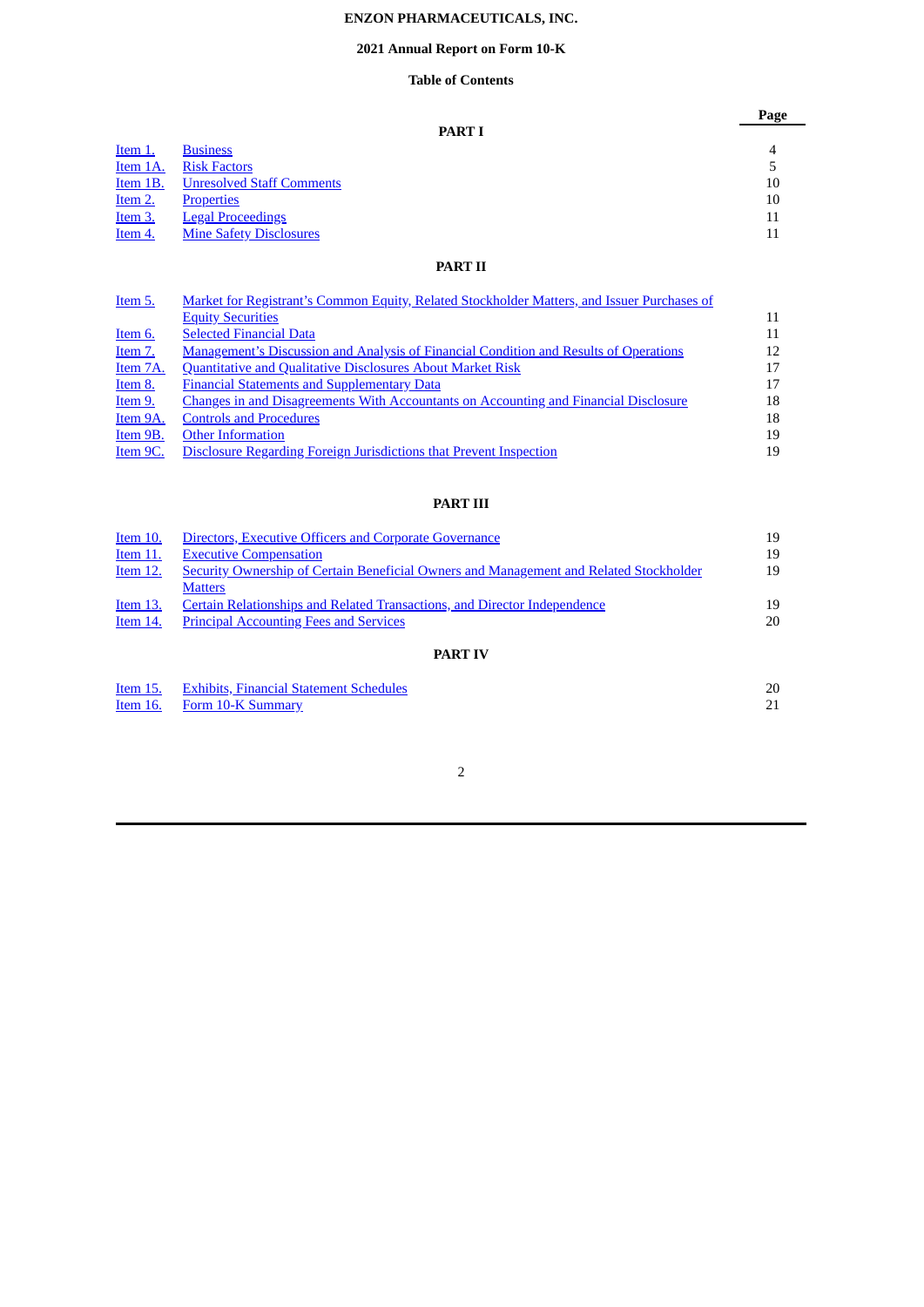Unless the context requires otherwise, references in this Annual Report on Form 10-K to "Enzon," the "Company," "we," "us," or "our" and similar terms mean Enzon Pharmaceuticals, Inc. and its subsidiaries.

This Annual Report on Form 10-K contains forward-looking statements within the "safe harbor" provisions of the Private Securities Litigation Reform Act of 1995. All statements contained in this Annual Report on Form 10-K, other than statements that are purely historical, are forward-looking statements. Forward-looking statements can be identified by the use of forward-looking terminology such as "believes," "expects," "may," "will," "should," "could," "potential," "anticipates," "estimates," "plans," "would," or "intends" or the negative thereof, or other variations thereof, or comparable terminology, or by discussions of strategy. Forward-looking statements are based upon management's present expectations, objectives, anticipations, plans, hopes, beliefs, intentions or strategies regarding the future and are subject to risks and uncertainties that could cause actual results, events or developments to be materially different from those indicated in such forward-looking statements, including the risks and uncertainties set forth in Item 1A. Risk Factors of this Annual Report on Form 10-K. These risks and uncertainties should be considered carefully and readers are cautioned not to place undue reliance on such forward-looking statements. We cannot assure that the future results covered by the forward-looking statements will be achieved. All information in this Annual Report on Form 10-K speaks only as of the date of the filing of this report, unless otherwise indicated. We do not intend to update this information to reflect events after the date of this report.

Our website is located at www.enzon.com. Copies of our Annual Reports on Form 10-K, our Quarterly Reports on Form 10-Q, our Current Reports on Form 8-K and our other reports filed with the Securities and Exchange Commission (the "SEC") can be obtained, free of charge, as soon as reasonably practicable after such material is electronically filed with, or furnished to the SEC, by calling (732) 980-4500, by clicking the SEC Filings link from the Investors and Media page on our website at www.enzon.com or directly from the SEC's website at www.sec.gov. Our website and the information contained therein or connected thereto are not incorporated into this Annual Report on Form 10-K.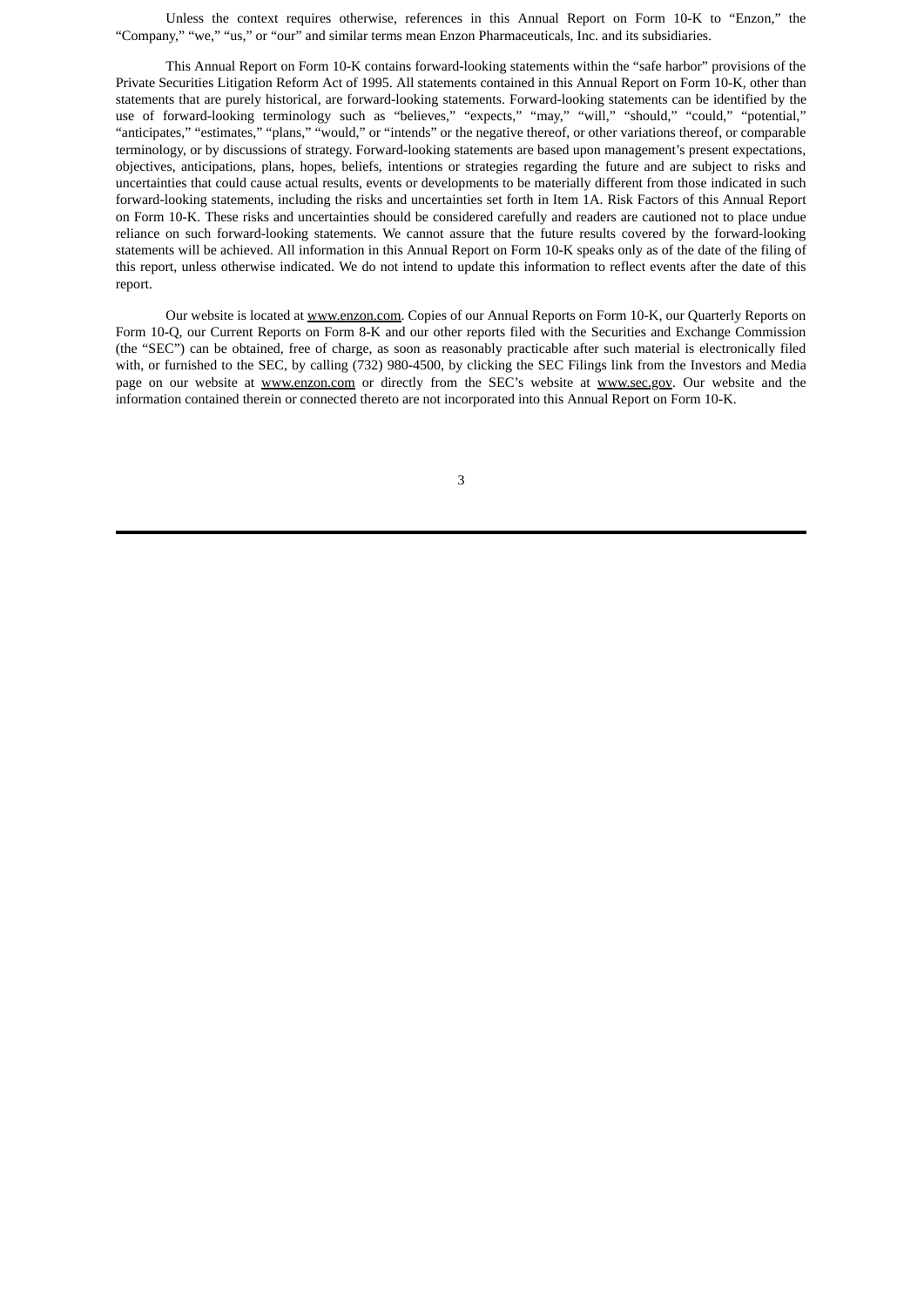## **UNITED STATES SECURITIES AND EXCHANGE COMMISSION FORM 10-K ENZON PHARMACEUTICALS, INC.**

#### **PART I.**

#### <span id="page-3-0"></span>**Item 1. Business**

### **OVERVIEW**

Enzon Pharmaceuticals, Inc. (together with its subsidiaries, the "Company," "Enzon," "we" or "us") is positioned as a public company acquisition vehicle, where we can become an acquisition platform and more fully utilize our net operating loss carryforwards ("NOLs") and enhance stockholder value.

In September 2020, we initiated a rights offering (the "Rights Offering") for our common and preferred stock, which closed in October 2020 (see below and Note 13 to our Consolidated Financial Statements), and we realized \$43.6 million in gross proceeds. This has enabled us to embark on our plan to realize the value of our approximately \$103.4 million NOLs by acquiring potentially profitable businesses or assets. To protect the NOLs, in August 2020, our Board of Directors (the "Board") adopted a Section 382 rights plan (see Note 12 to our Consolidated Financial Statements).

Historically, we have received royalty revenues from licensing arrangements with other companies primarily related to sales of certain drug products that utilized Enzon's proprietary technology. In recent years, we have had no clinical operations and limited corporate operations. We have a marketing agreement relating to the drug Vicineum, which, if approved, will potentially generate milestone and royalty payments to us in the future. We cannot assure you that we will earn material future royalties or milestones.

### *Acquisition Activities*

Our Board and our management are actively involved in pursuing, sourcing, reviewing, and evaluating various potential acquisition transactions consistent with our long-term strategy. Our management and our Board have originated a number of potential acquisition opportunities and engaged in discussions with certain potential acquisition targets and financial advisors on behalf of various individual entities, while continuing to evaluate such potential transactions. We will continue to update our stockholders as material developments arise.

### *Royalty and Milestone Agreements and Revenues*

Prior to 2017, we received royalty revenues from sales of PegIntron, which is marketed by Merck & Co., Inc. ("Merck"). In 2020 and 2021 net royalties from PegIntron have not been significant. There is a dispute with Merck regarding royalties (see Note 4 to our Consolidated Financial Statements). We have a licensing agreement regarding SC Oncaspar and certain other drugs.

In 2021, we earned total milestones revenues of approximately \$702,000 from Sesen, Inc. (See Note 1 to our Consolidated Financial Statements).

During the years ended December 31, 2021 and 2020, we received a license maintenance fee of approximately \$28,000 and \$30,000, respectively, from Amgen, Inc. in payment of a worldwide, royalty-free non-exclusive right to license Vicineum. (See Note 1 to our Consolidated Financial Statements.)

## *Patents and Intellectual Property Rights*

We have a portfolio of issued U.S. patents, many of which have foreign counterparts. Of the patents owned or exclusively licensed by us, one relates to PegIntron. The patent related to PegIntron (peginterferon alfa-2b) expired in the United States in 2016 and expired outside of the United States in 2018 (including any patent term extensions), except for Japan, where the patent expired in 2021, Malaysia, where the patent expired in 2020, and Chile, where it will expire in 2024. Although we believe that our patents provide certain protection from competition and we may be entitled to potential royalty rights and/or milestone payments, we cannot assure you that such patents will be of substantial protection or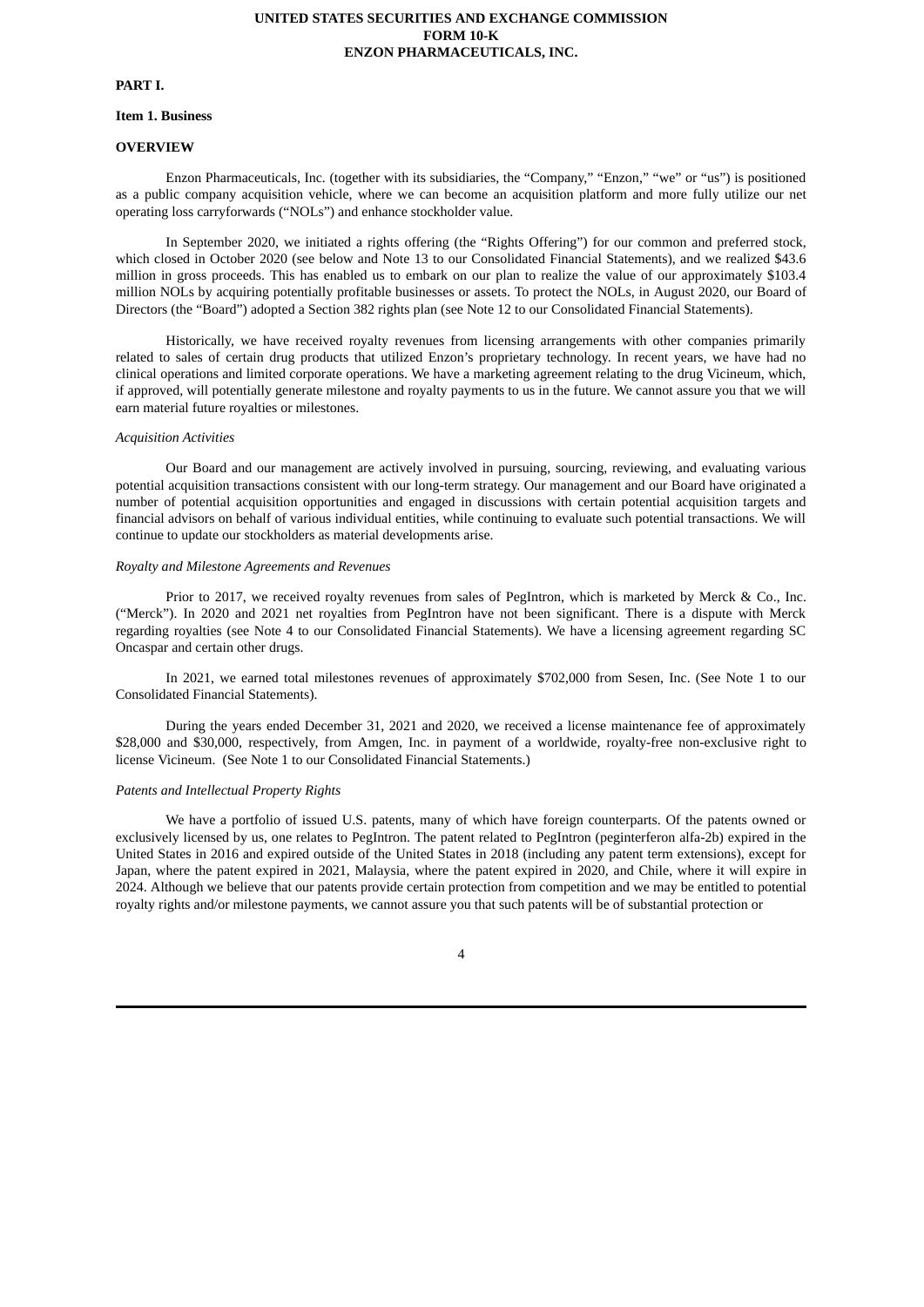commercial benefit to us, will afford us adequate protection from competing products, or will not be challenged or declared invalid. In addition, we cannot assure you that additional U.S. patents or foreign patent equivalents will be issued to us. At this time, we do not expect to apply for or receive any additional patents.

Patents for individual products extend for varying periods according to the date of patent filing or grant and the legal term of patents in the various countries where patent protection is obtained. Many of our patents have expired or are nearing the end of their patent protection period. The actual protection afforded by a patent, which can vary from country to country, depends upon the type of patent, the scope of its coverage and the availability of legal remedies in the country.

#### **EMPLOYEES AND EXECUTIVE OFFICERS**

We currently have no employees. Our executive officer provides services to us on a consulting basis.

#### <span id="page-4-0"></span>**Item 1A. Risk Factors**

Our business, financial condition and results of operations may be impacted by one or more of the following factors, any of which could cause actual results to vary materially from historical and current results or anticipated future results.

### **Risks Relating to the Company and its Operations**

### Our search for a business, company or assets to acquire or in which to invest may be unsuccessful, and we may fail to maximize our return on the proceeds of our Rights Offering and/or realize the value of our NOLs.

We are positioned as a public company acquisition vehicle, where we can become an acquisition platform and more fully utilize our NOLs and enhance stockholder value. We intend to acquire profitable businesses, entities or revenue streams that will generate sufficient income so that we can utilize our approximately \$103.4 million NOLs. However, we do not have any current plans, arrangements or understandings with respect to any acquisitions or investments, and we have not identified any actionable acquisition candidates. We will have significant discretion in the use of the net proceeds of our Rights Offering, and it is possible that we will fail to maximize our return on such proceeds. While we expect that, ultimately, we will be successful in realizing the value of our NOLs, we cannot assure you that we will be able to do so.

## **The COVID-19 pandemic may continue to disrupt the approval and manufacture of products for which we share** the right to receive licensing fees, milestone payments and royalties and may negatively impact our search for an acquisition target, and the business and/or results of operations of any target business that we acquire or in which **we invest.**

Despite recent progress in the administration of vaccines, both the outbreak of recent variants, including Delta and Omicron, and the related containment measures that have been put in place across the globe, have had and are likely to continue to have a serious adverse impact on the global economy and may adversely affect our business operations. The ongoing global health crisis (including resurgences) resulting from the pandemic have disrupted, and continue to disrupt, the normal operations of many businesses, including restrictions such as the temporary closure or scale-back of business operations and/or the imposition of either quarantine or remote work requirements for employees, either by government order or on a voluntary basis. It is impossible to predict the effect and ultimate impact of the COVID-19 pandemic, as the situation is continually evolving. The COVID-19 pandemic may continue to disrupt the global supply chain and may cause disruptions to our operations, financial condition and prospects.

At the present time, our own business activities have been largely unaffected by COVID-19 restrictions as our workforce is comprised solely of independent contractors who are able to perform their duties remotely. However, these restrictions may impact the third parties who are responsible for obtaining final approval of and manufacturing product candidates for which we share the right to receive licensing fees, milestone payments and royalty revenues. If those third parties are required to curtail their business activities for a significant time, or if global supply chain disruptions impact their ability to procure needed resources, raw materials or components, our right to receive licensing fees, milestone payments or royalties could be materially and adversely affected. Additionally, the development timeline for product candidates that are pending FDA approval could be delayed if the agency is required to shift resources to the review and approval of candidates for treatment of COVID-19.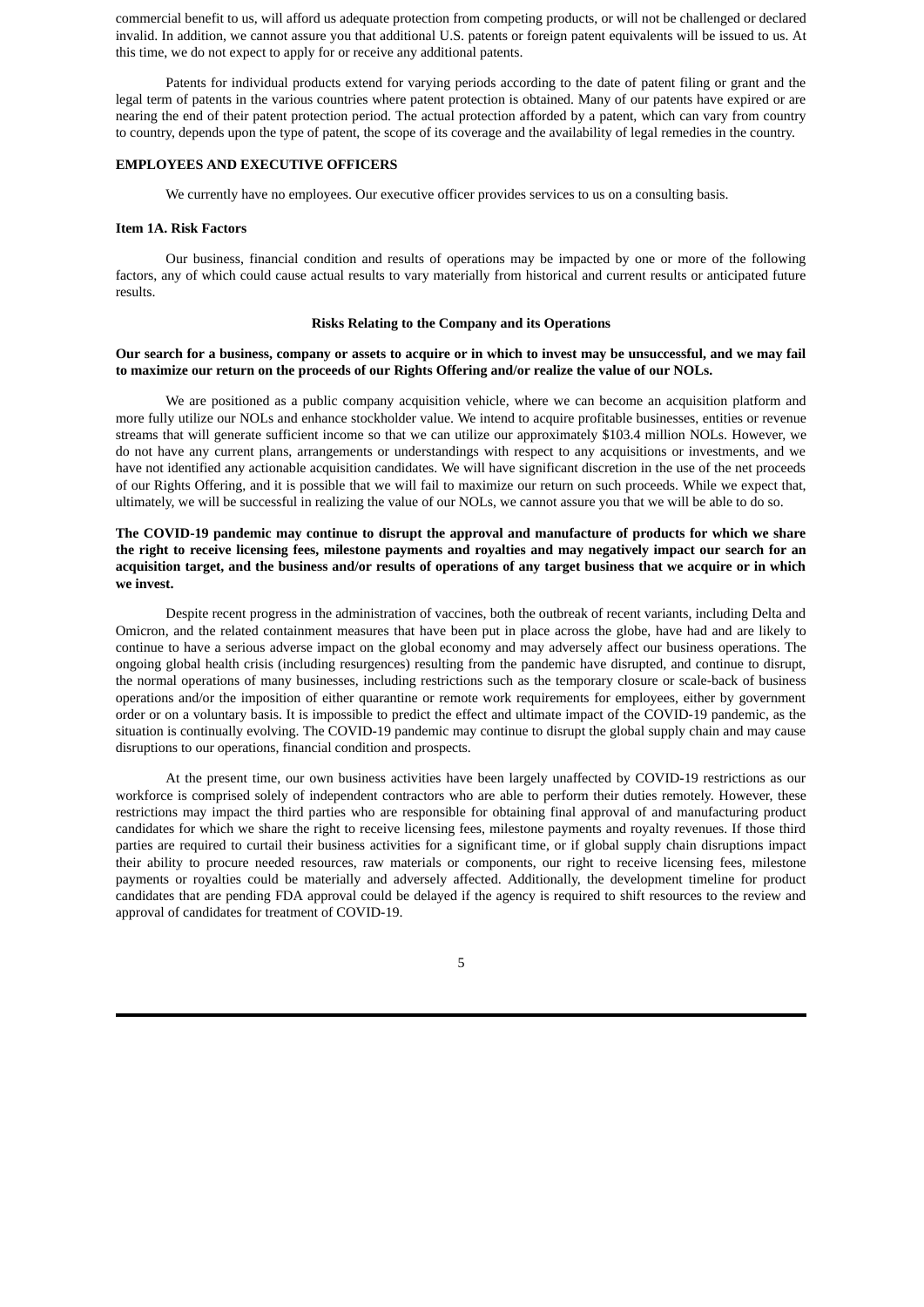In addition, the business and/or results of operations of any potential target business, that we acquire or in which we invest, could be materially and adversely affected. Furthermore, we may be unable to complete any such acquisitions or investments if continued concerns relating to COVID-19 restrict travel, limit the ability to have meetings with potential investors or the target company's personnel, vendors and service providers are unavailable to negotiate and consummate a transaction in a timely manner or if COVID-19 causes a prolonged economic downturn. The extent to which COVID-19 impacts our search for a business to acquire or in which to invest will depend on future developments, which are highly uncertain and cannot be predicted, including new information which may emerge concerning the severity of COVID-19 and the actions to contain COVID-19 or treat its impact, among others. If the disruptions posed by COVID-19 or other matters of global concern continue for an extensive period of time, our ability to consummate a business acquisition or investment, or the business and/or results of operations of a target business with which we ultimately consummate an acquisition or investment, may be materially adversely affected.

The degree to which the COVID-19 pandemic ultimately impacts our business and results of operations, including our ability to acquire profitable businesses, entities or revenue streams, will depend on future developments beyond our control, including the severity of the pandemic, the extent of actions to contain the virus, availability of a vaccine or other treatment, how quickly and to what extent normal economic and operating conditions can resume and the severity and duration of any global economic recession resulting from the pandemic.

### Our sources of revenue are limited and we expect to incur losses for the foreseeable future; while we increased our **cash reserve by completing the Rights Offering, unanticipated liabilities and expenses could adversely affect our** ability to engage in a public company acquisition or investment, as currently intended, or to continue operations.

We have incurred losses in the current period and have limited sources of revenues. Although we received approximately \$43.1 million of net proceeds in the fourth quarter of 2020 from the Rights Offering, which we intend to use to position us as a public company acquisition vehicle, unless and until we can consummate an acquisition or investment that generates income, we do not anticipate generating any additional cash or revenues. We have been informed by Merck that there will likely be no or minimal additional sales of PegIntron and we would likely receive no further significant royalties, although we may remain potentially liable to Merck for product returns and rebates. Based on current estimates, we do not expect any liability for those returns and rebates to be material. Moreover, our right to receive royalty revenues from other products is limited and we currently do not intend to acquire new sources of royalty revenues. For those remaining existing or potential sources of royalty revenue, our licensees may be unable to maintain regulatory approvals for currently licensed products or obtain regulatory approvals for new products. Safety issues could also result in the failure to maintain regulatory approvals or decrease revenues.

While we have substantially reduced our operating expenses in anticipation of the decline in revenues, including ceasing our research and development activities, eliminating our workforce in favor of independent contractors, and discontinuing our significant lease commitments, we may incur unanticipated liabilities or expenses, including expenses to defend unasserted product liability claims or greater than expected liabilities for PegIntron and expenses incurred in our search for a target business to acquire or in which to invest. Any such expenses or liabilities could impact the availability of assets that we expect to use to fund future operations or adversely affect our ability to pay dividends or make distributions to shareholders upon a liquidation of the Company.

### We have outsourced all corporate functions, which makes us more dependent on third parties to perform these **corporate functions.**

We have outsourced all corporate functions, which makes us more dependent on third parties for the performance of these functions. To the extent that we are unable to effectively reallocate employee responsibilities, retain key officers as consultants, maintain effective internal control over financial reporting and effective disclosure controls and procedures, establish and maintain agreements with competent third-party contractors on terms that are acceptable to us, or effectively manage the work performed by any retained third-party contractors, our ability to manage the operations effectively could be compromised.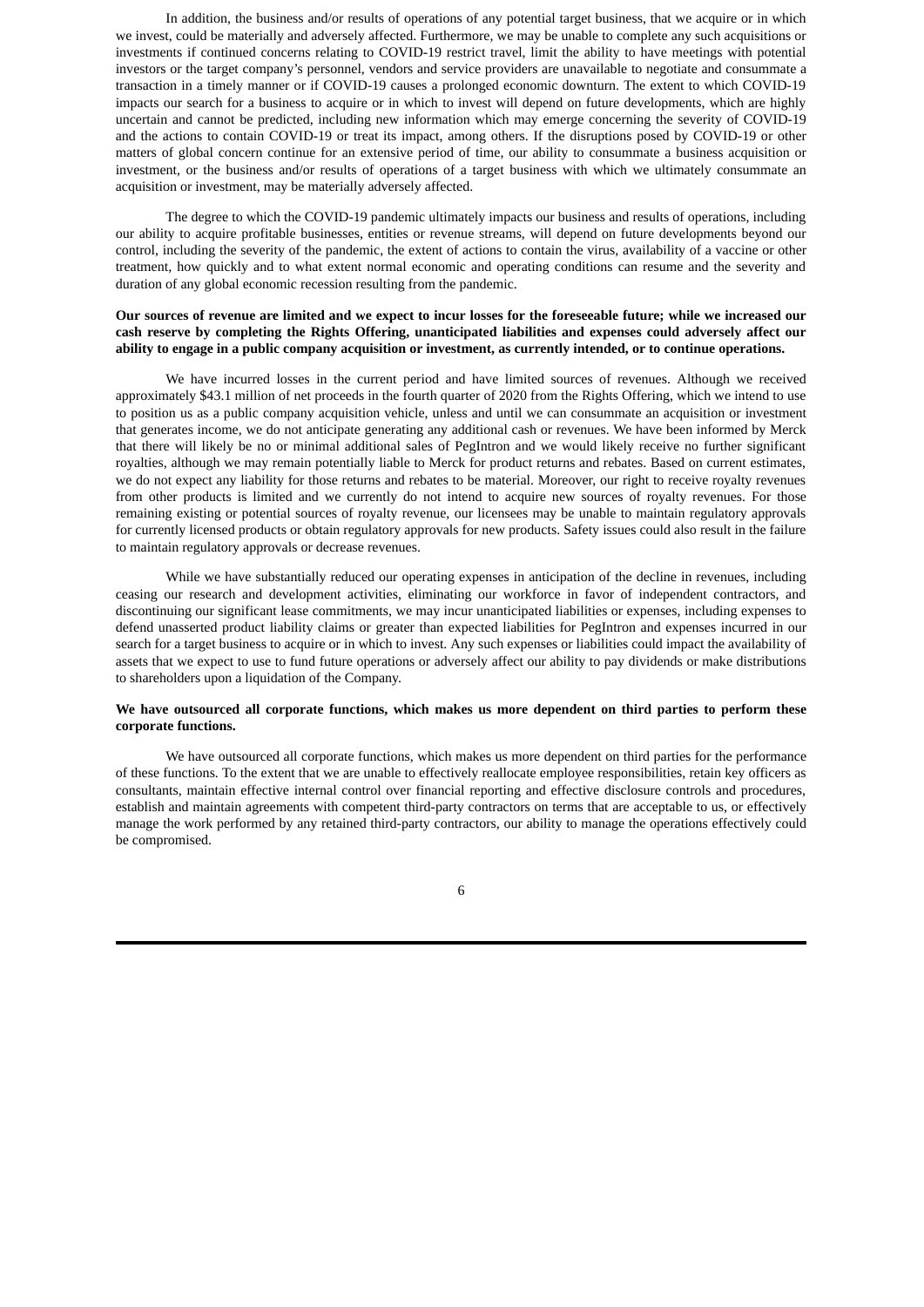### While we intend to acquire profitable businesses, entities or revenue streams that will generate sufficient income so that we can utilize our NOLs, we may be unable to do so and, accordingly, we may be unable to realize our deferred **income tax assets.**

The ultimate realization of our deferred income tax assets is dependent upon generating future taxable income, executing tax planning strategies, and reversals of existing taxable temporary differences. We have recorded a full valuation allowance against our deferred income tax assets, which may fluctuate as conditions change. While we are positioned as a public company acquisition vehicle and intend to acquire profitable businesses, entities or revenue streams that will generate sufficient income so that we can utilize our NOLs, we cannot provide any assurance that we will be able to do so.

In addition, our ability to utilize our NOLs to offset our future taxable income and/or to recover previously paid taxes would be limited if we were to undergo an "ownership change" within the meaning of Section 382 of the Internal Revenue Code. In general, an "ownership change" occurs whenever the percentage of the stock of a corporation owned by "5-percent shareholders" (within the meaning of Section 382 of the Internal Revenue Code) increases by more than 50 percentage points over the lowest percentage of the stock of such corporation owned by such "5-percent shareholders" at any time over the testing period.

An ownership change under Section 382 of the Internal Revenue Code would establish an annual limitation to the amount of NOLs we could utilize to offset our taxable income in any single year. The application of these limitations might prevent full utilization of the deferred tax assets attributable to our NOLs. Although we have adopted a Section 382 rights plan in an effort to protect stockholder value by attempting to protect against a possible limitation on our ability to use our NOLs, we cannot assure you that we will not undergo an ownership change within the meaning of Section 382. (See Notes 9 and 12 to the Consolidated Financial Statements.)

#### **Risks Relating to Our Common Stock**

#### **Our common stock ranks junior to our Series C Preferred Stock.**

With respect to the payment of cash dividends and amount payable in the event our liquidation, dissolution or winding up, our common stock will rank junior to our Series C Non-Convertible Redeemable Preferred Stock ("Series C Preferred Stock"). This means that, unless full dividends have been (i) paid, (ii) redeemed in an amount in excess of the initial liquidation value of \$1,000 per share of Series C Preferred Stock or (iii) set aside for payment on all outstanding Series C Preferred Stock for all dividends or increases in the liquidation value in excess of the initial liquidation amount of \$1,000 of such Series C Preferred Stock, no cash dividends may be declared or paid on our common stock. Likewise, in the event of our voluntary or involuntary liquidation, dissolution or winding up, no distribution of our assets may be made to holders of our common stock until we have paid to the holders of our Series C Preferred Stock the liquidation preference related to such Series C Preferred Stock, plus in each case any accrued and unpaid dividends.

#### **The interests of our significant stockholders may conflict with the interests of other stockholders.**

Mr. Carl C. Icahn, directly and indirectly, beneficially owns approximately 49% of the outstanding shares of our common stock, as well as approximately 98% of the outstanding Series C Preferred Stock. Mr. Icahn may have interests that are different from, in addition to or not always consistent with our interests or with the interests of our other common or preferred stockholders. To the extent that conflicts of interest may arise between us and Mr. Icahn and his affiliates, those conflicts may be resolved in a manner adverse to us or our other stockholders. In addition, the existence of significant stockholders may have the effect of making it difficult for, or may discourage or delay, a third party from seeking to acquire a majority of our outstanding common stock, which may adversely affect the market price of our common stock. In addition, such stockholders may exert significant influence over our operations.

### The price of our common stock has historically been volatile and may decline significantly if we are unable to **consummate a business acquisition or investment.**

Historically, the market price of our common stock has fluctuated over a wide range for a variety of reasons, including Company-specific factors and global and industry-wide conditions and events such as the COVID-19 pandemic and resulting recession, as well as the fact that only a few stockholders, in the aggregate, hold more than a majority of our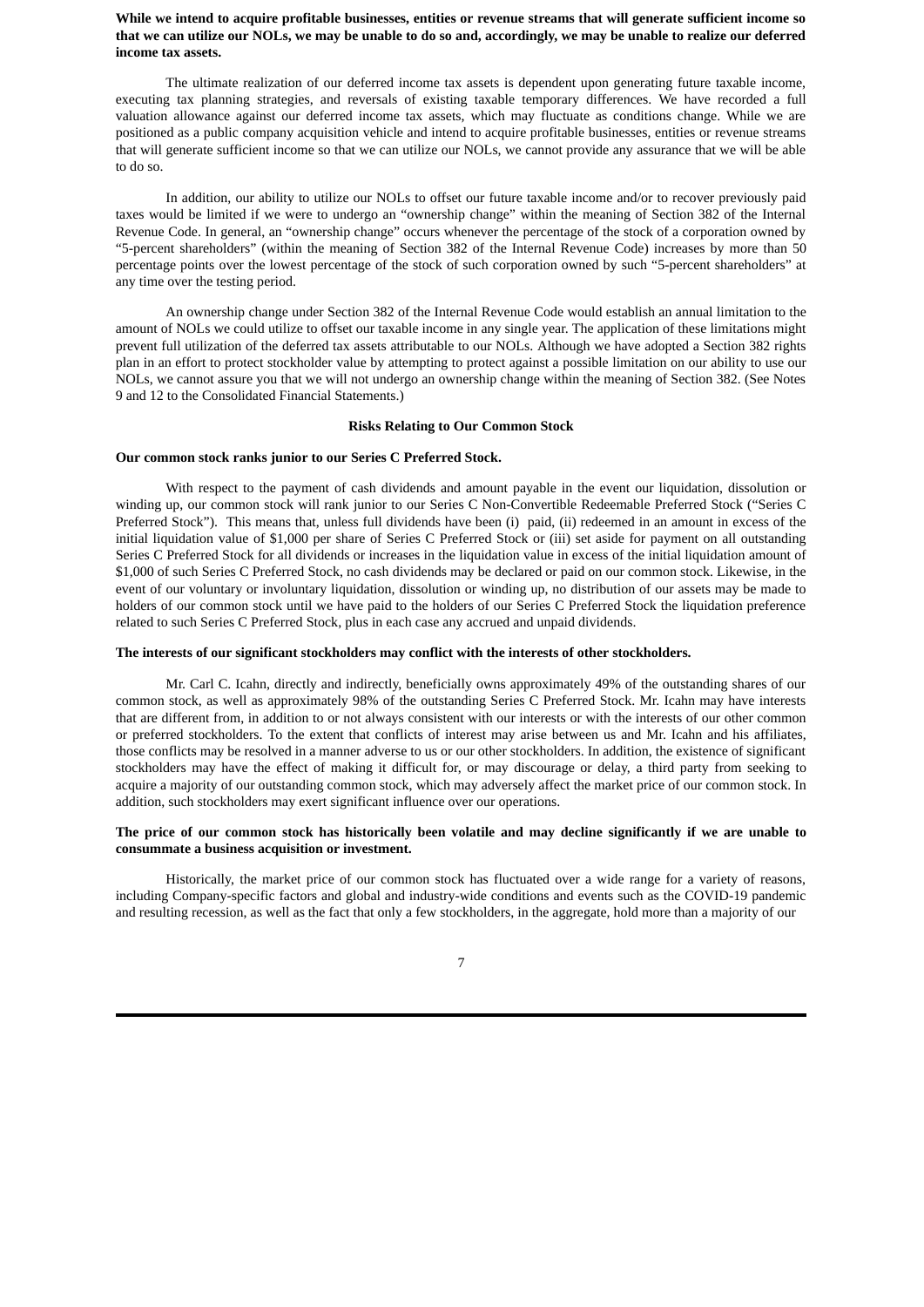common stock, and, therefore, there is a small public float with limited trading activity in our common stock. In the future, the value of our common stock may be impacted by our declining royalty revenues, our ability to monetize our remaining assets, including our NOLs, and any unexpected liabilities or expenses that impact our continued operations, our ability to pay dividends or make distributions to our stockholders and the success of any future activities which we undertake, including our ability to consummate a business acquisition or investment.

In addition, financings that may be available to us under current market conditions frequently involve sales at prices below the prices at which our common stock currently trades on the OTCQX, as well as the issuance of warrants or convertible equity that require exercise or conversion prices that are calculated in the future at a discount to the then market price of our common stock.

## Our common stock is quoted on the OTCQX market of the OTC Markets Group, Inc., which has a very limited trading market and, therefore, market liquidity for our common stock is low and our stockholders' ability to sell **their shares of our common stock may be limited.**

Our common stock is quoted on the OTCQX market of the OTC Markets Group, Inc. and the quotation of our common stock on the OTCQX market does not assure that a liquid trading market exists or will develop. Stocks traded on the OTCQX market generally have very limited trading volume and exhibit a wider spread between the bid/ask quotations than stocks traded on national exchanges. Moreover, a significant number of institutional investors have investment policies that prohibit them from trading in stocks on the OTCQX marketplace. As a result, investors may find it difficult to dispose of, or to obtain accurate quotations of the price of, our common stock. This significantly limits the liquidity of our common stock and may adversely affect the market price of our common stock.

We do not currently, and are not expected in the future to, meet the listing standards of any national exchange. We presently anticipate that our common stock will continue to be quoted on the OTCQX market. As a result, investors must bear the economic risk of holding their shares of our common stock for an indefinite period of time. In the future, our common stock could become subject to "penny stock" rules which impose additional disclosure requirements on brokerdealers and could further negatively impact market liquidity for our common stock and our stockholders' ability to sell their shares of our common stock.

The declaration of common stock dividends is within the discretion of our Board, subject to any applicable limitations under Delaware corporate law, as well as the requirements of the Series C Preferred Stock. Our ability to pay dividends in the future depends on, among other things, our fulfillment of the conditions of the Series C Preferred Stock, declining royalty revenues, our ability to acquire other revenue sources and our ability to manage **expenses, including costs relating to our ongoing operations.**

The declaration of dividends is within the discretion of our Board, subject to any applicable limitations under Delaware corporate law, and, therefore, our Board could decide in the future not to declare dividends. In addition, as described elsewhere, our common stock ranks junior to the Series C Preferred Stock, and we cannot declare or pay cash dividends on our common stock unless we satisfy the dividend requirements of such Series C Preferred Stock. Also, our ability to pay dividends in the future depends on, among other things, our future revenues, including any revenues from existing and any future royalties and/or milestone payments, our ability to acquire other revenue sources and our ability to manage expenses, including costs relating to our ongoing operations. We expect little or no future royalties from existing products for which we have the right to receive royalties. In addition, while we intend to acquire or invest in profitable businesses, entities or revenue streams and we may be entitled to a share of milestone and royalty payments from the approval and sale of Vicineum, we cannot assure you that we will be able to do so or that we will have sufficient royalty or milestone revenues to be able to pay dividends in the future.

### **We have adopted a Section 382 rights plan, which may discourage a corporate takeover.**

On August 14, 2020, our Board of Directors adopted the Section 382 rights plan and declared a dividend distribution of one right for each outstanding share of our common stock to stockholders of record at the close of business on August 24, 2020. Each share of our common stock issued thereafter will also include one right. Each right entitles its holder, under certain circumstances, to purchase from us one one-thousandth of a share of our Series A-1 Junior Participating Preferred Stock at an exercise price of \$1.20 per right, subject to adjustment.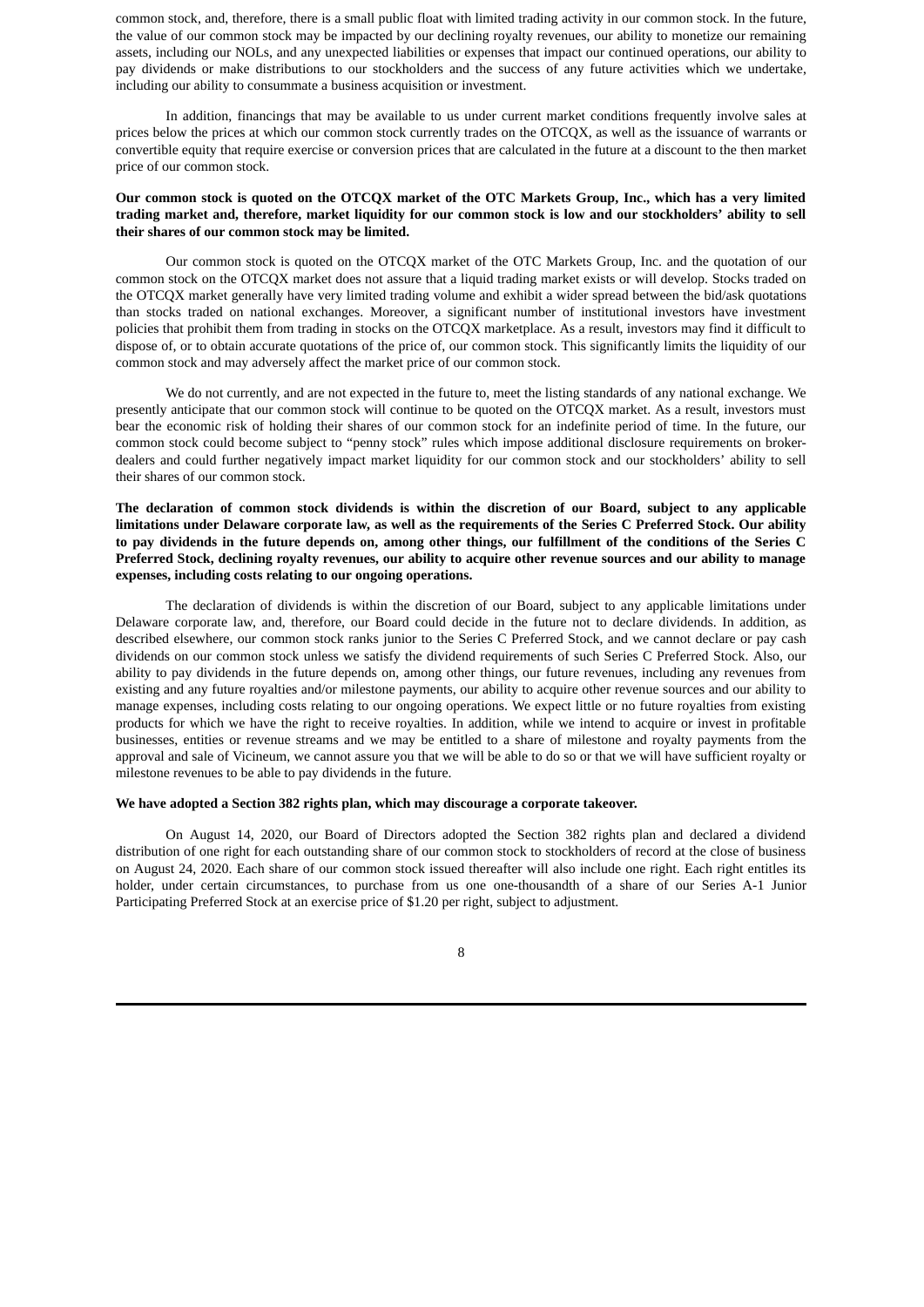The Board adopted the Section 382 rights plan in an effort to protect stockholder value by attempting to protect against a possible limitation on our ability to use our NOLs. We may utilize these NOLs in certain circumstances to offset future United States taxable income and reduce our United States federal income tax liability. Because the Section 382 rights plan could make it more expensive for a person to acquire a controlling interest in us, it could have the effect of delaying or preventing a change in control even if a change in control was in our stockholders' interest.

### Anti-takeover provisions in our charter documents and under Delaware corporate law may make it more difficult to **acquire us, even though such acquisitions may be beneficial to our stockholders.**

In addition to our Section 382 rights plan, provisions of our certificate of incorporation and bylaws, as well as provisions of Delaware corporate law, could make it more difficult for a third party to acquire us, even though such acquisitions may be beneficial to our stockholders. These anti-takeover provisions include:

- lack of a provision for cumulative voting in the election of directors;
- the ability of our Board to authorize the issuance of "blank check" preferred stock to increase the number of outstanding shares and thwart a takeover attempt;
- advance notice requirements for nominations for election to the Board of Directors or for proposing matters that can be acted upon by stockholders at stockholder meetings; and
- limitations on who may call a special meeting of stockholders.

The provisions described above, our Section 382 rights plan and provisions of Delaware corporate law relating to business combinations with interested stockholders, along with the significant amount of common stock beneficially owned by Mr. Icahn, may discourage, delay or prevent a third party from acquiring us. These provisions may also discourage, delay or prevent a third party from acquiring a large portion of our securities, or initiating a tender offer, even if our stockholders might receive a premium for their shares in the acquisition over the then current market price.

#### **Risks Related to the Series C Preferred Stock**

In the event of any dissolution, liquidation, or winding up of our Company, we may not be able to make distributions or payments in full to all the holders of the Series C Preferred Stock or, if required, we may not be able **to redeem such shares.**

The Series C Preferred Stock ranks senior to our common stock, but we may in the future issue one or more series of preferred stock that ranks senior to, junior to or *pari passu* with our Series C Preferred Stock. In the event of any dissolution, liquidation, winding up or change of control of our Company, we may not be able to make distributions or payments in full to all the holders of the Series C Preferred Stock or, if required, to redeem the Series C Preferred Stock, in which case holders of the Series C Preferred Stock could lose the entire value of their investment.

### The dividends on our Series C Preferred Stock can be paid in kind by increasing the liquidation value of the shares **of Series C Preferred Stock.**

The terms of the Series C Preferred Stock allow dividends on the shares of Series C Preferred Stock to be paid in kind by increasing the liquidation value of the shares of Series C Preferred Stock and, therefore, allow the repayment of the principal and accrued dividends on the Series C Preferred Stock to be deferred until the earliest of the redemption of the Series C Preferred Stock or upon our dissolution, liquidation or winding up. We may not have enough capital to repay the full amount of the principal and accrued dividends when the payment of principal and accrued dividends on the Series C Preferred Stock becomes due.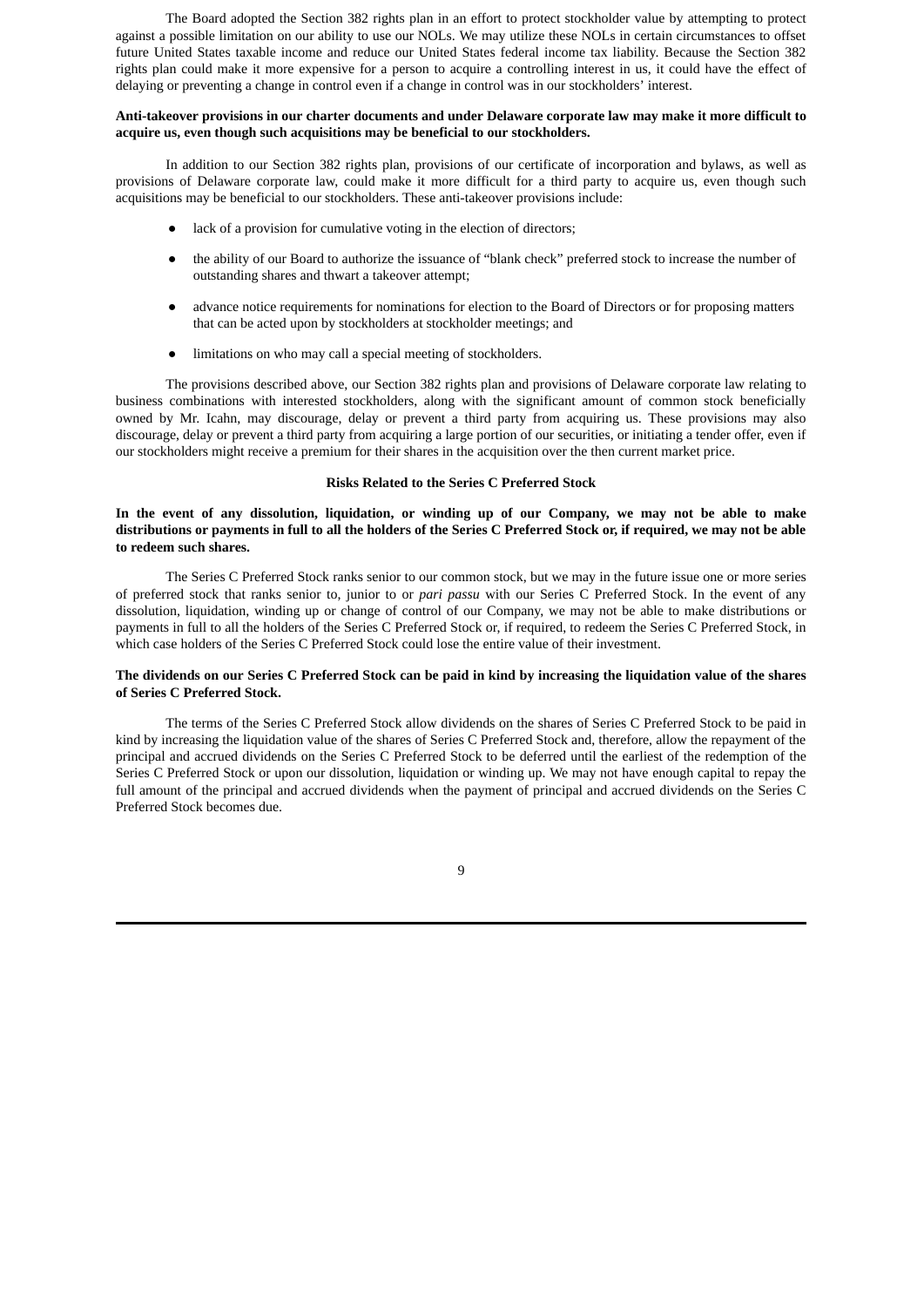## The Series C Preferred Stock is equity and is subordinate to our existing and future indebtedness and other liabilities, and your interests may be diluted in the event we issue additional shares of preferred stock.

Shares of the Series C Preferred Stock represent equity interests and do not constitute indebtedness. As such, the Series C Preferred Stock will rank junior to all of our indebtedness and other non-equity claims of our creditors with respect to assets available to satisfy our claims, including in our liquidation, dissolution or winding up. Our future debt may include restrictions on our ability to pay distributions to preferred stockholders. Unlike indebtedness, where principal and interest would customarily be payable on specified due dates, in the case of preferred stock such as the Series C Preferred Stock, dividends are payable only if declared by our Board of Directors (or a duly authorized committee thereof). Our ability to pay dividends on the Series C Preferred Stock may be limited by the terms of our agreements governing future indebtedness and by the provisions of other future agreements.

Subject to limitations prescribed by Delaware law and our charter, our Board of Directors is authorized to issue, from our authorized but unissued shares of capital stock, preferred stock in such classes or series as our Board of Directors may determine and to establish from time to time the number of shares of preferred stock to be included in any such class or series. The issuance of additional shares of Series C Preferred Stock or additional shares of preferred stock designated as ranking on parity with the Series C Preferred Stock would dilute the interests of the holders of shares of the Series C Preferred Stock, and the issuance of shares of any class or series of our capital stock expressly designated as ranking senior to the Series C Preferred Stock or the incurrence of additional indebtedness could affect our ability to pay distributions on, redeem or pay the liquidation preference on the Series C Preferred Stock.

#### **The Series C Preferred Stock is not convertible into common stock.**

The Series C Preferred Stock is not convertible into shares of common stock and, therefore, holders of Series C Preferred Stock have no rights with respect to shares of our common stock. In addition, the Series C Preferred Stock accrues dividends at a fixed rate. Accordingly, an increase in market price of our common stock will not necessarily result in an increase in the value of the Series C Preferred Stock. The value of the Series C Preferred Stock may depend more on dividend and interest rates for other preferred stock, commercial paper and other investment alternatives and our actual and perceived ability to pay dividends on, and in the event of dissolution satisfy the liquidation preference with respect to, the Series C Preferred Stock.

#### **Holders of shares of Series C Preferred Stock have no voting rights.**

Except as otherwise provided by law, the holders of Series C Preferred Stock have no special voting rights and their consent will not be required for taking any corporate action. As a result, all matters submitted to stockholders will be decided by the vote of holders of our common stock. Holders of Series C Preferred Stock have no ability to influence corporate matters and, as a result, we may take actions that holders of our Series C Preferred Stock do not view as preferable.

### **There is no public market for the Series C Preferred Stock.**

There is no established public trading market for the Series C Preferred Stock, and we do not expect a market to develop. We do not currently intend to apply for listing of the Series C Preferred Stock on any securities exchange or recognized trading system. Purchasers of the Series C Preferred Stock may be unable to resell their shares of Series C Preferred Stock or sell them only at an unfavorable price for an extended period of time, if at all.

## <span id="page-9-0"></span>**Item 1B. Unresolved Staff Comments**

Not applicable.

### <span id="page-9-1"></span>**Item 2. Properties**

We maintain our principal executive offices at 20 Commerce Drive, Suite 135, Cranford, New Jersey, 07016 through a services agreement with Regus Management Group, LLC ("Regus").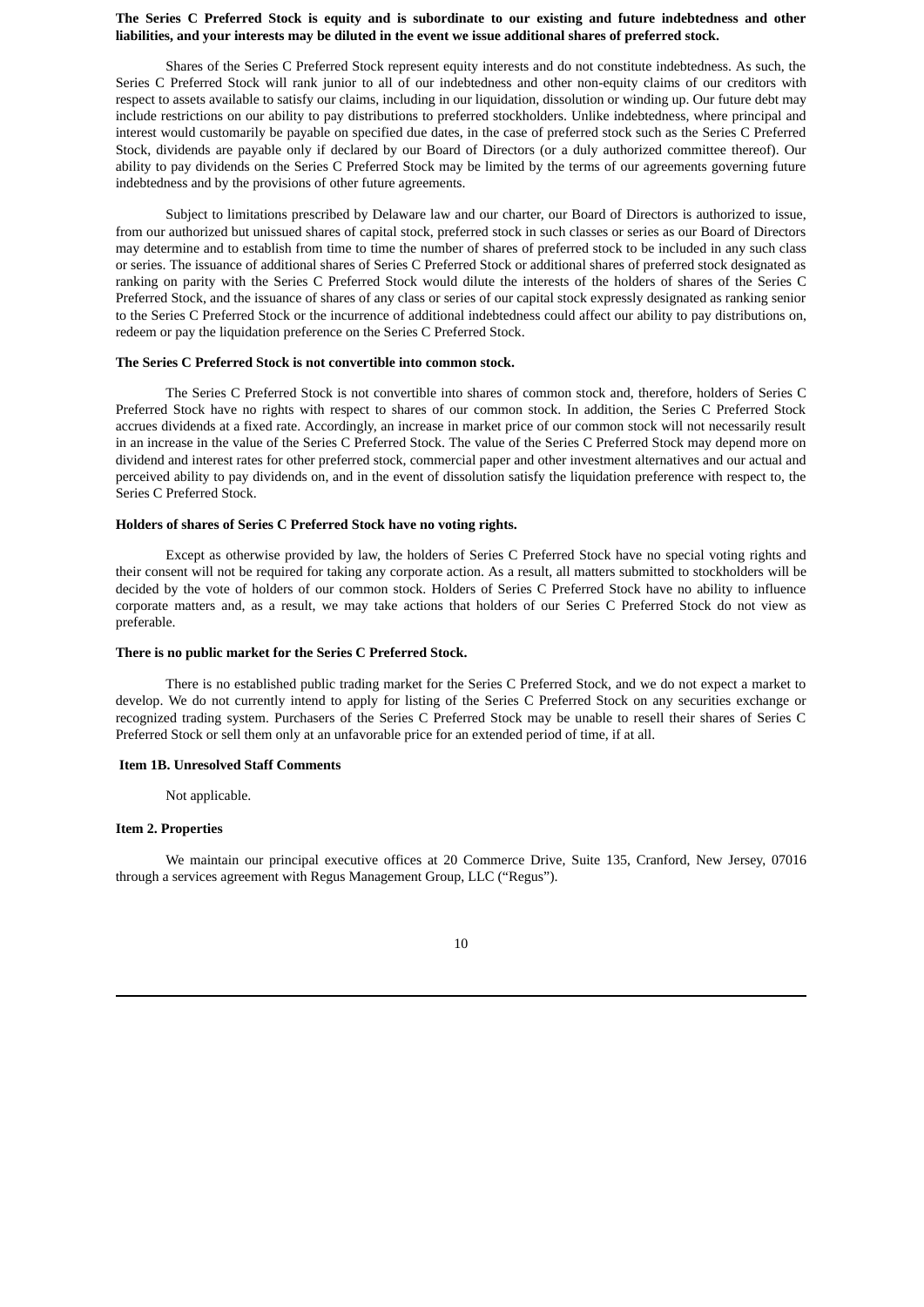#### <span id="page-10-0"></span>**Item 3. Legal Proceedings**

From time to time, we are engaged in litigation arising in the ordinary course of our business. There is currently no pending material litigation to which we are a party or to which any of our property is subject.

#### <span id="page-10-1"></span>**Item 4. Mine Safety Disclosures**

Not applicable.

## **PART II.**

<span id="page-10-2"></span>**Item 5. Market for Registrant's Common Equity, Related Stockholder Matters, and Issuer Purchases of Equity Securities**

#### **Market Information**

Since August 9, 2016, our common stock has been quoted for trading on the OTCQX market of the OTC Markets Group, Inc. under the trading symbol "ENZN."

Over-the-counter market quotations reflect inter-dealer prices, without retail mark-up, markdown or commission and may not represent actual transactions.

### **Holders**

As of February 11, 2022, there were 758 holders of record of our common stock, which does not reflect persons or entities that hold the common stock in nominee or "street" name through various brokerage firms and financial institutions.

#### **Dividends**

The declaration of dividends is within the discretion of our Board, subject to any applicable limitations under Delaware corporate law, and therefore our Board could decide in the future not to declare dividends. We did not pay any cash dividends to our common stockholders in 2021 and can provide no assurance that our Board will declare any cash dividends payable to our common stockholders in the future. In addition, as our common stock ranks junior to the Series C Preferred Stock, unless full dividends have been (i) paid, (ii) redeemed in an amount in excess of the initial liquidation value of \$1,000 per share of Series C Preferred Stock or (iii) set aside for payment on all such outstanding Series C Preferred Stock for all dividends or increases in the liquidation value in excess of the initial liquidation amount of \$1,000 of such Series C Preferred Stock, no cash dividends may be declared or paid on our common stock. On an annual basis, our Board may, at its sole discretion, cause a dividend with respect to the Series C Preferred Stock to be paid in cash to the holders in an amount equal to 3% of the liquidation preference as in effect at such time. If the dividend is not so paid in cash, the liquidation preference will be adjusted and increased annually by an amount equal to 5% of the liquidation preference per share as in effect at such time, that is not paid in cash to the holders on such date. Also, our ability to pay dividends in the future depends on, among other things, our future revenues from existing royalties and/or milestone payments, our ability to acquire other revenue sources and our ability to manage expenses, including costs relating to our ongoing operations.

### **Repurchase of Equity Securities**

Not applicable.

### <span id="page-10-3"></span>**Item 6. Selected Financial Data**

As a smaller reporting company, we are not required to provide the information required by this item.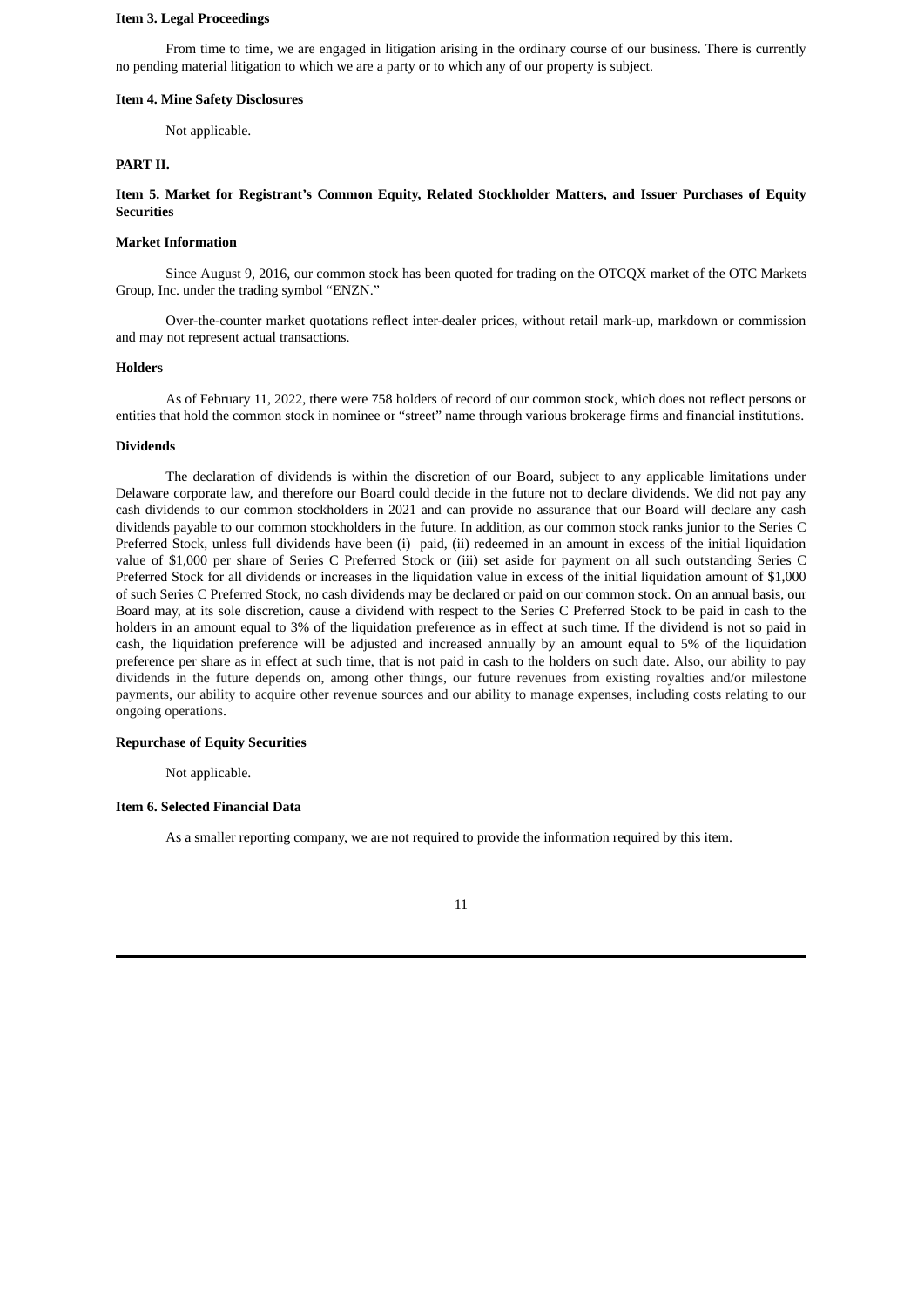#### <span id="page-11-0"></span>**Item 7. Management's Discussion and Analysis of Financial Condition and Results of Operations**

The following discussion of our financial condition and results of operations should be read together with our consolidated financial statements and notes to those statements included elsewhere in this Annual Report on Form 10-K.

### **Forward-Looking Information and Factors That May Affect Future Results**

The following discussion contains forward-looking statements within the "safe harbor" provisions of the Private Securities Litigation Reform Act of 1995. All statements contained in the following discussion, other than statements that are purely historical, are forward-looking statements. Forward-looking statements can be identified by the use of forwardlooking terminology such as "believes," "expects," "may," "will," "should," "could," "potential," "anticipates," "estimates," "plans," "would," or "intends" or the negative thereof, or other variations thereof, or comparable terminology, or by discussions of strategy. Forward-looking statements are based upon management's present expectations, objectives, anticipations, plans, hopes, beliefs, intentions or strategies regarding the future and are subject to risks and uncertainties that could cause actual results, events or developments to be materially different from those indicated in such forwardlooking statements, including the risks and uncertainties set forth in Item 1A. Risk Factors. These risks and uncertainties should be considered carefully and readers are cautioned not to place undue reliance on such forward-looking statements. As such, we cannot assure you that the future results covered by the forward-looking statements will be achieved.

The percentage changes throughout the following discussion are based on amounts stated in thousands of dollars.

#### **Overview**

During 2020, the Company adopted a Section 382 rights plan and completed a Rights Offering, each as further described below. As a result of the successful completion of the Rights Offering, we are positioned as a public company acquisition vehicle, where we can become an acquisition platform and more fully utilize our NOLs and enhance stockholder value. We intend to acquire profitable businesses, entities or revenue streams that will generate sufficient income so that we can utilize our approximately \$103.4 million NOLs. To date, we have not identified any actionable acquisition candidates and, while we expect that, ultimately, we will be successful in realizing the value of our NOLs, we cannot assure you that we will be able to do so.

In December 2019, an outbreak of a novel strain of coronavirus (COVID-19) was reported in Wuhan, China. Despite recent progress in the administration of vaccines, both the outbreak of recent variants, including Delta and Omicron, and the related containment measures that have been put in place across the globe, have had and are likely to continue to have a serious adverse impact on the global economy and may adversely affect our business operations. The ongoing global health crisis (including resurgences) resulting from the pandemic have disrupted, and continue to disrupt, the normal operations of many businesses, including restrictions such as the temporary closure or scale-back of business operations and/or the imposition of either quarantine or remote work requirements for employees, either by government order or on a voluntary basis. It is impossible to predict the effect and ultimate impact of the COVID-19 pandemic, as the situation is continually evolving. The COVID-19 pandemic may continue to disrupt the global supply chain and may cause disruptions to our operations, financial condition and prospects. At the present time, the Company's business activities have been largely unaffected by COVID-19 restrictions as the Company's workforce is comprised solely of independent contractors who are able to perform their duties remotely. However, these restrictions may impact the third parties who are responsible for obtaining final approval of and manufacturing product candidates for which the Company shares the right to receive licensing fees, milestone payments and royalty revenues. If those third parties are required to curtail their business activities for a significant time, or if global supply chain disruptions impact their ability to procure needed resources, raw materials or components, the Company's right to receive licensing fees, milestone payments or royalties could be materially and adversely affected. Additionally, the development timeline for product candidates being developed by third parties that are pending FDA or other regulatory approval could be delayed if the agency is required to shift resources to the review and approval of candidates for treatment of COVID-19. In addition, the effects of the COVID-19 pandemic may negatively impact our search for a target company, as well as the business and/or results of operations of any target business that we acquire or in which we invest.

Prior to 2017, the primary source of our royalty revenues was derived from sales of PegIntron, which is marketed by Merck. We currently have no clinical operations and limited corporate operations. We have no intention of resuming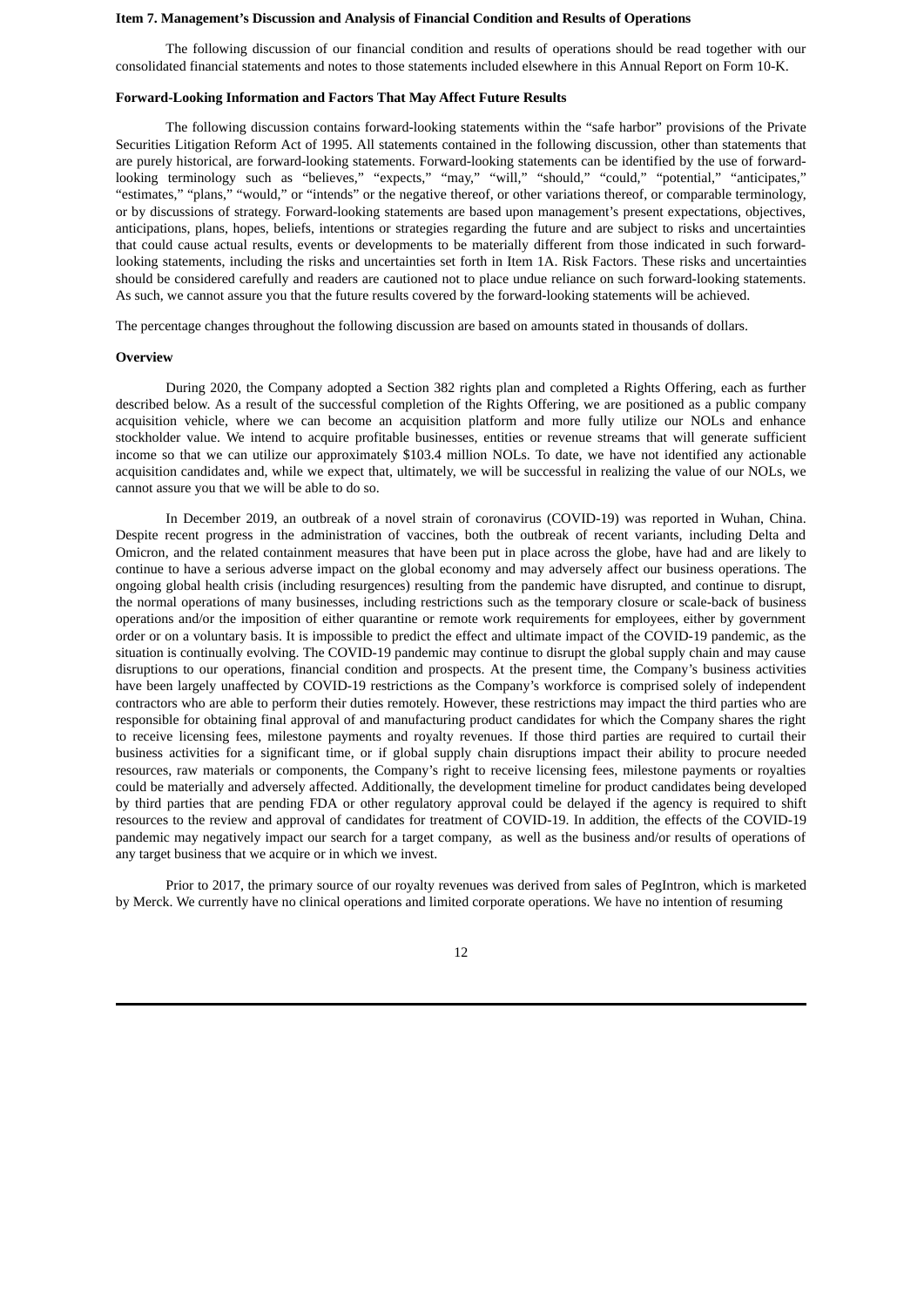any clinical development activities. Royalty revenues from sales of PegIntron accounted for (4)% and 42% of our total revenues for the years ended December 31, 2021 and 2020, respectively, net of the effects of Merck's adjustments for recoupment of previously overpaid royalties.

We have a marketing agreement with Micromet AG, now part of Amgen, Inc. (the "Micromet Agreement"), pursuant to which we may be entitled to certain milestone and royalty payments if Vicineum, a drug being developed by Sesen, Inc., is approved for the treatment of non-muscle invasive bladder cancer. In a press release dated February 16, 2021, Sesen announced that the U.S. Food and Drug Administration (the "FDA") had accepted for filing Sesen's Biologic License Application ("BLA") for Vicineum. The FDA further granted Priority Review, with a target Prescription Drug User Fee Act ("PDUFA") date for a decision on the BLA of August 18, 2021 Accordingly, we earned a milestone of \$409,430 in the first quarter of 2021, all of which was received by June 30, 2021. However, on August 13, 2021, Sesen announced that it had received a Complete Response Letter ("CRL") from the FDA and that the FDA had determined that it cannot approve the BLA for Vicineum in its present form and had provided recommendations specific to additional clinical/statistical data and analyses in addition to Chemistry, Manufacturing and Controls ("CMA") issues pertaining to a recent preapproval inspection and product quality. In a press release that Sesen issued on December 9, 2021, it noted that on December 8, 2021 it had a Clinical Type A meeting with the FDA and received greater clarity regarding the requirements for resubmission of the BLA and trial design, which may include a randomized clinical trial assessing the safety and efficacy of Vicineum compared to investigators' choice of intravesical chemotherapy. In a filing with the U. S. Securities and Exchange Commission ("SEC") in March 2021, Sesen noted that it had received notice from the European Medicines Agency ("EMA") that its Marketing Authorization Application ("MMA") for Vicineum was found to be valid and the review procedure had officially started. Accordingly, we earned and received an additional milestone of \$292,284 in the second quarter of 2021. Subsequently, on August 25, 2021, Sesen announced that it had withdrawn its application to market Vicineum in Europe.

Due to the challenges associated with developing and obtaining approval for drug products, and the lack of our involvement in the development and approval process, there is substantial uncertainty as to whether we will receive any milestone or royalty payments under the Micromet Agreement. We will not recognize revenue until all revenue recognition requirements are met.

We may be entitled to certain potential future milestone payments contingent upon the achievement of certain regulatory approval-related milestones by third-party licensees. We cannot assure you that we will receive any milestone payments resulting from our agreements with any of our third-party licensees or that any sales of related products will be made. We will not recognize revenue from any of our third-party licensees until all revenue recognition requirements are met.

#### **Results of Operations** (in thousands of dollars):

|                               | For the<br><b>Year Ended December 31.</b> |       |   |         |
|-------------------------------|-------------------------------------------|-------|---|---------|
|                               |                                           | 2021  |   | 2020    |
| Revenues:                     |                                           |       |   |         |
| Royalties and milestones, net |                                           | 701   | S | 52      |
| Total revenues                |                                           | 701   |   | 52      |
| Operating expenses:           |                                           |       |   |         |
| General and administrative    |                                           | 1,170 |   | 1,357   |
| <b>Operating loss</b>         |                                           | (469) |   | (1,305) |
| Other income                  |                                           |       |   |         |
| Income tax expense            |                                           |       |   | (7)     |
| Net loss                      |                                           | (469) |   | (1,311) |

*Overview*

The following table summarizes our royalties earned in 2021 and 2020: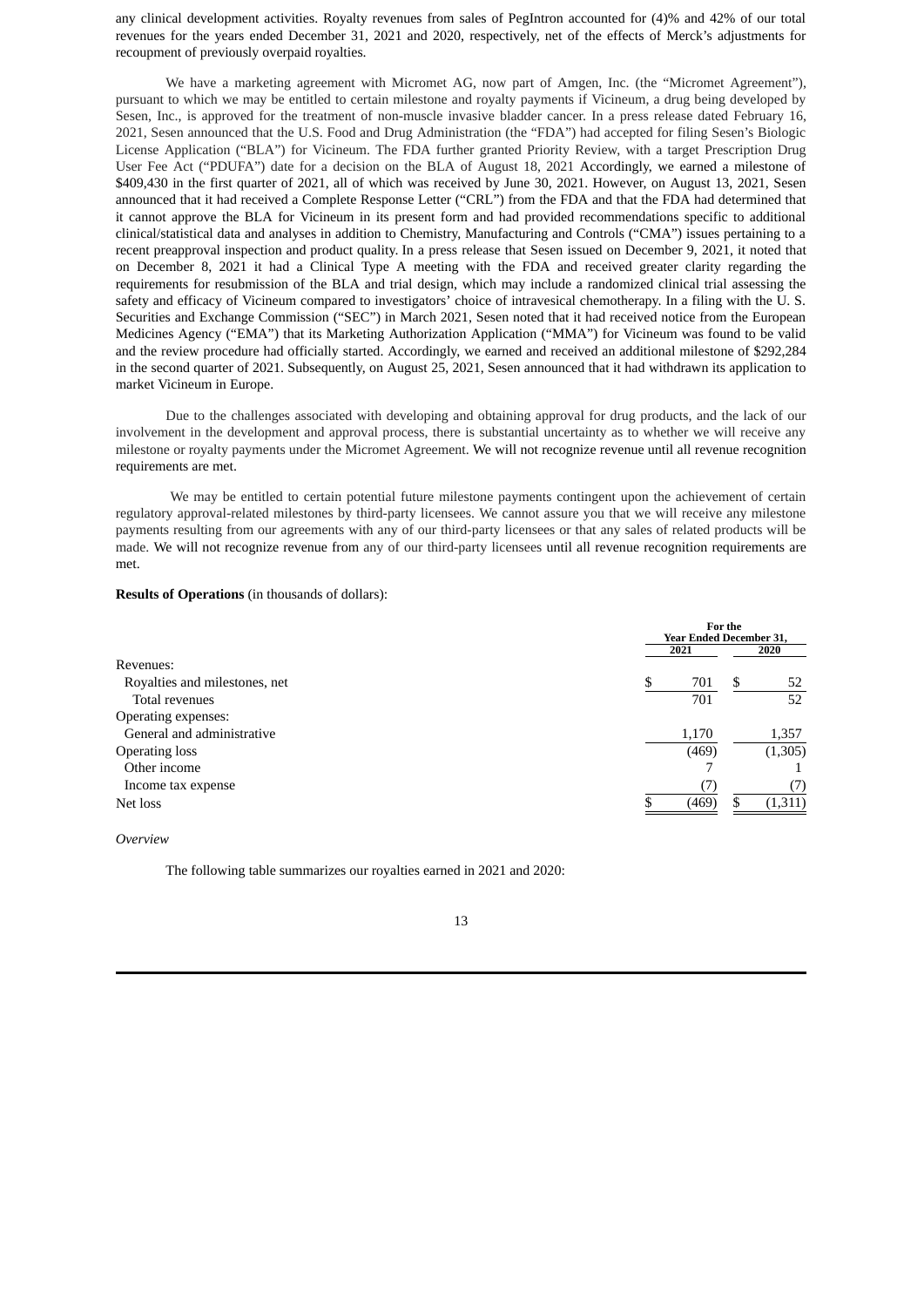#### **Royalties and Milestones Revenues** (in thousands of dollars):

|                                   |      | For the Year Ended December 31. |      |  |
|-----------------------------------|------|---------------------------------|------|--|
|                                   |      |                                 |      |  |
|                                   | 2021 | $^\circ$ hange                  | 2020 |  |
| Royalties and milestones revenues | 701  | 1.248                           | 52   |  |

In 2021 and 2020, we earned total net royalties and milestones revenues of approximately \$729,000 and \$0, respectively, in milestone revenue from Sesen. Separately, in 2021, we were notified by Merck of an approximate \$28,000 repayment they believe they are owed of previously-paid royalties on PegIntron. The revenues in 2021 and 2020 were \$28,000 and \$30,000, respectively, from license fees from Amgen, Inc. in payment of a worldwide, royalty-free nonexclusive right to license Vicineum. In 2020, we also earned \$22,000 from royalty revenues from Merck related to sales of PegIntron. Our right to receive royalties on U.S. and European sales of PegIntron expired in 2016 and 2018, respectively, expired in Malaysia in 2020, expired in Japan in 2021 and will expire in Chile in 2024.

At December 31, 2020, we recorded a liability to Merck of approximately \$302,000 based primarily on Merck's assertions regarding recoupments related to prior returns and rebates. During the year ended December 31, 2021, additional recoupments claimed by Merck related to PegIntron were approximately \$29,000. As such, as asserted by Merck, the Company's liability to Merck was \$331,000 at December 31, 2021, as discussed in Note 4 to the Consolidated Financial Statements. During the year ended December 31, 2020, net royalties from PegIntron were approximately \$22,000.

We believe that we will receive little or no additional royalties from Merck and may incur additional chargebacks from returns and rebates in amounts that, based on current estimates, are not believed to be material. As reported by Merck, in recent years, sales declines were driven by lower volumes in nearly all regions, as the availability of new therapeutic options resulted in continued loss of market share.

### **General and Administrative Expenses** (in thousands of dollars):

| For the Year Ended December 31, |               |  |       |
|---------------------------------|---------------|--|-------|
|                                 | $\frac{0}{0}$ |  |       |
| 2021                            | Change        |  | 2020  |
| 1.170                           | (14)          |  | 1.357 |
|                                 |               |  | - \$  |

For the year ended December 31, 2021, general and administrative expenses were approximately \$1,170,000, a decrease of approximately \$187,000 (14%) from \$1,357,000 in the prior year. The change in 2021 from 2020 was primarily from a decrease in legal, consulting, and contracted services fees, as partially offset by an increase in insurance expenses. In particular, legal and other fees associated with the Section 382 rights plan and issues surrounding proxy filings and the annual meeting contributed significantly to the 2020 general and administrative expenses.

In 2021 and 2020, general and administrative expenses consisted primarily of insurance expenses, consulting fees for executive services, outside professional services for accounting, audit, tax and legal services.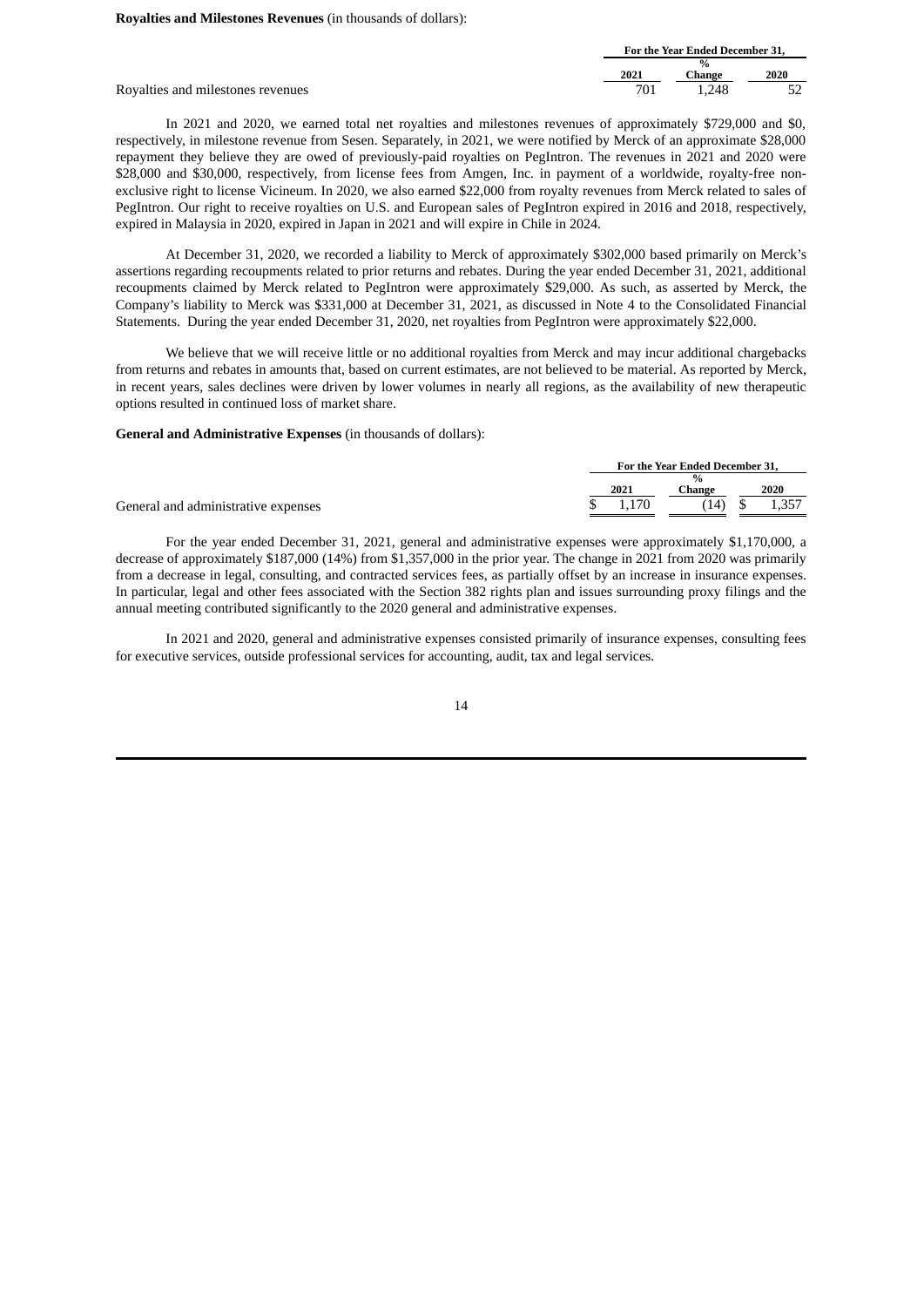#### **Income Taxes**

As a result of our expenses exceeding our royalty and milestone income for the year ended December 31, 2021, we incurred approximately \$468,000 in taxable loss before utilization of NOLs. We utilized none of our NOLs due to the taxable loss position. Due to the valuation allowance placed on our deferred tax assets, the deferred tax expense resulting from the usage and/or expiration of deferred tax assets was offset by a corresponding deferred tax benefit from a reduction in valuation allowance, and we recorded no deferred tax expense during the year ended December 31, 2021. We are projecting future tax losses and have recorded a full valuation allowance against our remaining deferred tax assets as of December 31, 2021, as we currently believe it is more likely than not that these assets will not be realized. However, we intend to acquire profitable businesses, entities or revenue streams that will generate sufficient income so that we can utilize our approximately \$103.4 million NOLs. While we anticipate that, ultimately, we will be successful in realizing the value of our NOLs, we cannot assure you that we will be able to do so.

Our management will continue to assess the need for this valuation allowance and will make adjustments when appropriate. Additionally, our management believes that our NOLs will not be limited by any changes in the Company's ownership as a result of the successful completion of the Rights Offering. (See Note 13 to the Consolidated Financial Statements.)

These projections and beliefs are based upon a variety of estimates and numerous assumptions made by our management with respect to, among other things, forecasted sales of the drug products for which we have the right to receive royalties, our ability to acquire profitable businesses, entities or revenue streams that will generate sufficient income so that we can utilize our NOLs and other matters, many of which are difficult to predict, are subject to significant uncertainties and are beyond our control. As a result, we cannot assure you that the estimates and assumptions upon which these projections and beliefs are based will prove accurate, that the projected results will be realized or that the actual results will not be substantially higher or lower than projected.

#### **Section 382 Rights Plan**

On August 14, 2020, in an effort to protect stockholder value by attempting to protect against a possible limitation on our ability to use our NOLs, our Board of Directors adopted a Section 382 rights plan and declared a dividend distribution of one right for each outstanding share of the Company's common stock to stockholders of record at the close of business on August 24, 2020. Accordingly, holders of the Company's common stock own one preferred stock purchase right for each share of common stock owned by such holder. The rights are not immediately exercisable and will become exercisable only upon the occurrence of certain events as set forth in the Section 382 rights plan. If the rights become exercisable, each right would initially represent the right to purchase from us one one-thousandth of a share of our Series A-1 Junior Participating Preferred Stock, par value \$0.01 per share, for a purchase price of \$1.20 per right. If issued, each fractional share of Series A-1 Junior Participating Preferred Stock would give the stockholder approximately the same dividend, voting and liquidation rights as does one share of the Company's common stock. However, prior to exercise, a right does not give its holder any rights as a stockholder of the Company, including any dividend, voting or liquidation rights. The rights will expire on the earliest of (i) the close of business on June 2. 2024 (unless that date is advanced or extended by the Board of Directors), (ii) the time at which the rights are redeemed or exchanged under the Section 382 rights plan, (iii) the close of business on the day of repeal of Section 382 of the Internal Revenue Code or any successor statute and (iv) the close of business on the first day of a taxable year of the Company to which our Board of Directors determines that no NOLs may be carried forward.

### **Rights Offering**

On September 1, 2020, our Board of Directors approved the Rights Offering consisting of shares of Series C Preferred Stock and shares of the Company's common stock. On October 9, 2020, the Rights Offering was completed and, as a result, we realized gross proceeds of approximately \$43.6 million, issued 40,000 shares of Series C Preferred Stock and 30,000,000 shares of common stock such that there is currently an aggregate of 40,000 shares of Series C Preferred Stock and 74,214,603 shares of common stock outstanding. (See Note 13 to the Consolidated Financial Statements.)

With regard to the Series C Preferred Stock, on an annual basis, the Company's Board of Directors may, at its sole discretion, cause a dividend with respect to the Series C Preferred Stock to be paid in cash to the holders in an amount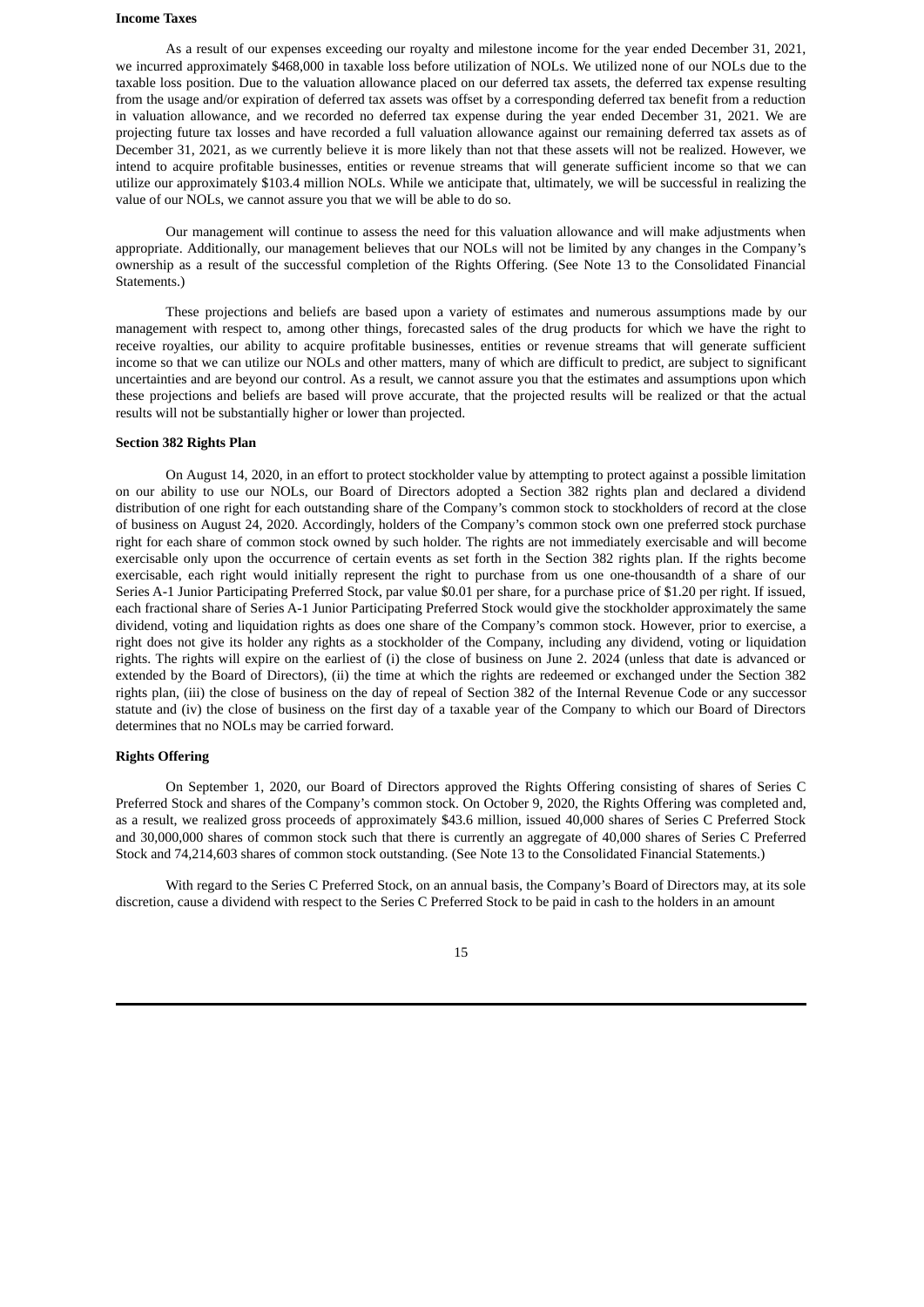equal to 3% of the liquidation preference as in effect at such time (initially \$1,000 per share). If the dividend is not so paid in cash, the liquidation preference is adjusted and increased annually by an amount equal to 5% of the liquidation preference per share as in effect at such time, that is not paid in cash to the holders on such date. Holders of Series C Preferred Stock do not have any voting rights and the Series C Preferred Stock is not convertible into shares of our common stock. The initial liquidation value of the Series C Preferred Stock was \$1,000 per share. No dividends have been declared or paid on the Series C Preferred Stock. On or after November 1, 2022, we may redeem the Series C Preferred Stock at any time, in whole or in part, for an amount based on the liquidation preference per share as in effect at such time. Holders of Series C Preferred Stock have the right to demand that we redeem their shares in the event that we undergo a change of control.

We believe that the completion of the Rights Offering will not limit the use of our NOLs due to any Section 382 limitations.

The Company's Board of Directors did not declare a dividend on the Series C Preferred Stock as of December 31, 2021 or 2020. Accordingly, the liquidation value at December 31, 2021 and 2020 was \$1,062 and \$1,012 per share, respectively. (See Note 14 to the Consolidated Financial Statements.)

### **Liquidity and Capital Resources**

Our current source of liquidity is our existing cash on hand, which includes the approximately \$43.6 million of gross proceeds from our Rights Offering. (See Note 13 to the Consolidated Financial Statements.) While we no longer have any research and development activities, we continue to retain rights to receive royalties and milestone payments from existing licensing arrangements with other companies and, accordingly, we may be entitled to a share of milestone and royalty payments from the approval and sale of Vicineum, We believe that our existing cash on hand will be sufficient to fund our operations, at least, through February 2023. Our future royalty revenues are expected to be *de minimis* over the next several years and we cannot assure you that we will receive any royalty, milestone or other revenues.

While we are positioned as a public company acquisition vehicle, where we can become an acquisition platform and more fully utilize our NOLs and enhance stockholder value, we cannot assure you that we will succeed in making acquisitions that are profitable and that will enable us to utilize our NOLs.

Cash provided by operating activities represents net loss, as adjusted for certain non-cash items including the effect of changes in operating assets and liabilities. Cash used in operating activities during 2021 was \$501,000, as compared to cash used in operating activities of \$380,000 in 2020. The decrease of approximately \$121,000 was primarily attributable to our collection of a \$970,000 tax refund receivable during 2020, offset by an approximately \$843,000 decrease in our net loss.

No cash was provided by financing activities in 2021, as compared to approximately \$43.1 million provided by financing activities in 2020, attributable entirely to the net proceeds from the Rights Offering in October 2020, offset by the payment of \$0.5 million of offering-related costs.

The net effect of the foregoing was a decrease of cash of approximately \$0.5 million, from \$48.1 million at December 31, 2020 to \$47.6 million at December 31, 2021.

#### **Off-Balance Sheet Arrangements**

We do not participate in transactions that generate relationships with unconsolidated entities or financial partnerships, such as entities often referred to as structured finance or special purpose entities, which would have been established for the purpose of facilitating off-balance sheet arrangements or other contractually narrow limited purposes. As of December 31, 2021, we were not involved in any off-balance sheet special purpose entity transactions.

#### **Critical Accounting Policies and Estimates**

A critical accounting policy is one that is both important to the portrayal of a company's financial condition and results of operations and requires management's most difficult, subjective or complex judgments, often as a result of the need to make estimates about the effect of matters that are inherently uncertain.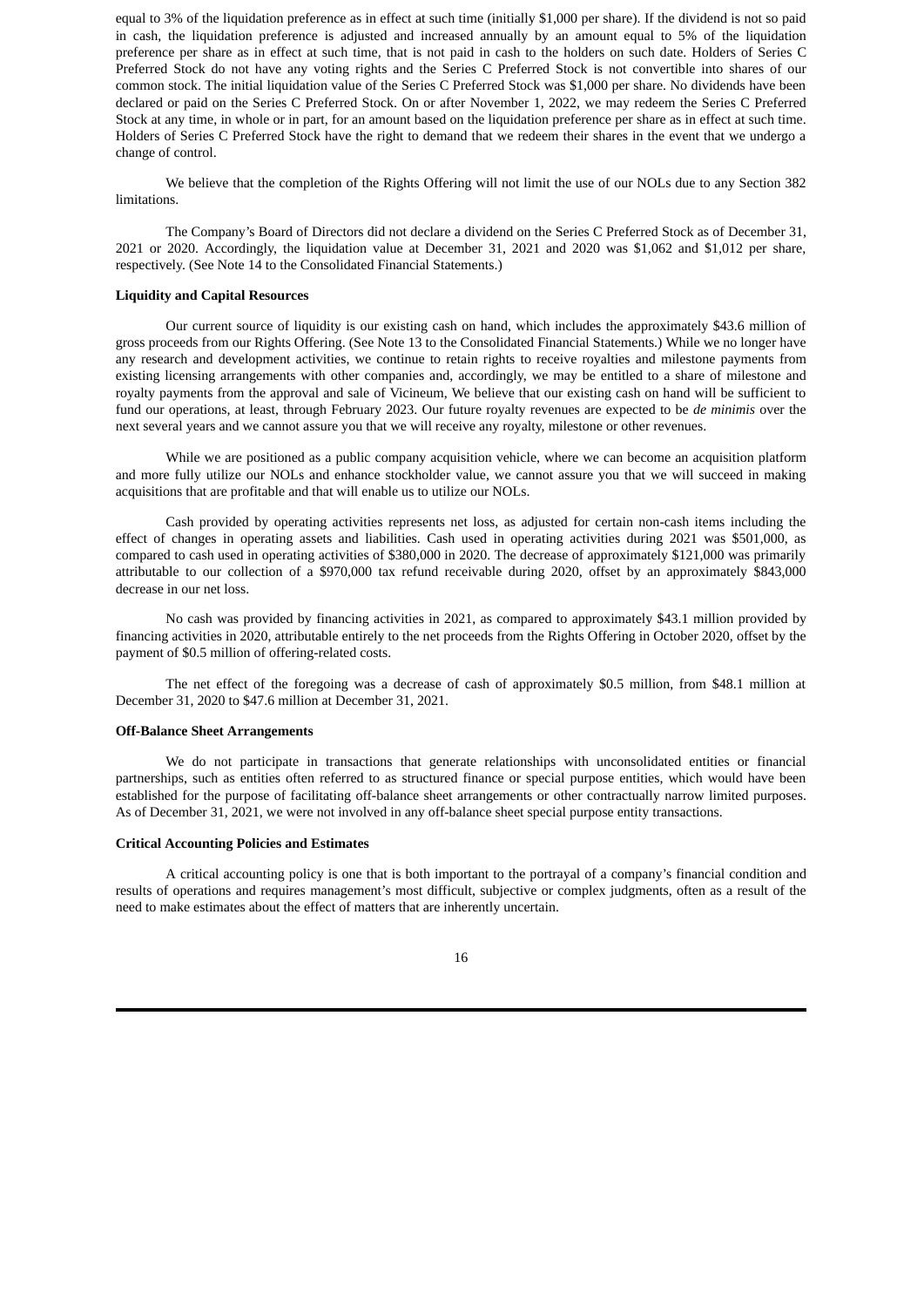Our consolidated financial statements are presented in accordance with accounting principles that are generally accepted in the U.S. ("U.S. GAAP"). All applicable U.S. GAAP accounting standards effective as of December 31, 2021 have been taken into consideration in preparing the consolidated financial statements. The preparation of the consolidated financial statements requires estimates and assumptions that affect the reported amounts of assets, liabilities, revenues, expenses and related disclosures. Some of those estimates are subjective and complex, and, consequently, actual results could differ from those estimates. The following accounting policies and estimates have been highlighted as significant because changes to certain judgments and assumptions inherent in these policies could affect our consolidated financial statements.

We base our estimates, to the extent possible, on historical experience. Historical information is modified as appropriate based on current business factors and various assumptions that we believe are necessary to form a basis for making judgments about the carrying value of assets and liabilities. We evaluate our estimates on an ongoing basis and make changes when necessary. Actual results could differ from our estimates.

### *Revenues*

Royalties under our agreements with third parties and pursuant to the sale of our former specialty pharmaceutical business are recognized when reasonably determinable and earned through the sale of the product by the third party and collection is reasonably assured. Notification from the third-party licensee of the royalties earned under the license agreement is the basis for royalty revenue recognition. This information generally is received from the licensees in the quarter subsequent to the period in which the sales occur.

Contingent payments due under the Asset Purchase Agreement for the sale of our former specialty pharmaceutical business are recognized as income when the milestone has been achieved and collection is assured, such payments are nonrefundable and no further effort is required on our part or the other party to complete the earning process.

### *Income Taxes*

Under the asset and liability method of accounting for income taxes, deferred tax assets and liabilities are recognized for the estimated future tax consequences attributable to differences between the financial statement carrying amounts of existing assets and liabilities and their respective tax bases and operating loss and tax credit carryforwards. Deferred tax assets and liabilities are measured using enacted tax rates expected to apply to taxable income in the years in which those temporary differences are expected to be recovered or settled. A valuation allowance on net deferred tax assets is provided for when it is more likely than not that some portion or all of the deferred tax assets will not be realized. As of December 31, 2021, we believe, based on our projections, that at this time it is more likely than not that our net deferred tax assets, including our net operating losses from operating activities, will not be realized. We are positioned as a public company acquisition vehicle, where we can become an acquisition platform and more fully utilize our NOLs. We intend to acquire profitable businesses, entities or revenue streams that will generate sufficient income so that we can utilize our approximately \$103.4 million NOLs. At this time, however, we cannot assure you that we will be successful in doing so. Accordingly, our management will continue to assess the need for this valuation allowance and will make adjustments when appropriate. Additionally, our management believes that our NOLs will not be limited by any changes in our ownership as a result of the successful completion of the Rights Offering (See Note 13 to the Consolidated Financial Statements).

We recognize the benefit of an uncertain tax position that we have taken or expect to take on the income tax returns we file if it is more likely than not that we will be able to sustain our position.

### <span id="page-16-0"></span>**Item 7A. Quantitative and Qualitative Disclosures About Market Risk**

As a smaller reporting company, we are not required to provide the information required by this item.

#### <span id="page-16-1"></span>**Item 8. Financial Statements and Supplementary Data**

Financial statements and notes thereto appear on pages F-1 to F-17 of this Annual Report on Form 10-K.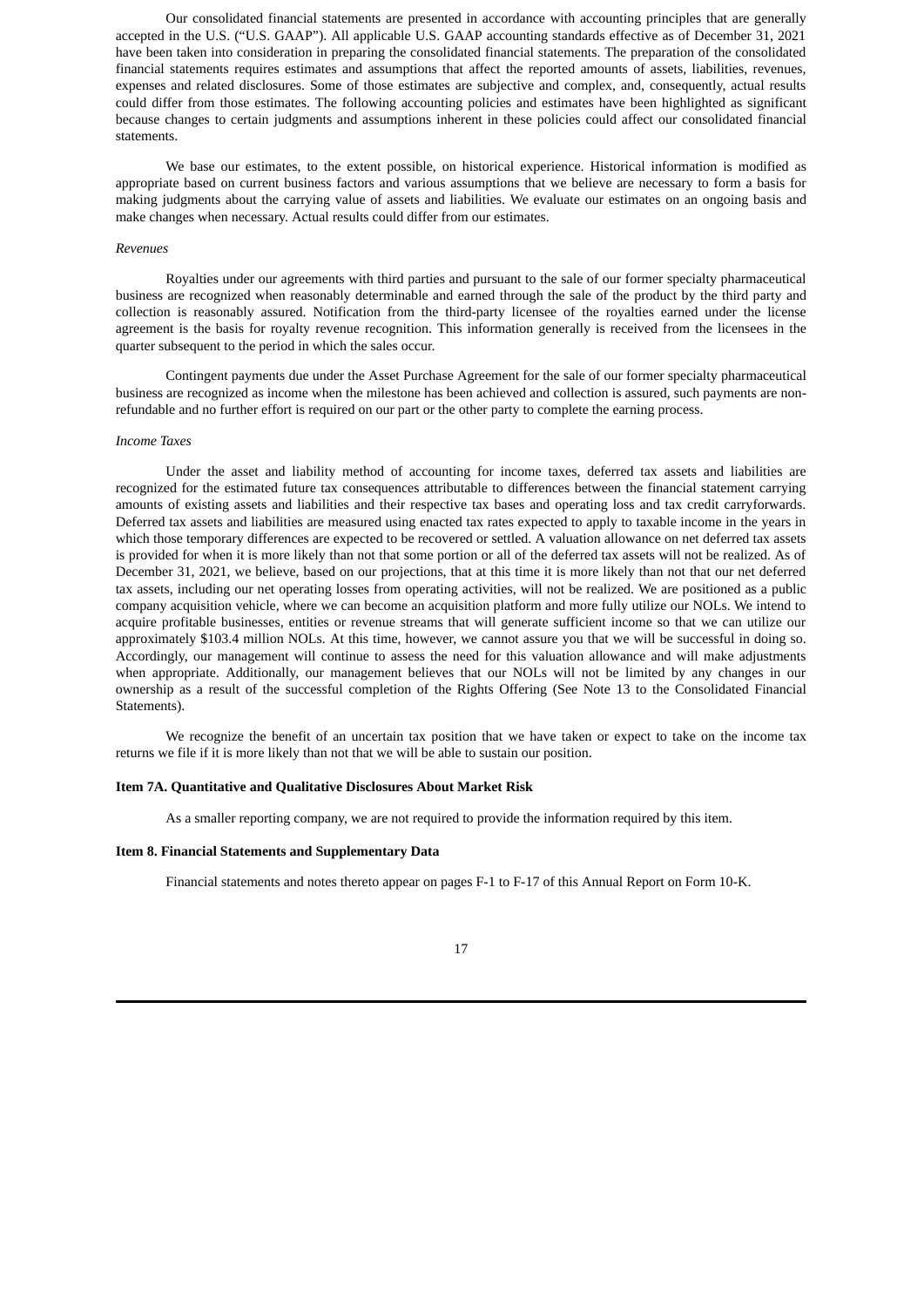#### <span id="page-17-0"></span>**Item 9. Changes in and Disagreements with Accountants on Accounting and Financial Disclosure**

None.

### <span id="page-17-1"></span>**Item 9A. Controls and Procedures**

### **(a) Evaluation of Disclosure Controls and Procedures**

Our management, under the direction of our Principal Executive Officer and Principal Financial Officer, who is the same individual, has evaluated the effectiveness of our disclosure controls and procedures (as defined in Rules 13a-15(e) or 15d-15(e) under the Exchange Act of 1934, as amended (the "Exchange Act"), as of December 31, 2021. Disclosure controls and procedures are designed to ensure that information required to be disclosed in reports filed or submitted under the Exchange Act is recorded, processed, summarized and reported within the time periods specified in SEC rules and forms and that such information is accumulated and communicated to management, including the Principal Executive Officer and Principal Financial Officer, to allow timely decisions regarding required disclosures. Based on that evaluation, our Principal Executive Officer and Principal Financial Officer concluded that our disclosure controls and procedures were effective as of December 31, 2021.

## **(b) Changes in Internal Control Over Financial Reporting**

There were no changes in our internal control over financial reporting, as such term is defined in Rules 13a-15(f) or 15d-15(f) under the Exchange Act, during the quarter ended December 31, 2021 that have materially affected, or are reasonably likely to materially affect, our internal control over financial reporting.

#### **(c) Management's Report on Internal Control over Financial Reporting**

It is the responsibility of the management of Enzon Pharmaceuticals, Inc. and Subsidiaries to establish and maintain adequate internal control over financial reporting (as defined in Rule 13a-15(f) under the Exchange Act). Internal control over financial reporting is a process designed by, or under the supervision of, our Principal Executive Officer and Principal Financial Officer to provide reasonable assurance regarding the reliability of financial reporting and the preparation of financial statements for external purposes in accordance with generally accepted accounting principles, and includes those policies and procedures that (i) pertain to the maintenance of records that, in reasonable detail, accurately and fairly reflect the transactions and dispositions of the assets of Enzon; (ii) provide reasonable assurance that transactions are recorded as necessary to permit preparation of consolidated financial statements in accordance with generally accepted accounting principles, and that receipts and expenditures of Enzon are being made only in accordance with authorizations of management and directors of Enzon; and (iii) provide reasonable assurance regarding the prevention or timely detection of unauthorized acquisition, use or disposition of Enzon's assets that could have a material effect on the consolidated financial statements of Enzon.

Under the supervision and with the participation of our management, we conducted an evaluation of the effectiveness of our internal control over financial reporting based on criteria established in "Internal Control—Integrated Framework - 2013" issued by the Committee of Sponsoring Organizations of the Treadway Commission (COSO). Our management concluded that as of December 31, 2021 our internal control over financial reporting was effective based on those criteria.

#### **(d) Limitations on the Effectiveness of Controls**

Because of its inherent limitations, internal control over financial reporting may not prevent or detect misstatements. Therefore, even those systems determined to be effective can provide only reasonable assurance with respect to financial statement preparation and presentation.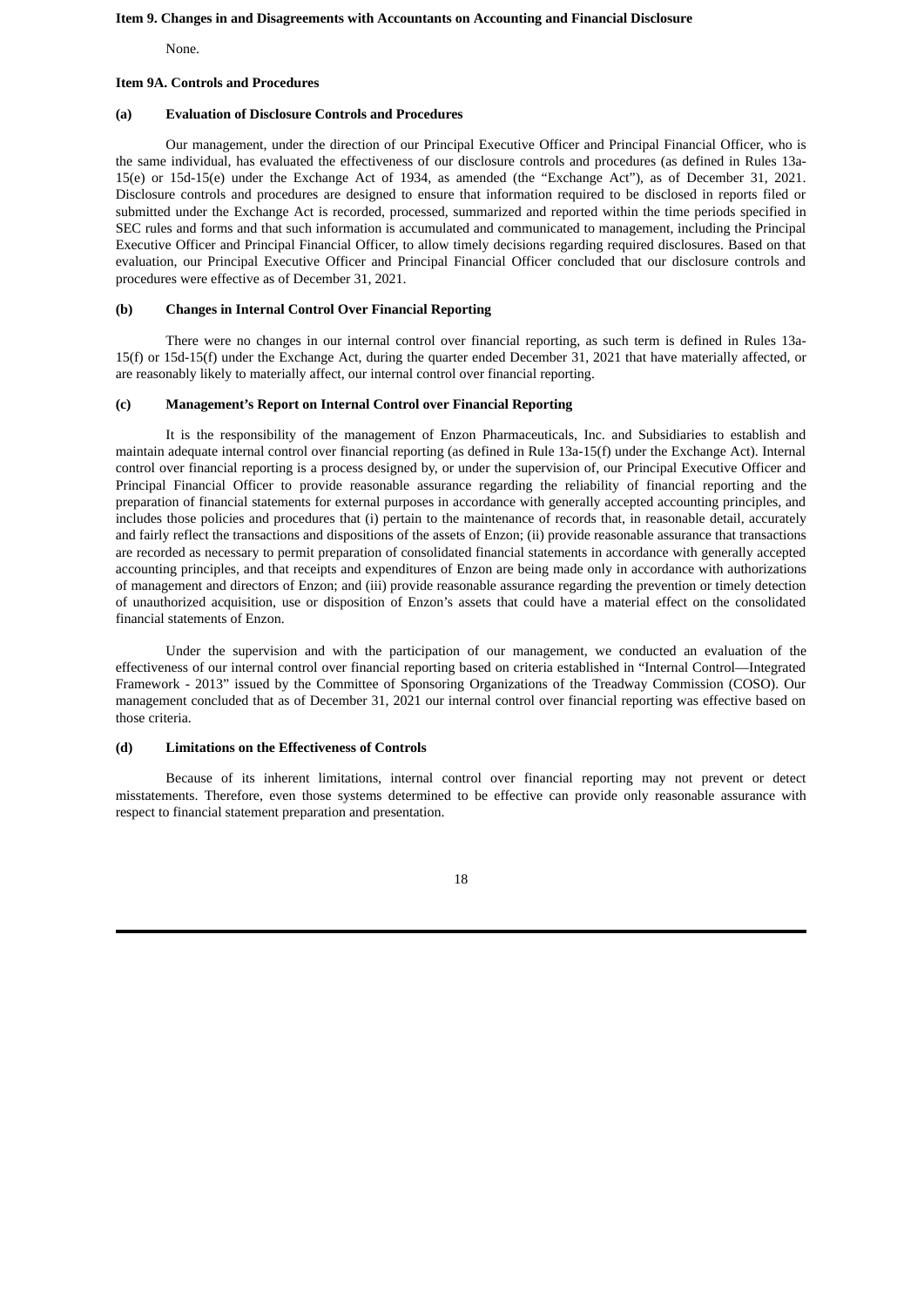### <span id="page-18-0"></span>**Item 9B. Other Information**

On February 24, 2022, the Company entered into a revised consulting agreement with Richard L. Feinstein, the Company's Chief Executive Officer, Chief Financial Officer and Secretary. The agreement provides for Mr. Feinstein's consulting fee to be set at \$200,000 per year and an incentive of up to 25% of the fee at the discretion of our Board based on the Company's and Mr. Feinstein's performance. A copy of the revised consulting agreement is attached hereto as Exhibit 3.5 and incorporated herein by reference.

In addition, on February 24, 2022, our Board approved an amendment to the Company's Second Amended and Restated By-Laws to provide that our Board shall no longer require at least three directors but can consist of at least one director. The amendment to the Second Amended and Restated By-Laws is attached hereto as Exhibit 10.7 and incorporated herein by reference.

#### <span id="page-18-1"></span>**Item 9C. Disclosure Regarding Foreign Jurisdictions that Prevent Inspections**

Not applicable.

### **PART III.**

#### <span id="page-18-2"></span>**Item 10. Directors, Executive Officers and Corporate Governance**

If we file a definitive proxy statement relating to our 2022 Annual Meeting of Stockholders with the SEC not later than 120 days after December 31, 2021, the information required by this Item 10 is incorporated herein by reference to such definitive proxy statement. However, if such definitive proxy statement is not filed with the SEC in such 120-day period, we will file an amendment to this Annual Report on Form 10-K with the SEC not later than 120 days after December 31, 2021 to include the information required by this Item 10.

#### <span id="page-18-3"></span>**Item 11. Executive Compensation**

If we file a definitive proxy statement relating to our 2022 Annual Meeting of Stockholders with the SEC not later than 120 days after December 31, 2021, the information required by this Item 11 is incorporated herein by reference to such definitive proxy statement. However, if such definitive proxy statement is not filed with the SEC in such 120-day period, we will file an amendment to this Annual Report on Form 10-K with the SEC not later than 120 days after December 31, 2021 to include the information required by this Item 11.

### <span id="page-18-4"></span>**Item 12. Security Ownership of Certain Beneficial Owners and Management and Related Stockholder Matters**

If we file a definitive proxy statement relating to our 2022 Annual Meeting of Stockholders with the SEC not later than 120 days after December 31, 2021, the information required by this Item 12 is incorporated herein by reference to such definitive proxy statement. However, if such definitive proxy statement is not filed with the SEC in such 120-day period, we will file an amendment to this Annual Report on Form 10-K with the SEC not later than 120 days after December 31, 2021 to include the information required by this Item 12.

### <span id="page-18-5"></span>**Item 13. Certain Relationships and Related Transactions, and Director Independence**

If we file a definitive proxy statement relating to our 2022 Annual Meeting of Stockholders with the SEC not later than 120 days after December 31, 2021, the information required by this Item 13 is incorporated herein by reference to such definitive proxy statement. However, if such definitive proxy statement is not filed with the SEC in such 120-day period, we will file an amendment to this Annual Report on Form 10-K with the SEC not later than 120 days after December 31, 2021 to include the information required by this Item 13.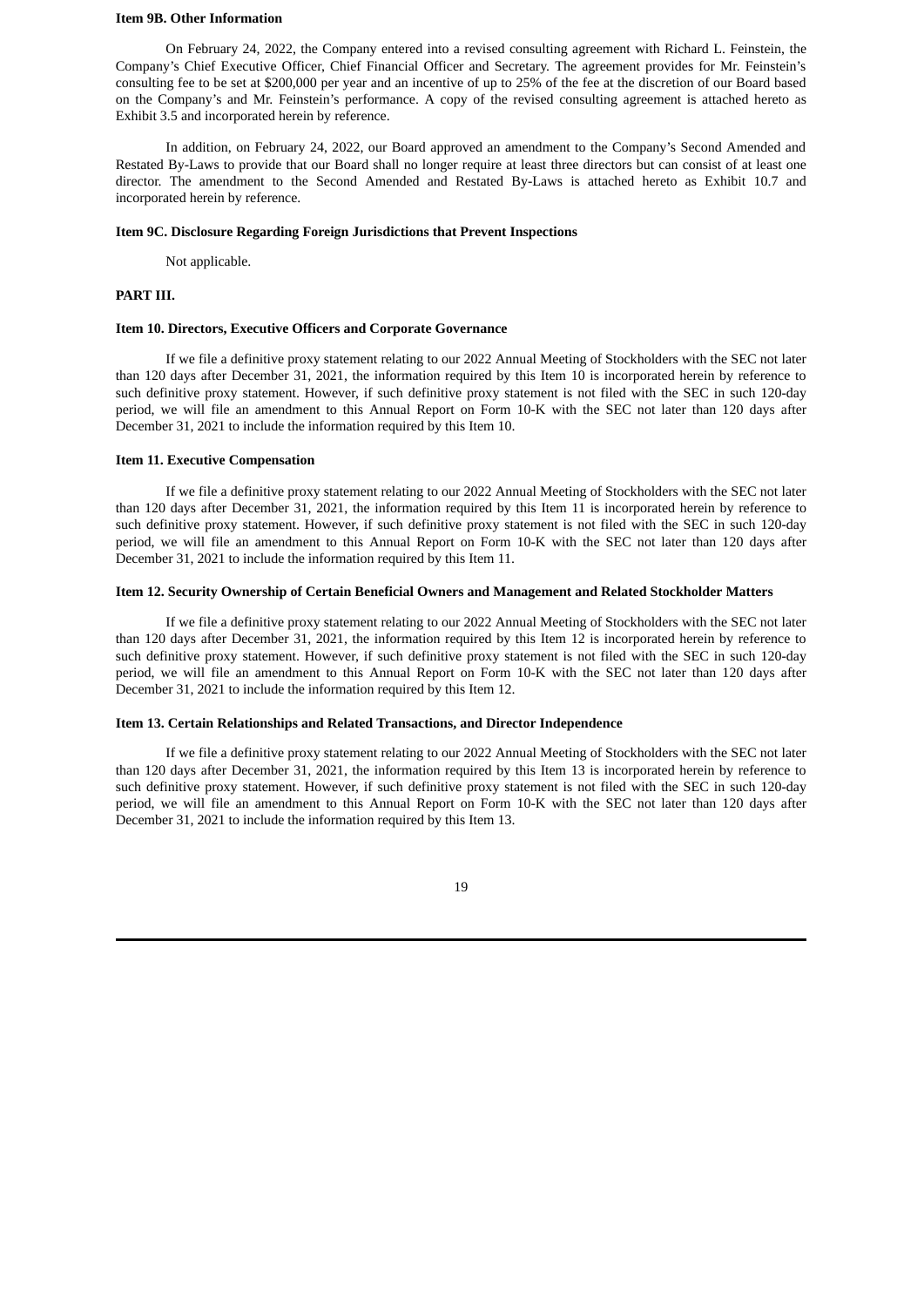### <span id="page-19-0"></span>**Item 14. Principal Accounting Fees and Services**

If we file a definitive proxy statement relating to our 2022 Annual Meeting of Stockholders with the SEC not later than 120 days after December 31, 2021, the information required by this Item 14 is incorporated herein by reference to such definitive proxy statement. However, if such definitive proxy statement is not filed with the SEC in such 120-day period, we will file an amendment to this Annual Report on Form 10-K with the SEC not later than 120 days after December 31, 2021 to include the information required by this Item 14.

## **PART IV**

### <span id="page-19-1"></span>**Item 15. Exhibits, Financial Statement Schedules**

(a)(1), (a)(2) and (c). The response to this portion of Item 15 is submitted as a separate section of this report commencing on page F-1.

(a)(3) and (b). Exhibits (numbered in accordance with Item 601 of Regulation S-K).

| <b>Exhibit</b> |                                                                                            | Reference         |
|----------------|--------------------------------------------------------------------------------------------|-------------------|
| <b>Number</b>  | <b>Description</b>                                                                         | No.               |
| 3.1            | Amended and Restated Certificate of Incorporation dated May 18, 2006, together with that   | (1)               |
|                | Certificate of Amendment to the Amended and Restated Certificate of Incorporation dated    |                   |
|                | July 13, 2010                                                                              |                   |
| 3.2            | Second Amended and Restated By-Laws effective March 11, 2011, as amended by                | (2)               |
|                | Amendment No. 1 to the Second Amended and Restated By-Laws effective February 15,          |                   |
|                | 2013                                                                                       |                   |
| 3.3            | Certificate of Designation of Series A-1 Junior Participating Preferred Stock of Enzon     | $\left( 4\right)$ |
|                | Pharmaceuticals, Inc. filed with the Secretary of State of the State of Delaware on August |                   |
|                | 14, 2020                                                                                   |                   |
| 3.4            | Certificate of Designation of Series C Non-Convertible Redeemable Preferred Stock of       | (5)               |
|                | Enzon Pharmaceuticals, Inc., filed with the Secretary of State of the State of Delaware on |                   |
|                | <b>September 21, 2020</b>                                                                  |                   |
| 3.5            | First Amendment to the Second Amended and Restated By-Laws, effective February 24,         | $^{+}$            |
|                | 2022                                                                                       |                   |
| 4.1            | Description of Enzon Pharmaceuticals, Inc.'s Registered Securities                         | $\pm$             |
| 4.2            | Section 382 Rights Agreement, dated as of August 14, 2020, by and between Enzon            | (4)               |
|                | Pharmaceuticals, Inc. and Continental Stock Transfer & Trust Company, which includes the   |                   |
|                | Form of Certificate of Designation as Exhibit A, Form of Rights Certificate as Exhibit B   |                   |
|                | and the Form of Summary of Rights as Exhibit C                                             |                   |
| 4.3            | First Amendment to the Section 382 Rights Agreement, dated as of June 4, 2021 and          | (6)               |
|                | effective as of June 2, 2021, by and between Enzon Pharmaceuticals, Inc. and Continental   |                   |
|                | <b>Stock Transfer &amp; Trust Company.</b>                                                 |                   |
| 10.2           | Development, License and Supply Agreement between Enzon, Inc. (now known as Enzon          | (3)               |
|                | Pharmaceuticals, Inc.) and Schering Corporation dated November 14, 1990, as amended*       |                   |
| 10.3           | Amended and Restated 2013 Outside Director Compensation Plan**                             | (2)               |
| 10.4           | Amended and Restated Exclusive IP Marketing Agreement, dated as of June 28, 2004, by       | (8)               |
|                | and between Micromet AG and Enzon Pharmaceuticals, Inc.                                    |                   |
| 10.5           | Letter Agreement, dated January 30, 2019, between Servier IP UK Limited and Enzon          | (8)               |
|                | Pharmaceuticals, Inc.                                                                      |                   |
| <b>10.6</b>    | Investment Agreement, dated as of September 1, 2020, by and between Enzon                  | (9)               |
|                | Pharmaceuticals, Inc. and Icahn Capital LP                                                 |                   |
| 10.7           | Independent Contractor Agreement, effective as of February 24, 2022, between Enzon         | $^{+}$            |
|                | Pharmaceuticals, Inc. and Richard L. Feinstein **                                          |                   |
| 21.1           | <b>Subsidiaries of Registrant</b>                                                          | $^{+}$            |
| 23.1           | <b>Consent of EisnerAmper LLP</b>                                                          | $^{+}$            |
|                |                                                                                            |                   |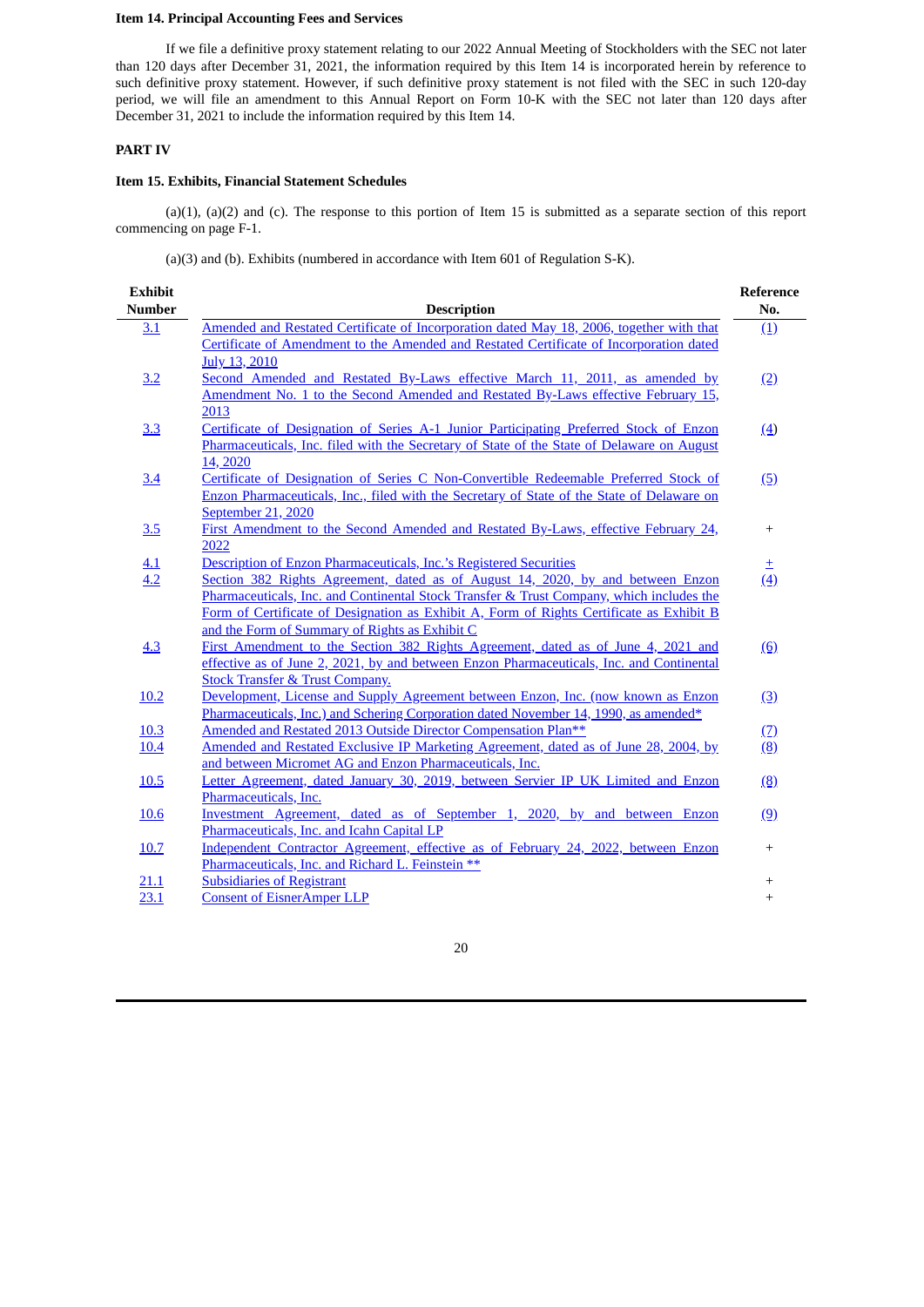| 31.1    | Certification of Principal Executive Officer and Principal Financial Officer pursuant to    | $+$    |
|---------|---------------------------------------------------------------------------------------------|--------|
|         | Section 302 of the Sarbanes-Oxley Act of 2002                                               |        |
| 32.1    | Certification of Principal Executive Officer and Principal Financial Officer pursuant to    | $+$    |
|         | Section 906 of the Sarbanes-Oxley Act of 2002***                                            |        |
| 101.INS | Inline XBRL Instance Document                                                               | $^{+}$ |
| 101.SCH | Inline XBRL Taxonomy Extension Schema Document                                              | $^{+}$ |
| 101.CAL | Inline XBRL Calculation Linkbase Document                                                   | $^{+}$ |
| 101.LAB | Inline XBRL Labels Linkbase Document                                                        | $^{+}$ |
| 101.PRE | Inline XBRL Presentation Linkbase Document                                                  | $^{+}$ |
| 101.DEF | Inline XBRL Definition Linkbase Document                                                    | $+$    |
| 104     | Cover Page Interactive Data File (formatted as Inline XBRL and contained in the Interactive | $+$    |
|         | Data Files submitted as Exhibit 101)                                                        |        |
|         |                                                                                             | $^+$   |

- **+** Filed herewith
- Portions of this exhibit have been redacted and filed separately with the SEC pursuant to a confidential treatment request.
- \*\* Management contracts or compensatory plans and arrangements required to be filed pursuant to Item 601(b)  $(10)(ii)(A)$  or (iii) of Regulation S-K.
- \*\*\* These certifications are not deemed filed by the SEC and are not to be incorporated by reference in any filing the Company makes under the Securities Act of 1933, as amended, or the Exchange Act, irrespective of any general incorporation language in any filings.

Referenced exhibit was previously filed with the SEC as an exhibit to the Company's filing indicated below and is incorporated herein by reference to that filing:

- (1) Quarterly Report on Form 10-Q for the quarter ended June 30, 2010 filed August 9, 2010
- (2) Annual Report on Form 10-K for the year ended December 31, 2012 filed March 18, 2013
- (3) Annual Report on Form 10-K for the fiscal year ended June 30, 2002 filed on September 26, 2002
- (4) Current Report on Form 8-K filed August 14, 2020
- (5) Current Report on Form 8-K filed September 23, 2020
- (6) Current Report on Form 8-K filed June 8, 2021
- (7) Quarterly report on Form 10-Q for the quarter ended June 30, 2013 filed August 6, 2013
- (8) Annual Report on Form 10-K for the fiscal year ended December 31, 2018 filed on February 21, 2019
- (9) Current Report on Form 8-K filed September 1, 2020

## <span id="page-20-0"></span>**Item 16. Form 10-K Summary**

None.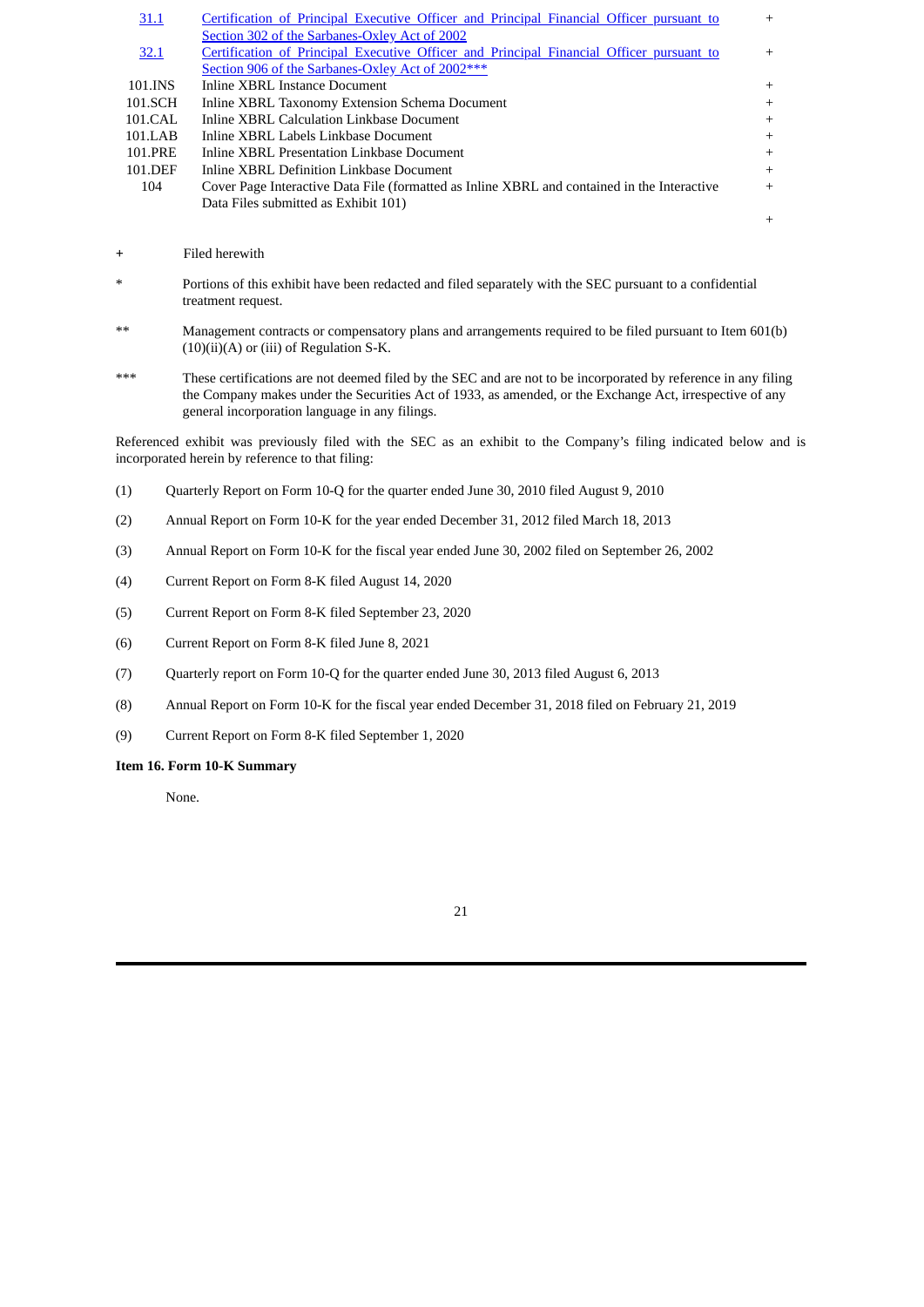## **SIGNATURES**

Pursuant to the requirements of Section 13 or 15(d) of the Securities Exchange Act of 1934, the registrant has duly caused this report to be signed on its behalf by the undersigned, thereunto duly authorized.

## **ENZON PHARMACEUTICALS, INC.**

(Registrant)

Dated: February 25, 2022 /s/ Richard L. Feinstein

Richard L. Feinstein Chief Executive Officer, Chief Financial Officer and Secretary (Principal Executive Officer and Principal Financial Officer)

Pursuant to the requirements of the Securities Exchange Act of 1934, this report has been signed below by the following persons on behalf of the registrant and in the capacities and on the dates indicated.

| Name                                             | Title                                                                                                                           | Date              |
|--------------------------------------------------|---------------------------------------------------------------------------------------------------------------------------------|-------------------|
| /s/ Richard L. Feinstein<br>Richard L. Feinstein | Chief Executive Officer, Chief Financial Officer and Secretary<br>(Principal Executive Officer and Principal Financial Officer) | February 25, 2022 |
| /s/ Randolph C. Read<br>Randolph C. Read         | Director (Chairman of the Board)                                                                                                | February 25, 2022 |
| /s/ Jordan Bleznick<br>Jordan Bleznick           | Director                                                                                                                        | February 25, 2022 |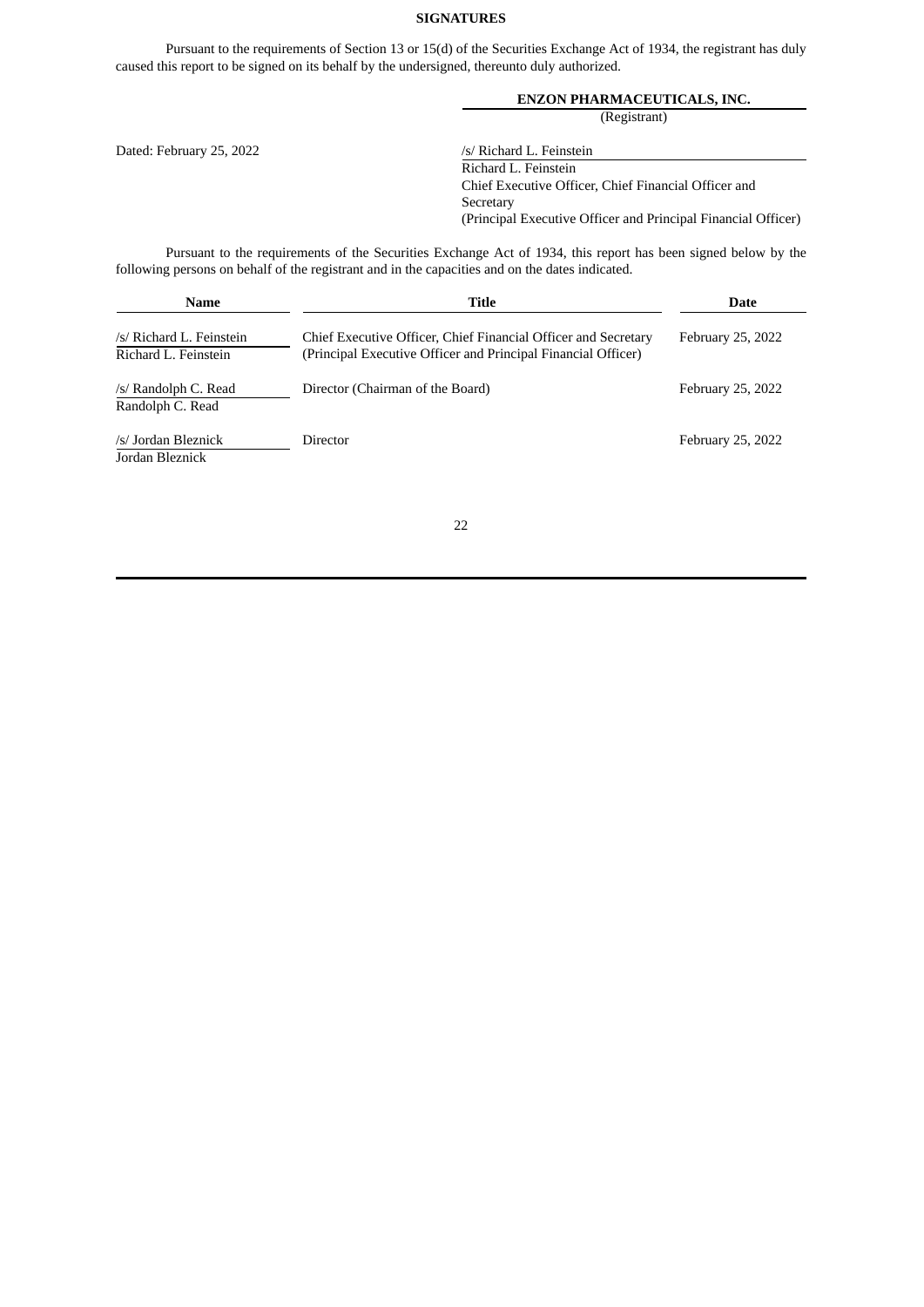# **ENZON PHARMACEUTICALS, INC. AND SUBSIDIARIES**

## **Index**

|                                                                                                      | Page  |
|------------------------------------------------------------------------------------------------------|-------|
| Report of Independent Registered Public Accounting Firm (PCAOB ID 274)                               | $F-2$ |
| Consolidated Financial Statements:                                                                   |       |
| Consolidated Balance Sheets – December 31, 2021 and 2020                                             | $F-4$ |
| Consolidated Statements of Operations - Years Ended December 31, 2021 and 2020                       | $F-5$ |
| Consolidated Statements of Mezzanine Equity and Stockholders' Equity - Years Ended December 31, 2021 |       |
| and 2020                                                                                             | F-6   |
| Consolidated Statements of Cash Flows - Years Ended December 31, 2021 and 2020                       | $F-7$ |
| <b>Notes to Consolidated Financial Statements</b>                                                    | $F-8$ |
|                                                                                                      |       |

# F-1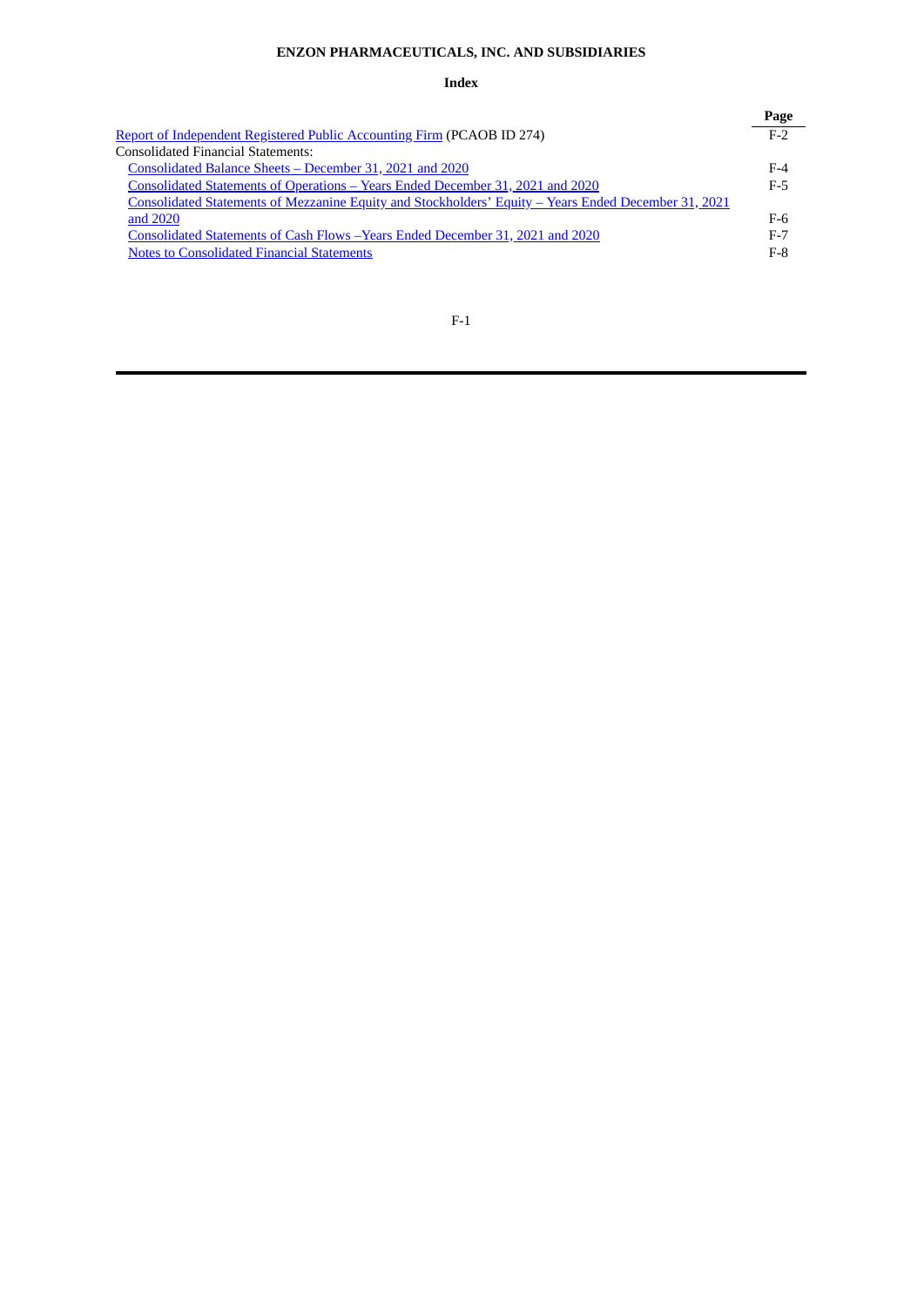### **REPORT OF INDEPENDENT REGISTERED PUBLIC ACCOUNTING FIRM**

<span id="page-23-0"></span>To the Board of Directors and Stockholders of Enzon Pharmaceuticals, Inc. and Subsidiaries

### *Opinion on the Financial Statements*

We have audited the accompanying consolidated balance sheets of Enzon Pharmaceuticals, Inc. and Subsidiaries (the "Company") as of December 31, 2021 and 2020, and the related consolidated statements of operations, mezzanine equity and stockholders' equity, and cash flows for each of the years then ended, and the related notes (collectively referred to as the "financial statements"). In our opinion, the financial statements present fairly, in all material respects, the consolidated financial position of the Company as of December 31, 2021 and 2020, and the consolidated results of their operations and their cash flows for each of the years then ended, in conformity with accounting principles generally accepted in the United States of America.

### *Basis for Opinion*

These financial statements are the responsibility of the Company's management. Our responsibility is to express an opinion on the Company's financial statements based on our audits. We are a public accounting firm registered with the Public Company Accounting Oversight Board (United States) ("PCAOB") and are required to be independent with respect to the Company in accordance with the U.S. federal securities laws and the applicable rules and regulations of the Securities and Exchange Commission and the PCAOB.

We conducted our audits in accordance with the standards of the PCAOB. Those standards require that we plan and perform the audit to obtain reasonable assurance about whether the financial statements are free of material misstatement, whether due to error or fraud. The Company is not required to have, nor were we engaged to perform, an audit of its internal control over financial reporting. As part of our audits we are required to obtain an understanding of internal control over financial reporting but not for the purpose of expressing an opinion on the effectiveness of the Company's internal control over financial reporting. Accordingly, we express no such opinion.

Our audits included performing procedures to assess the risks of material misstatement of the financial statements, whether due to error or fraud, and performing procedures that respond to those risks. Such procedures included examining, on a test basis, evidence regarding the amounts and disclosures in the financial statements. Our audits also included evaluating the accounting principles used and significant estimates made by management, as well as evaluating the overall presentation of the financial statements. We believe that our audits provide a reasonable basis for our opinion.

### *Critical Audit Matter*

The critical audit matter communicated below arises from the current period audit of the consolidated financial statements that was communicated or required to be communicated to the audit committee and that: (1) relates to accounts or disclosures that are material to the consolidated financial statements and (2) involved our especially challenging, subjective, or complex judgments. The communication of the critical audit matter does not alter in any way our opinion on the consolidated financial statements, taken as a whole, and we are not, by communicating the critical audit matter below, providing a separate opinion on the critical audit matter or on the accounts or disclosures to which it relates.

### *Assessment of realizability of deferred tax assets*

As discussed in Note 9 to the consolidated financial statements, the Company records a valuation allowance based on the assessment of the realizability of the Company's deferred tax assets. For the year ended December 31, 2021, the Company had deferred tax assets before valuation allowances of \$38.2 million. As of December 31, 2021, the Company has recognized a full valuation allowance on the deferred tax assets. In assessing the realizability of deferred tax assets the Company must assess its tax planning strategies, enacted and effective tax law considerations, and whether sufficient future taxable income will be generated to support the realization of the existing deferred tax assets before expiration, using assumptions about Company-specific conditions and events.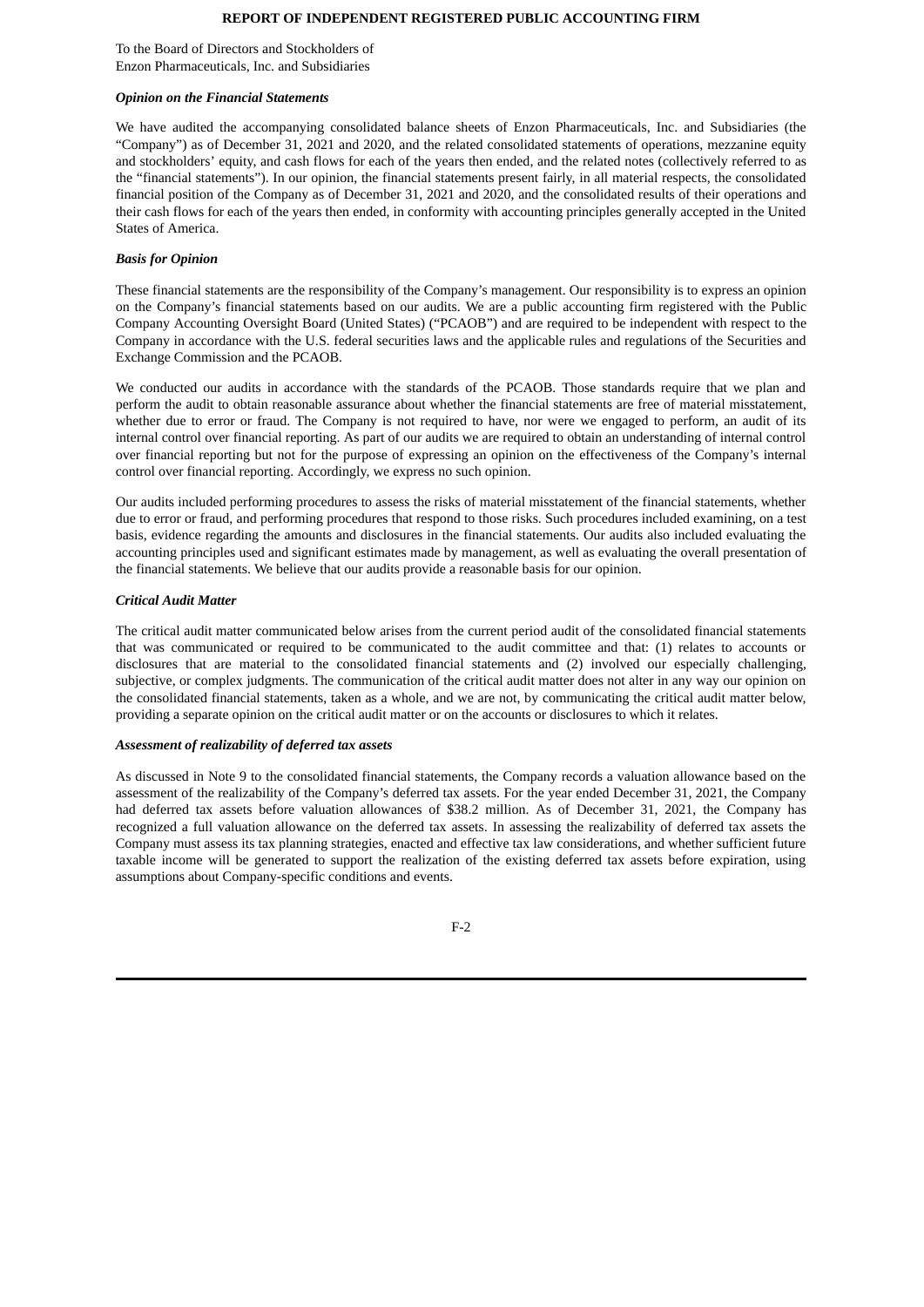We identified the assessment of realizability of deferred tax assets as a critical audit matter due to the significant judgment and estimation required by management in their assessment. This in turn led to a high degree of auditor subjectivity and significant audit effort was required in performing our procedures and evaluating audit evidence relating to estimates and assumptions made by management.

Addressing the matter involved performing procedures and evaluating audit evidence, in connection with forming our overall opinion on the consolidated financial statements. We obtained an understanding and evaluated the design of controls over the valuation of deferred taxes. Our procedures also included, among others, an evaluation of: (a) the expiration dates of certain deferred tax assets, primarily federal and state net operating loss carryforwards, (b) whether the Company may have experienced an ownership change resulting in annual limitation of net operating loss carryforwards, and (c) the assumptions used by the Company to develop projections of future taxable income by income tax jurisdiction and tested the completeness and accuracy of the underlying data used in the projections. We compared the projections of future taxable income with the actual results of prior periods, as well as management's consideration of current industry and economic trends. We also compared the projections of future taxable income with other forecasted financial information prepared by the Company. These procedures also included, among others, the involvement of professionals with specialized skills and knowledge to assist in considering whether management demonstrated their ability and intent in executing planned strategies, including the reasonableness of the application of enacted and effective tax law.

/s/ EisnerAmper LLP

We have served as the Company's auditor since 2013.

EISNERAMPER LLP Philadelphia, Pennsylvania February 25, 2022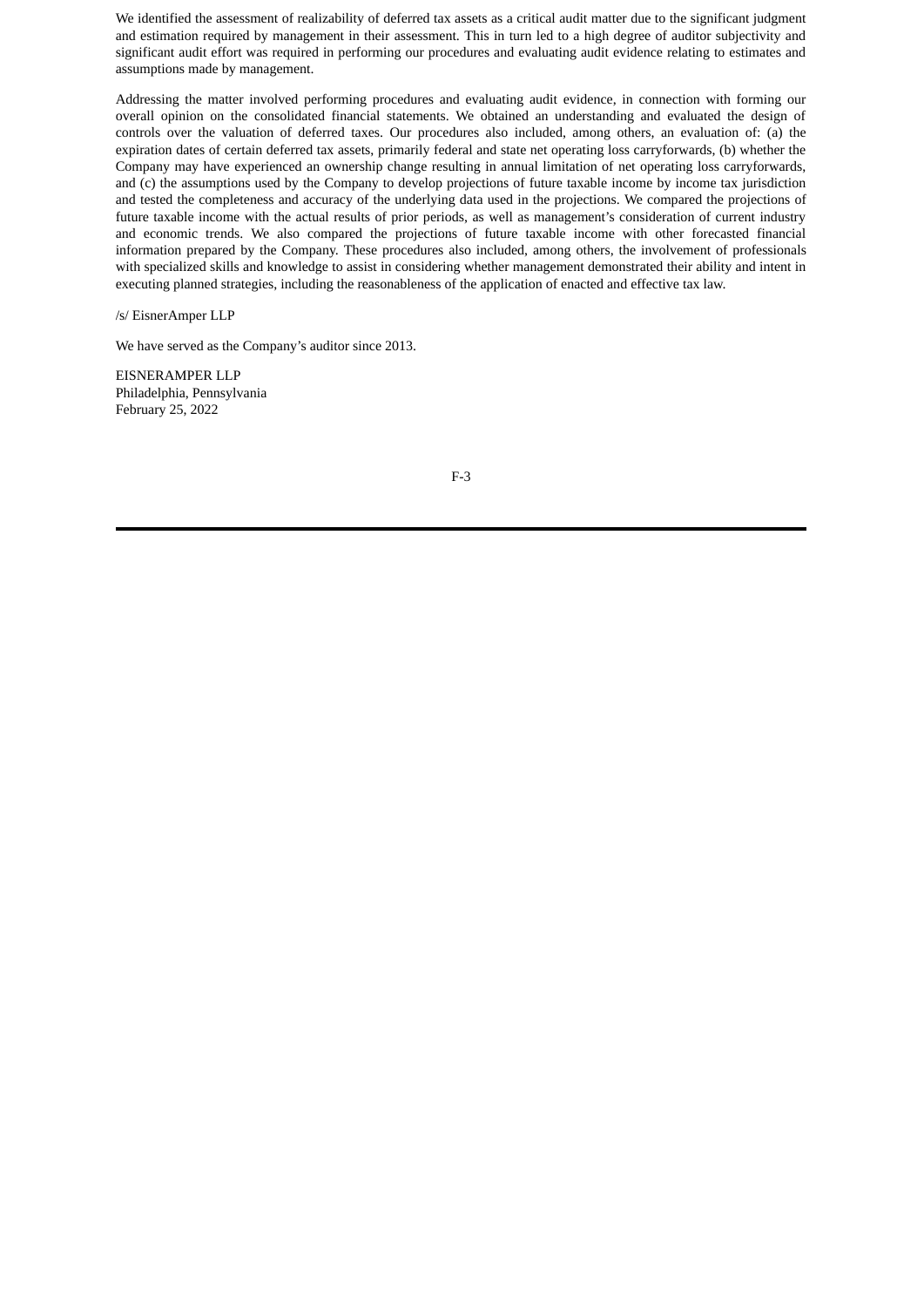## **ENZON PHARMACEUTICALS, INC. AND SUBSIDIARIES CONSOLIDATED BALANCE SHEETS (In thousands, except share and per share amounts)**

<span id="page-25-0"></span>

|                                                                                         | December 31, |           |    |           |
|-----------------------------------------------------------------------------------------|--------------|-----------|----|-----------|
|                                                                                         |              | 2021      |    | 2020      |
| <b>ASSETS</b>                                                                           |              |           |    |           |
| Current assets:                                                                         |              |           |    |           |
| Cash and cash equivalents                                                               | \$           | 47,641    | \$ | 48,142    |
| Royalty receivable                                                                      |              | 28        |    | 31        |
| Other current assets                                                                    |              | 85        |    | 59        |
|                                                                                         |              |           |    |           |
| Total assets (all current)                                                              | \$           | 47,754    | \$ | 48,232    |
| LIABILITIES AND STOCKHOLDERS' EQUITY                                                    |              |           |    |           |
|                                                                                         |              |           |    |           |
| Current liabilities:                                                                    |              |           |    |           |
| Accounts payable                                                                        | \$           | 331       | \$ | 302       |
| Accrued expenses and other current liabilities                                          |              | 72        |    | 110       |
| <b>Total current liabilities</b>                                                        |              | 403       |    | 412       |
|                                                                                         |              |           |    |           |
| Commitments and contingencies                                                           |              |           |    |           |
| Mezzanine equity:                                                                       |              |           |    |           |
| Series C preferred stock - \$0.01 par value, 40,000 shares authorized, issued and       |              |           |    |           |
| outstanding (liquidation value \$1,062 per share and \$1,012 per share) at December 31, |              |           |    |           |
| 2021 and 2020                                                                           |              | 42,483    |    | 40,460    |
|                                                                                         |              |           |    |           |
| Stockholders' equity:                                                                   |              |           |    |           |
| Preferred stock - \$0.01 par value, authorized 2,960,000 shares; no shares issued and   |              |           |    |           |
| outstanding at December 31, 2021 and 2020                                               |              |           |    |           |
| Common stock - \$0.01 par value, authorized 170,000,000 shares; issued and outstanding  |              |           |    |           |
| 74,214,603 shares at December 31, 2021 and 2020                                         |              | 742       |    | 742       |
| Additional paid-in capital                                                              |              | 75,983    |    | 78,006    |
| Accumulated deficit                                                                     |              | (71, 857) |    | (71, 388) |
| Total stockholders' equity                                                              |              | 4,868     |    | 7,360     |
| Total liabilities, mezzanine equity and stockholders' equity                            | \$           | 47,754    | \$ | 48,232    |

The accompanying notes are an integral part of these consolidated financial statements.

## F-4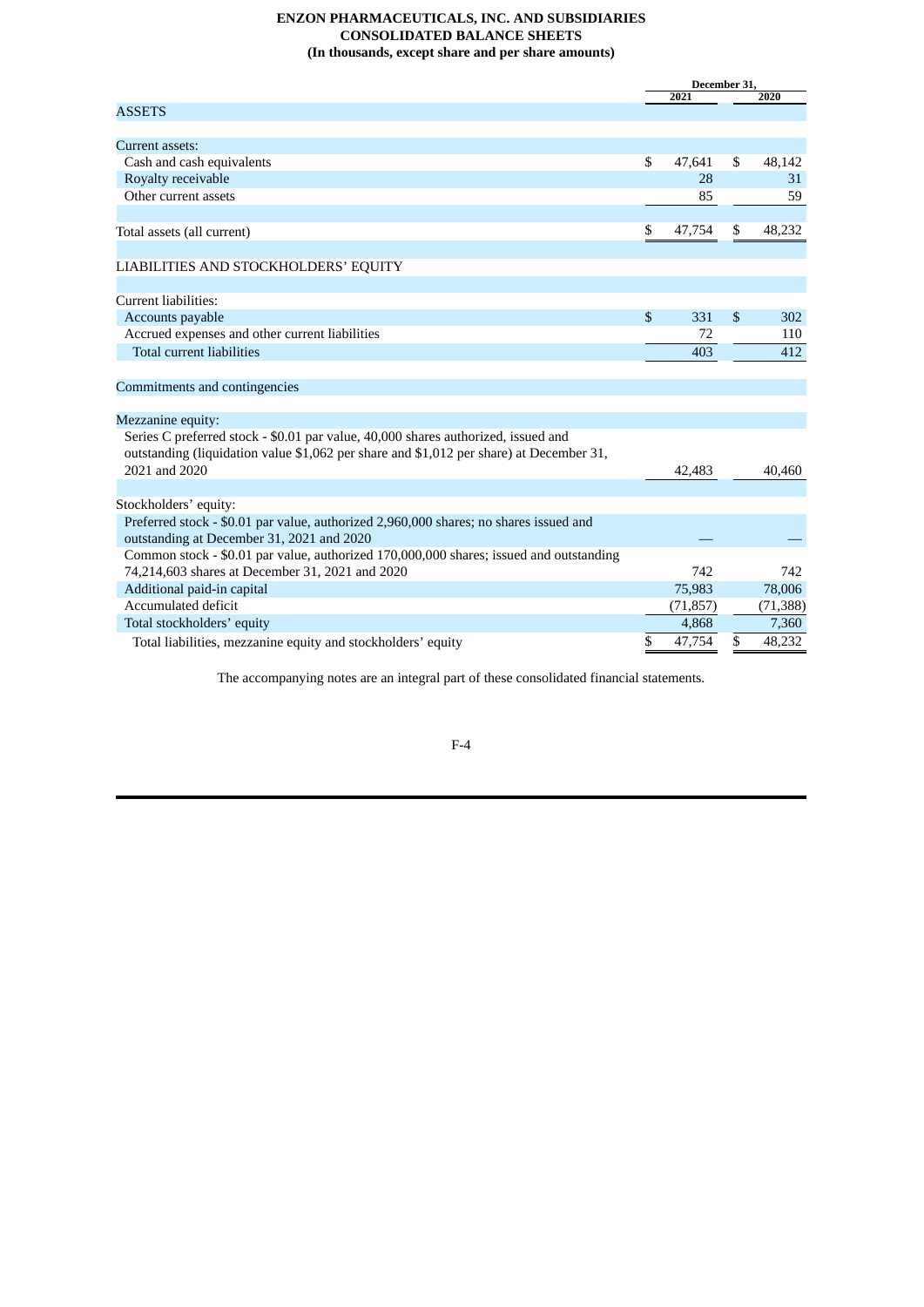## **ENZON PHARMACEUTICALS, INC. AND SUBSIDIARIES CONSOLIDATED STATEMENTS OF OPERATIONS (In thousands, except per share amounts)**

<span id="page-26-0"></span>

|                                           |                | <b>Year Ended December 31,</b> |
|-------------------------------------------|----------------|--------------------------------|
|                                           | 2021           | 2020                           |
| Revenues:                                 |                |                                |
| Royalties and milestones, net             | \$<br>701      | \$<br>52                       |
| <b>Total revenues</b>                     | 701            | 52                             |
| Operating expenses:                       |                |                                |
| General and administrative                | 1,170          | 1,357                          |
| Total operating expenses                  | 1,170          | 1,357                          |
| <b>Operating loss</b>                     | (469)          | (1, 305)                       |
| Other income                              |                |                                |
| Loss before income tax expense            | (462)          | (1, 304)                       |
| Income tax expense                        | 7              | 7                              |
| Net loss                                  | (469)          | (1, 311)                       |
| Dividends on Series C preferred stock     | (2,023)        | (460)                          |
| Net loss available to common shareholders | \$<br>(2, 492) | \$<br>(1,771)                  |
| Loss per common share                     |                |                                |
| <b>Basic and diluted</b>                  | \$<br>(0.03)   | \$<br>(0.03)                   |
| Weighted average number of common shares  |                |                                |
| <b>Basic and diluted</b>                  | 74,215         | 51,100                         |

The accompanying notes are an integral part of these consolidated financial statements.

## F-5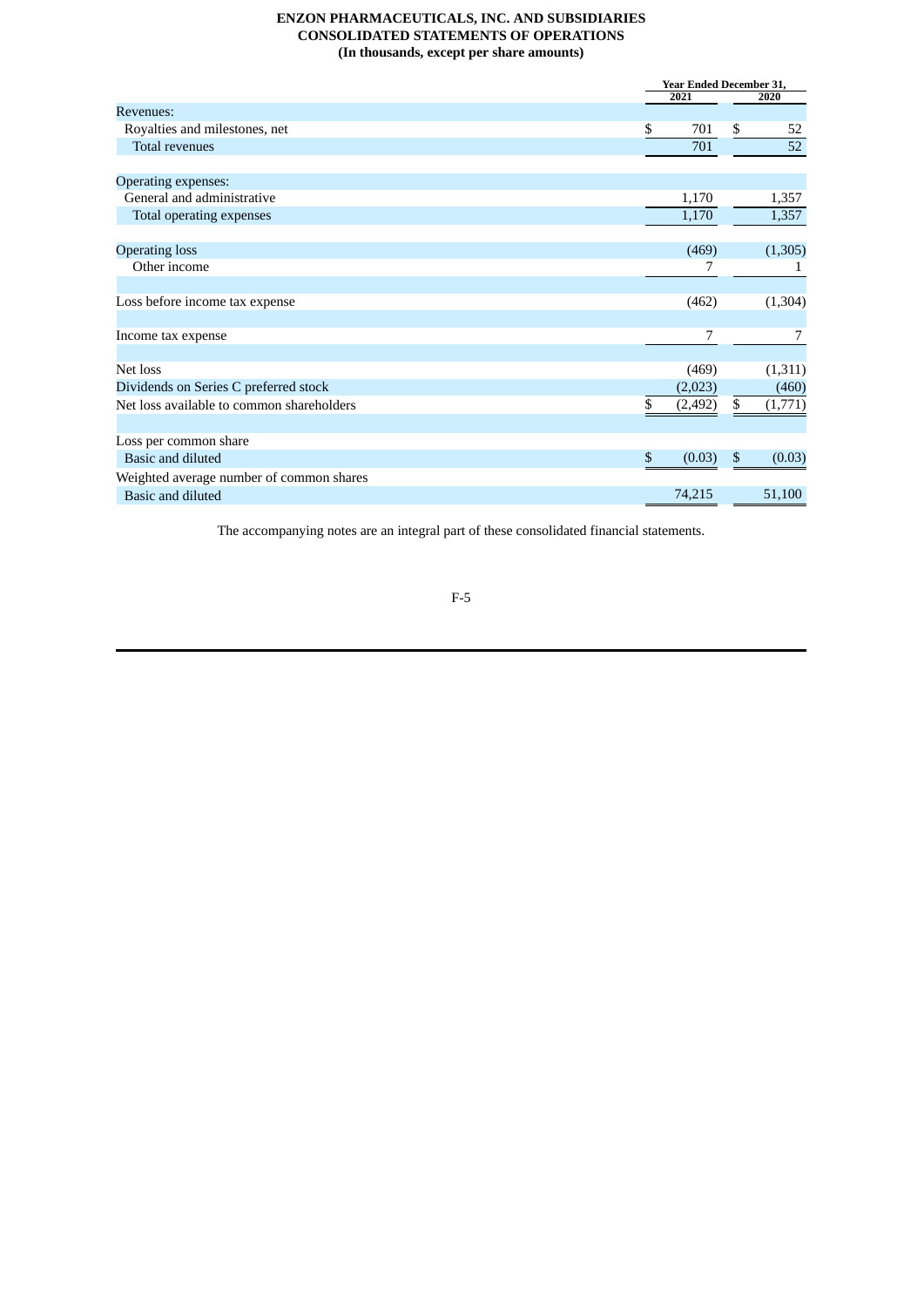## <span id="page-27-0"></span>**ENZON PHARMACEUTICALS, INC. AND SUBSIDIARIES CONSOLIDATED STATEMENTS OF MEZZANINE EQUITY AND STOCKHOLDERS' EQUITY (In thousands)**

|                                  | <b>Mezzanine Equity - Series C</b> |              |                     |       |                   |                |               |
|----------------------------------|------------------------------------|--------------|---------------------|-------|-------------------|----------------|---------------|
|                                  | <b>Preferred Stock</b>             |              | <b>Common Stock</b> |       | <b>Additional</b> |                | Total         |
|                                  | Number of                          | Par          | Number of           | Par   | Paid-in           | Accumulated    | Stockholders' |
|                                  | <b>Shares</b>                      | Value        | <b>Shares</b>       | Value | Capital           | <b>Deficit</b> | Equity        |
| Balance, December 31, 2019       |                                    | \$           | 44,215              | \$442 | \$75,690          | (70,077)       | 6,055         |
| Net loss                         |                                    |              |                     |       |                   | (1,311)        | (1,311)       |
| Preferred stock dividend         |                                    |              |                     |       |                   |                |               |
| accumulation                     |                                    | 460          |                     |       | (460)             |                | (460)         |
| Rights offering, proceeds net of |                                    |              |                     |       |                   |                |               |
| expenses                         | 40                                 | 40,000       | 30,000              | 300   | 2.776             |                | 3,076         |
| Balance, December 31, 2020       | 40                                 | 40,460       | 74.215              | 742   | 78,006            | (71, 388)      | 7,360         |
| Net loss                         |                                    |              |                     |       |                   | (469)          | (469)         |
| Preferred stock dividend         |                                    |              |                     |       |                   |                |               |
| accumulation                     |                                    | 2,023        |                     |       | (2,023)           |                | (2,023)       |
| Balance, December 31, 2021       | 40                                 | \$<br>42,483 | 74,215              | \$742 | \$75,983          | (71, 857)      | 4,868         |

The accompanying notes are an integral part of these consolidated financial statements.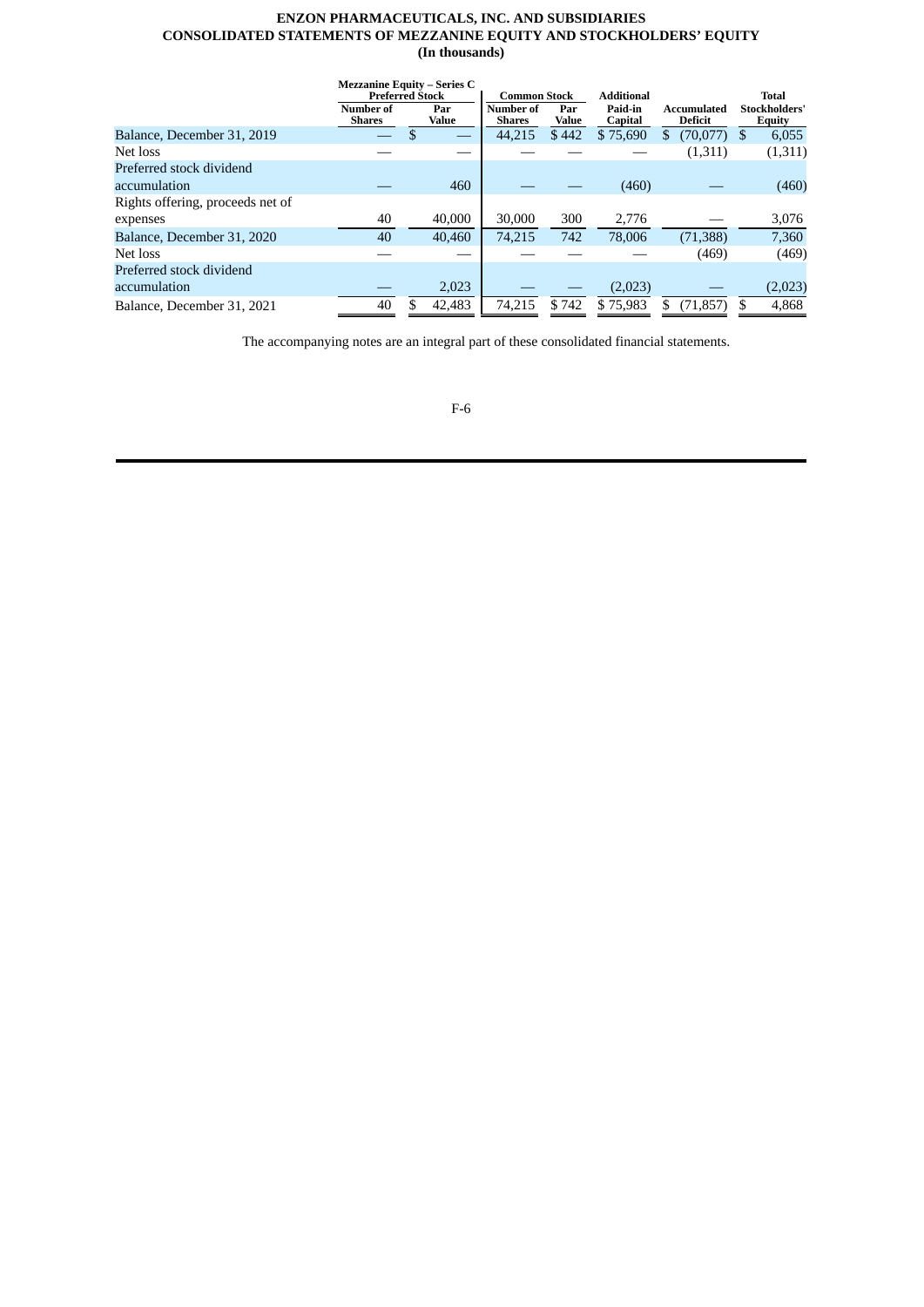## **ENZON PHARMACEUTICALS, INC. AND SUBSIDIARIES CONSOLIDATED STATEMENTS OF CASH FLOWS (In thousands)**

<span id="page-28-0"></span>

|                                                                             | <b>Year Ended December 31,</b> |   |         |
|-----------------------------------------------------------------------------|--------------------------------|---|---------|
|                                                                             | 2021                           |   | 2020    |
| Cash flows from operating activities:                                       |                                |   |         |
| Net loss                                                                    | \$<br>(469)                    | S | (1,311) |
| Adjustments to reconcile net loss to net cash used in operating activities: |                                |   |         |
| Changes in operating assets and liabilities:                                |                                |   |         |
| Decrease (increase) in other current assets and accounts receivable         | (23)                           |   | (28)    |
| Decrease in refundable tax credit receivable                                |                                |   | 970.    |
| Increase (decrease) in accounts payable                                     | 29                             |   | (22)    |
| (Decrease) increase in accrued expenses and other current liabilities       | (38)                           |   | 11      |
| Net cash used in operating activities                                       | (501)                          |   | (380)   |
|                                                                             |                                |   |         |
| Cash flows from financing activities:                                       |                                |   |         |
| Payment of offering costs                                                   |                                |   | (524)   |
| Proceeds from rights offering                                               |                                |   | 43,600  |
| Net cash provided by financing activities                                   |                                |   | 43,076  |
| Net (decrease) increase in cash                                             | (501)                          |   | 42,696  |
| Cash and cash equivalents at beginning of year                              | 48,142                         |   | 5,446   |
| Cash and cash equivalents at end of year                                    | 47,641                         |   | 48,142  |
|                                                                             |                                |   |         |
| Non-cash financing activities:                                              |                                |   |         |
| Accretion of dividend for Series C Preferred Stock                          | 2,023                          |   | 460     |

The accompanying notes are an integral part of these consolidated financial statements.

# F-7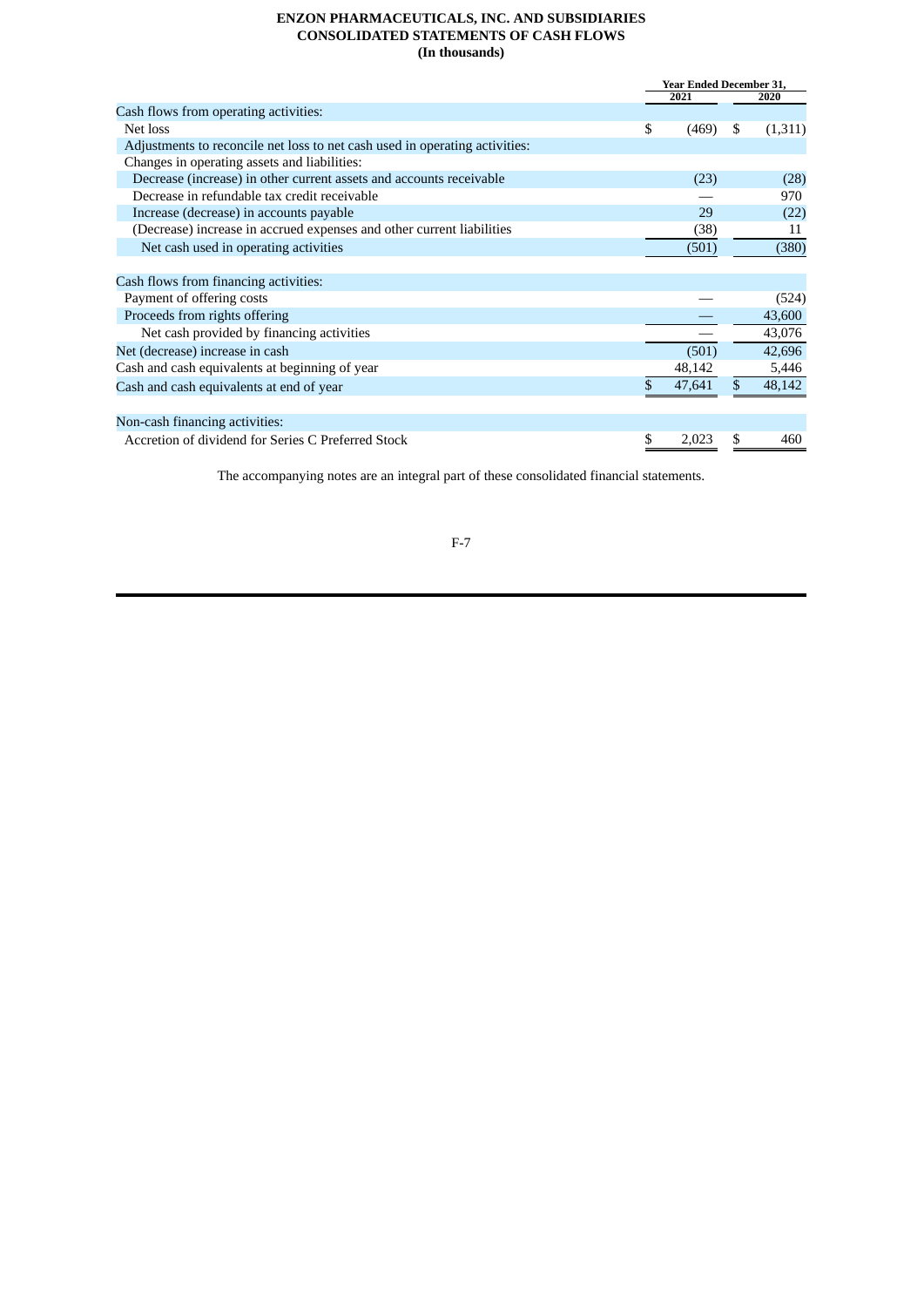#### <span id="page-29-0"></span>**(1) Description of Business**

Enzon Pharmaceuticals, Inc. (together with its subsidiaries, the "Company," "Enzon," "we" or "us") is positioned as a public company acquisition vehicle, where it can become an acquisition platform and more fully utilize its net operating loss carryforwards ("NOLs") and enhance stockholder value.

In September 2020, the Company initiated a rights offering for its common and preferred stock (see below and Note 13 to our Condensed Consolidated Financial Statements), which closed in October 2020, and it realized \$43.6 million in gross proceeds. This has enabled the Company to embark on its plan to realize the value of its more than \$100 million net NOLs by acquiring potentially profitable businesses or assets. To protect the NOLs, in August 2020, the Company's Board of Directors adopted a Section 382 rights plan (see Note 12 to our Condensed Consolidated Financial Statements).

Historically, the Company had received royalty revenues from licensing arrangements with other companies primarily related to sales of certain drug products that utilized Enzon's proprietary technology. In recent years, the Company has had no clinical operations and limited corporate operations. Enzon has a marketing agreement in the drug Vicineum, which, if approved, will, potentially, generate milestone and royalty payments to it in the future. Enzon cannot assure you that it will earn material future royalties or milestones.

The Company's Board of Directors (the "Board") and its management are actively involved in pursuing, sourcing, reviewing and evaluating various potential acquisition transactions consistent with its long-term strategy. The Company's management and Board have made a number of contacts and engaged in discussions with principals of individual companies and financial advisors on behalf of various individual companies, while continuing to evaluate potential transactions. To date, no actionable transactions have been initiated.

The Company has a marketing agreement with Micromet AG, now part of Amgen, Inc. (the "Micromet Agreement"), pursuant to which it may be entitled to certain milestone and royalty payments if Vicineum, a drug being developed by Sesen, Inc., is approved for the treatment of non-muscle invasive bladder cancer. In a press release dated February 16, 2021, Sesen announced that the U.S. Food and Drug Administration (the "FDA") had accepted for filing Sesen's Biologic License Application ("BLA") for Vicineum. The FDA further granted Priority Review, with a target Prescription Drug User Fee Act ("PDUFA") date for a decision on the BLA of August 18, 2021. Accordingly, the Company earned a milestone of \$409,430 in the first quarter of 2021, all of which was received by June 30, 2021. However, on August 13, 2021, Sesen announced that it had received a Complete Response Letter ("CRL") from the FDA and that the FDA had determined that it cannot approve the BLA for Vicineum in its present form and had provided recommendations specific to additional clinical/statistical data and analyses in addition to Chemistry, Manufacturing and Controls ("CMA") issues pertaining to a recent preapproval inspection and product quality. In a press release that Sesen issued on December 9, 2021, it noted that on December 8, 2021 it had a Clinical Type A meeting with the FDA and received greater clarity regarding the requirements for resubmission of the BLA and trial design, which may include a randomized clinical trial assessing the safety and efficacy of Vicineum compared to investigators' choice of intravesical chemotherapy. In a filing with the U. S. Securities and Exchange Commission ("SEC") in March 2021, Sesen noted that it had received notice from the European Medicines Agency ("EMA") that its Marketing Authorization Application ("MMA") for Vicineum was found to be valid and the review procedure had officially started. Accordingly, the Company earned and received an additional milestone of \$292,284 in the second quarter of 2021. Subsequently, on August 25, 2021, Sesen announced that it had withdrawn its application to market Vicineum in Europe.

During the fourth quarters of 2021 and 2020, we received a license maintenance fee of approximately \$28,000 and \$30,000, respectively, from Amgen, Inc. in payment of a worldwide, royalty-free non-exclusive right to license Vicineum. The fee represents half of the amount paid by Viventia Biotech (Barbados) Inc. ("Viventia"), part of Sesen, on an annual basis for the continued right to license Vicineum.

F-8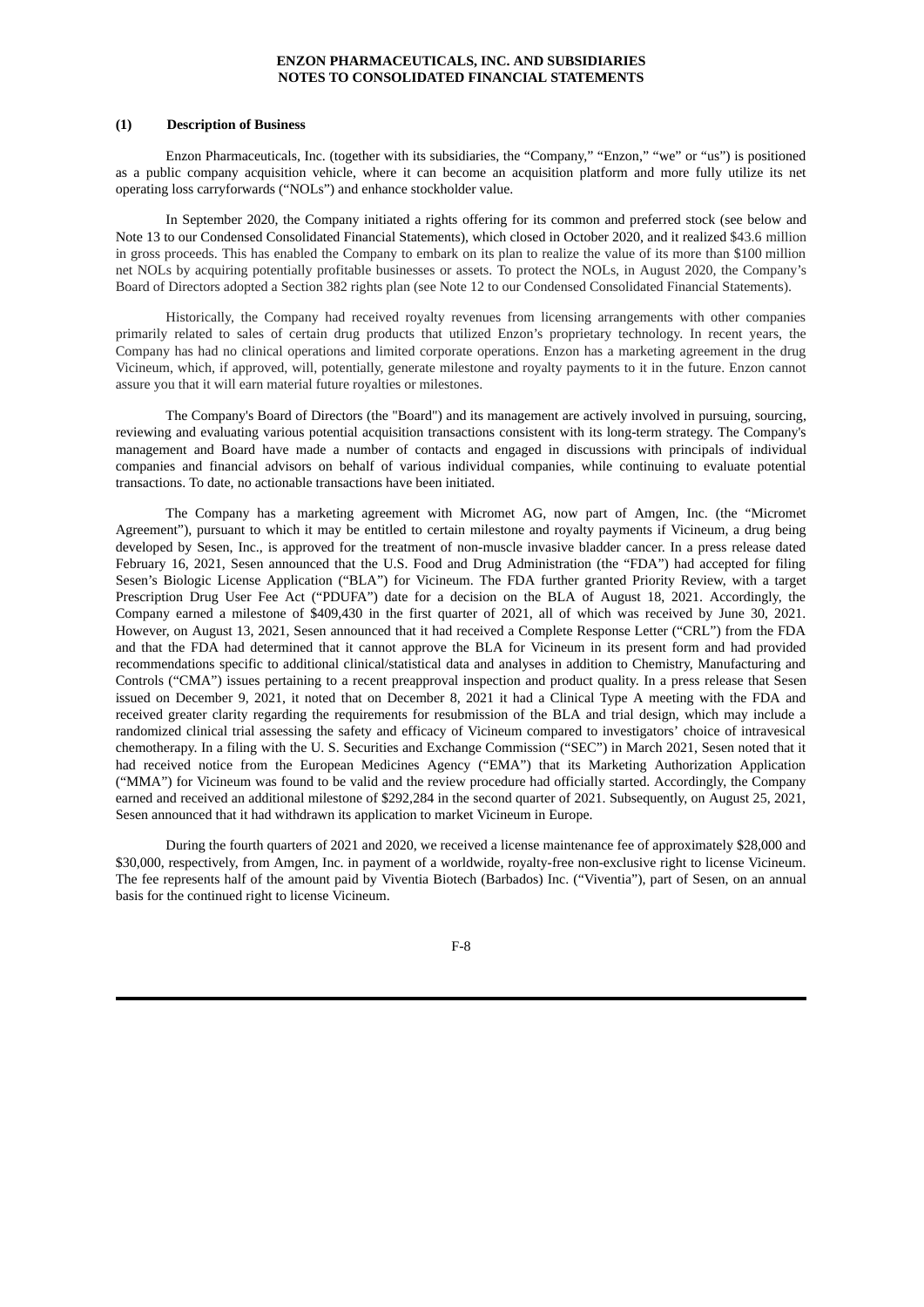In August 2020, the Board adopted a Section 382 rights plan and declared a dividend distribution of one right for each outstanding share of the Company's common stock to stockholders of record at the close of business on August 24, 2020. (See Note 12 to the Consolidated Financial Statements.)

In September 2020, the Board approved a Rights Offering (the "Rights Offering"), by which the Company distributed, at no charge to all holders of its common stock on September 23, 2020 (the "Record Date"), transferable subscription rights to purchase units ("Units") at a subscription price per Unit of \$1,090. In the Rights Offering, each stockholder on the Record Date received one subscription right for every share of common stock owned on the Record Date. For every 1,105 subscription rights held, a stockholder was entitled to purchase one Unit at the subscription price. Each Unit consisted of one share of newly designated Series C Preferred Stock, par value \$0.01 per share, and 750 shares of the Company's common stock. The subscription period for the Rights Offering ended on October 9, 2020.

As a result of the sale of all 40,000 Units available for purchase in the Rights Offering, the Company received approximately \$43.6 million of gross proceeds and had 40,000 shares of Series C Preferred Stock outstanding and an aggregate of 74,214,603 shares of common stock outstanding following the Rights Offering. (See Note 13 to the Consolidated Financial Statements.)

On an annual basis, the Board may, at its sole discretion, cause a dividend with respect to the Series C Preferred Stock to be paid in cash to the holders in an amount equal to 3% of the liquidation preference as in effect at such time (initially \$1,000 per share). If the dividend is not so paid in cash, the liquidation preference is adjusted and increased annually by an amount equal to 5% of the liquidation preference per share as in effect at such time, that is not paid in cash to the holders on such date. The Board did not declare a dividend as of December 31, 2021 or 2020 and, at December 31, 2021 and 2020, the liquidation value of the Series C Preferred Stock was \$1,062 and \$1,012 per share, respectively. (See Note 14 to the Consolidated Financial Statements.)

The Company maintains its principal executive offices at 20 Commerce Drive, Suite 135, Cranford, New Jersey 07016 through a service agreement with Regus Management Group, LLC.

### **(2) Summary of Significant Accounting Policies**

#### *Principles of Consolidation*

The consolidated financial statements include the accounts of Enzon Pharmaceuticals, Inc. and its wholly owned subsidiaries. All intercompany balances and transactions have been eliminated as part of the consolidation.

#### *Use of Estimates*

The preparation of consolidated financial statements in conformity with accounting principles generally accepted in the United States of America ("U.S. GAAP") requires management to make estimates and assumptions that affect reported amounts of assets and liabilities, disclosures of contingent assets and liabilities at the date of the financial statements, and the reported amounts of revenues and expenses during the reporting period. These estimates include legal and contractual contingencies and income taxes. Although management bases its estimates on historical experience, relevant current information and various other assumptions that are believed to be reasonable under the circumstances, actual results could differ from these estimates.

#### *Financial Instruments and Fair Value*

The carrying values of cash and cash equivalents, royalty receivable, other current assets, accounts payable, accrued expenses and other current liabilities in the Company's consolidated balance sheets approximated their fair values at December 31, 2021 and 2020 due to their short-term nature. As of each of December 31, 2021 and 2020, the Company held cash equivalents aggregating approximately \$43.6 million.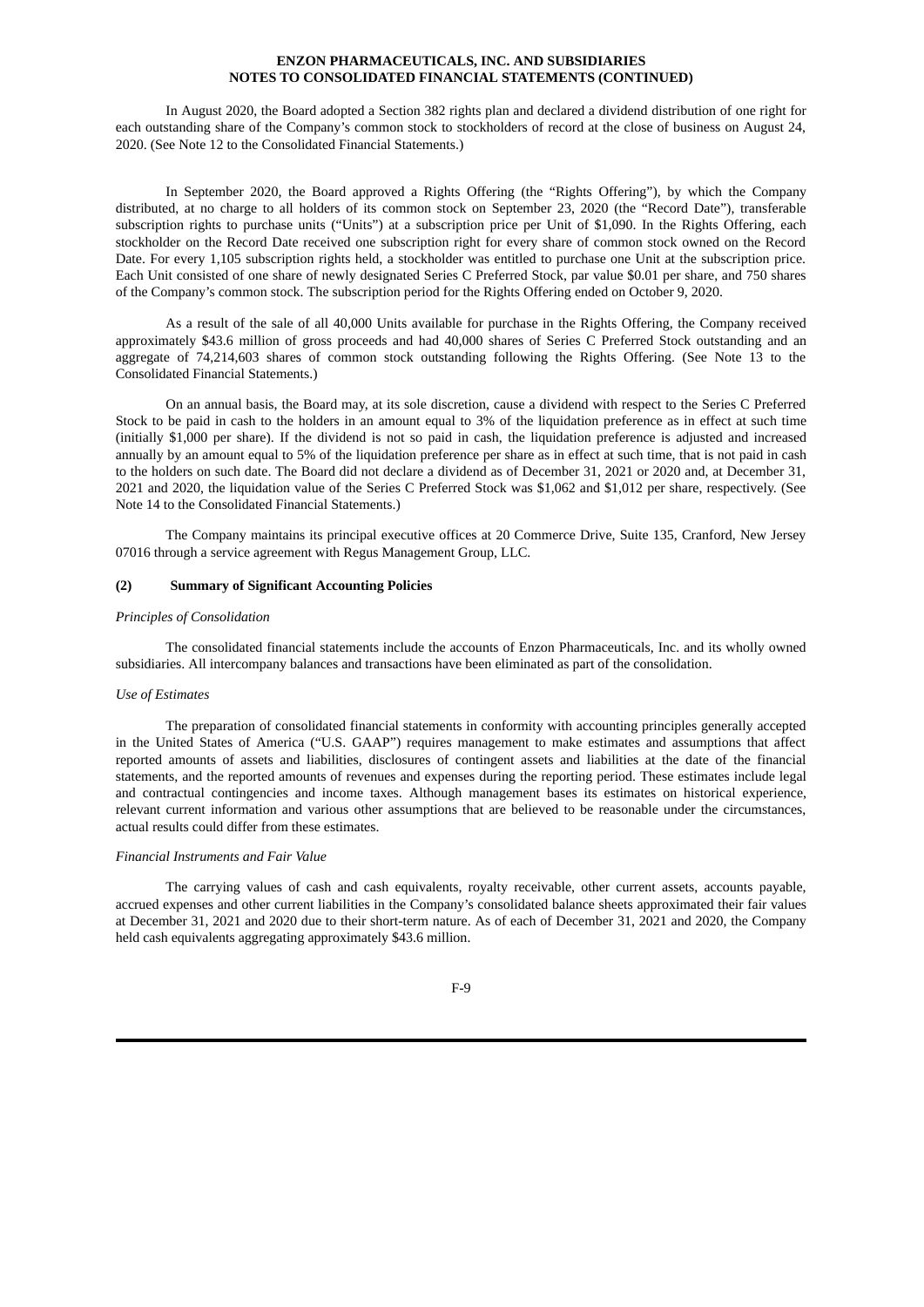## *Revenue Recognition*

Royalty revenues from the Company's agreements with third parties are recognized when the Company can reasonably determine the amounts earned. In most cases, this will be upon notification from the third-party licensee, which is typically during the quarter following the quarter in which the sales occurred. The Company does not participate in the selling or marketing of products for which it receives royalties. Because the Company records revenue only when collection is assured, no provision for uncollectible accounts is established upon recognition of revenues.

Contingent payments due under the Asset Purchase Agreement for the sale of the Company's former specialty pharmaceutical business are recognized as income when the milestone has been achieved and collection is assured, such payments are non-refundable and no further effort is required on the part of the Company or the other party to complete the earning process.

## *Income Taxes*

Income taxes are accounted for under the asset and liability method. Deferred tax assets and liabilities are recognized for the estimated future tax consequences attributable to differences between the financial statement carrying amounts of existing assets and liabilities and their respective tax bases and operating loss and tax credit carryforwards. Deferred tax assets and liabilities are measured using enacted tax rates expected to apply to taxable income in the years in which those temporary differences are expected to be realized. The effect of a change in tax rates or laws on deferred tax assets and liabilities is recognized in operations in the period that includes the enactment date of the rate change. A valuation allowance is established to reduce the deferred tax assets to the amounts that are more likely than not to be realized from operations.

Tax benefits of uncertain tax positions are recognized only if it is more likely than not that the Company will be able to sustain a position taken on an income tax return. The Company has no liability for uncertain tax positions. Interest and penalties, if any, related to unrecognized tax benefits would be recognized as income tax expense.

### **(3) Recent Accounting Pronouncements**

Recent Accounting Standards Updates issued by the Financial Accounting Standards Board (the "FASB") and guidance issued by the Securities and Exchange Commission did not, or are not believed by management to, have a material effect on the Company's present or future consolidated financial statements.

#### **(4) Accounts Payable and Accrued Expenses**

Prior to 2017, the Company's primary source of royalty revenues was derived from sales of PegIntron, which is marketed by Merck & Co., Inc. ("Merck"). At December 31, 2020, we recorded a liability to Merck of approximately \$302,000, based primarily on Merck's assertions regarding recoupments related to prior returns and rebates. During the year ended December 31, 2021, additional recoupments claimed by Merck related to PegIntron were approximately \$29,000. As such, as asserted by Merck, the Company's recorded liability to Merck was \$331,000 at December 31, 2021. During the year ended December 31, 2020, net royalties from PegIntron were approximately \$22,000.

The Company believes that it will receive little or no future royalties from Merck, but may be charged with additional chargebacks from returns and rebates in amounts that, based on current estimates, are not expected to be material.

F-10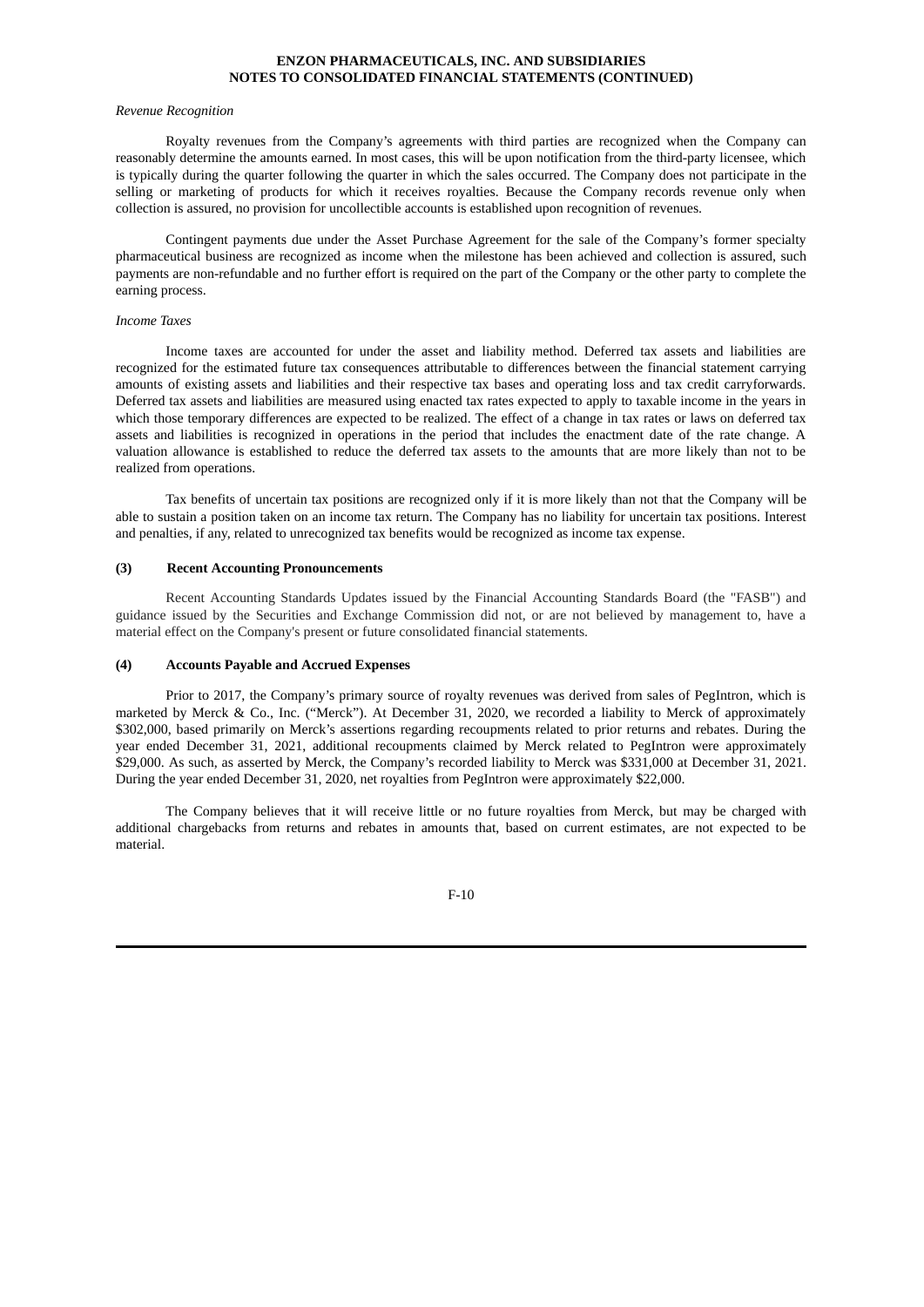Accrued expenses and other current liabilities consisted of the following as of December 31, 2021 and 2020 (in thousands):

|                                  |      | December 31. | December 31,     |  |  |
|----------------------------------|------|--------------|------------------|--|--|
|                                  | 2021 |              | 2020             |  |  |
| Professional and consulting fees |      |              | 92               |  |  |
| Other                            |      |              | 18               |  |  |
|                                  |      |              | .10 <sup>°</sup> |  |  |

### **(5) Stockholders' Equity**

### *Preferred Stock*

The Company has authorized 3,000,000 shares of preferred stock in one or more series of which, at December 31, 2021, 40,000 shares have been issued, are outstanding and are designated as Series C Preferred Stock in connection with the Rights Offering discussed in Note 14 and 100,000 shares have been designated as Series A-1 Junior Participating Preferred Stock in connection with the August 2020 Section 382 rights plan discussed in Note 12.

### *Common Stock*

As of December 31, 2021, the Company reserved 9,818,392 shares of its common stock for the non-qualified and incentive stock plans.

### **(6) Cash Dividend**

No dividend on the shares of the Company's common stock has been paid or declared during the years ended December 31, 2021 and 2020.

### **(7) Loss Per Common Share**

Basic earnings (loss) per common share (EPS) is calculated by dividing net income (loss), less any dividends, accretion or reduction or redemption on the Company's Series C Preferred Stock, by the weighted average number of common shares outstanding during the reported period. Restricted stock awards and restricted stock units (collectively, "nonvested shares") are not considered to be outstanding shares until the service or performance vesting period has been completed.

The diluted earnings per common share calculation would normally involve adjusting both the denominator and numerator as described here if the effect is dilutive.

### F-11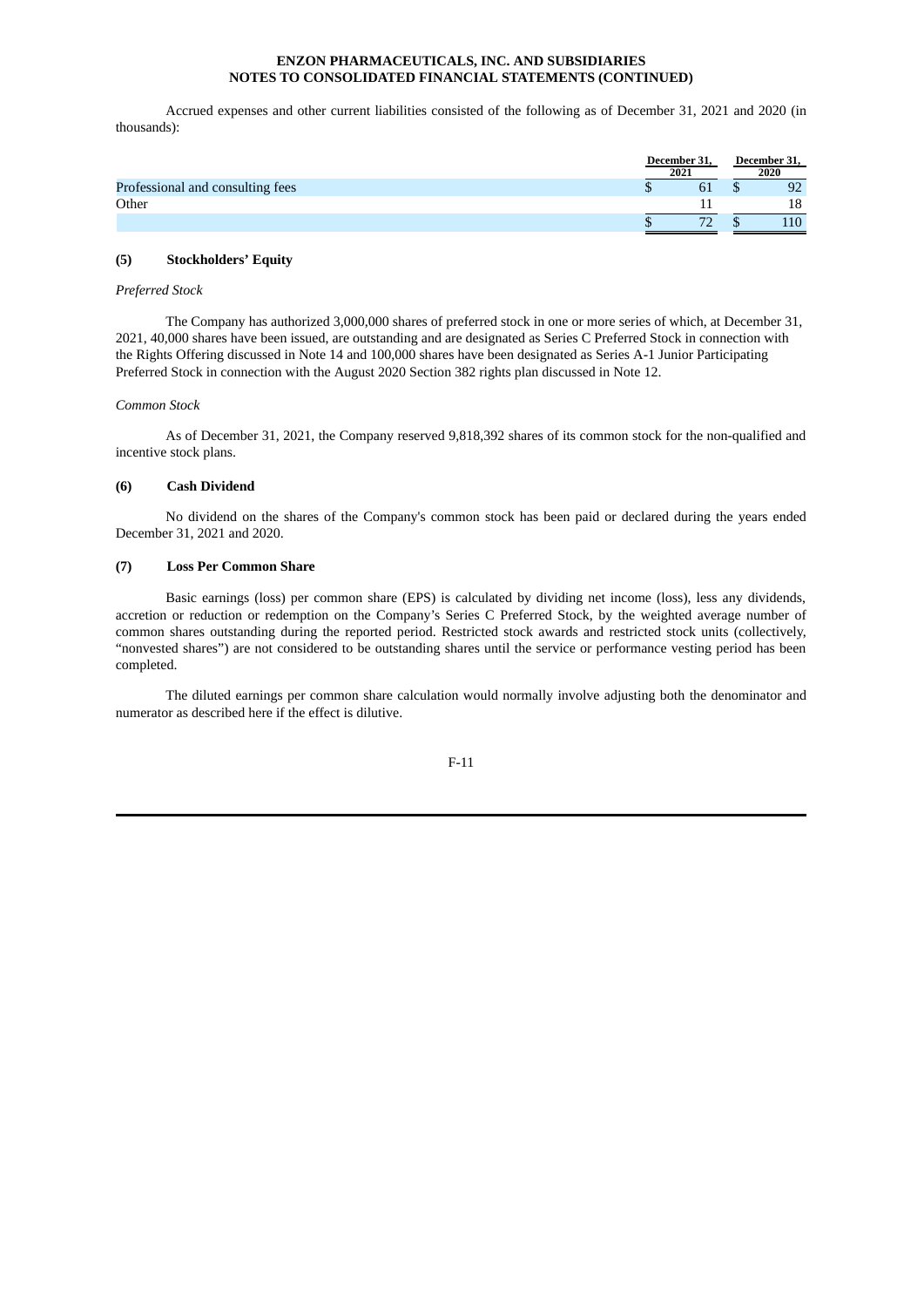For purposes of calculating diluted earnings per common share, the denominator normally includes both the weighted-average number of shares of common stock outstanding and the number of common stock equivalents if the inclusion of such common stock equivalents is dilutive. Because a loss was incurred in each of the years ended December 31, 2021 and 2020, common stock equivalents would be anti-dilutive and, accordingly, were excluded from the calculation of diluted loss per share in each of the periods. Dilutive common stock equivalents potentially include stock options and nonvested shares using the treasury stock method and shares issuable under the employee stock purchase plan. During each of the years ended December 31, 2021 and 2020, there were no common stock equivalents. Loss per common share information was as follows (in thousands, except per share amounts) for the years ended December 31, 2021 and 2020:

|                                                      | 2021        | 2020    |
|------------------------------------------------------|-------------|---------|
| Loss per Common Share – Basic and Diluted            |             |         |
| Net loss for year                                    | \$<br>(469) | (1,311) |
| Dividends on Series C preferred stock                | (2,023)     | (460)   |
| Net loss available to common shareholders            | (2, 492)    | (1,771) |
|                                                      |             |         |
| Weighted-average number of common shares outstanding | 74.215      | 51,100  |
|                                                      |             |         |
| Basic and diluted loss per common share              | (0.03)      | (0.03)  |

At each of December 31, 2021 and 2020, options for 25,000 shares, respectively, were outstanding that have been excluded from the calculation of diluted weighted-average number of shares outstanding, as they would be anti-dilutive, since the respective options' strike price was greater than the market price of the respective shares.

## **(8) Stock Options**

Through the Compensation Committee of the Board, the Company administers the 2011 Stock Option and Incentive Plan (the "2011 Plan"), which provides incentive and non-qualified stock option benefits for employees, officers, directors and independent contractors providing services to Enzon. Options granted to employees generally vest over four years from date of grant and options granted to directors vest after one year. The exercise price of the options granted must be at least 100 percent of the fair value of the Company's common stock at the time the options are granted. Options may be exercised for a period of up to ten years from the grant date. As of December 31, 2020, the 2011 Plan authorized equitybased awards for 5.0 million common shares of which approximately 4.6 million shares remained available for grant. However, this 2011 Plan and the Company's other stock option plans, including the 2001 Incentive Stock Plan and the 1987 Non-Qualified Stock Option Plan, were terminated effective February 24, 2022 and, as such, there will be no further grants made pursuant these plans.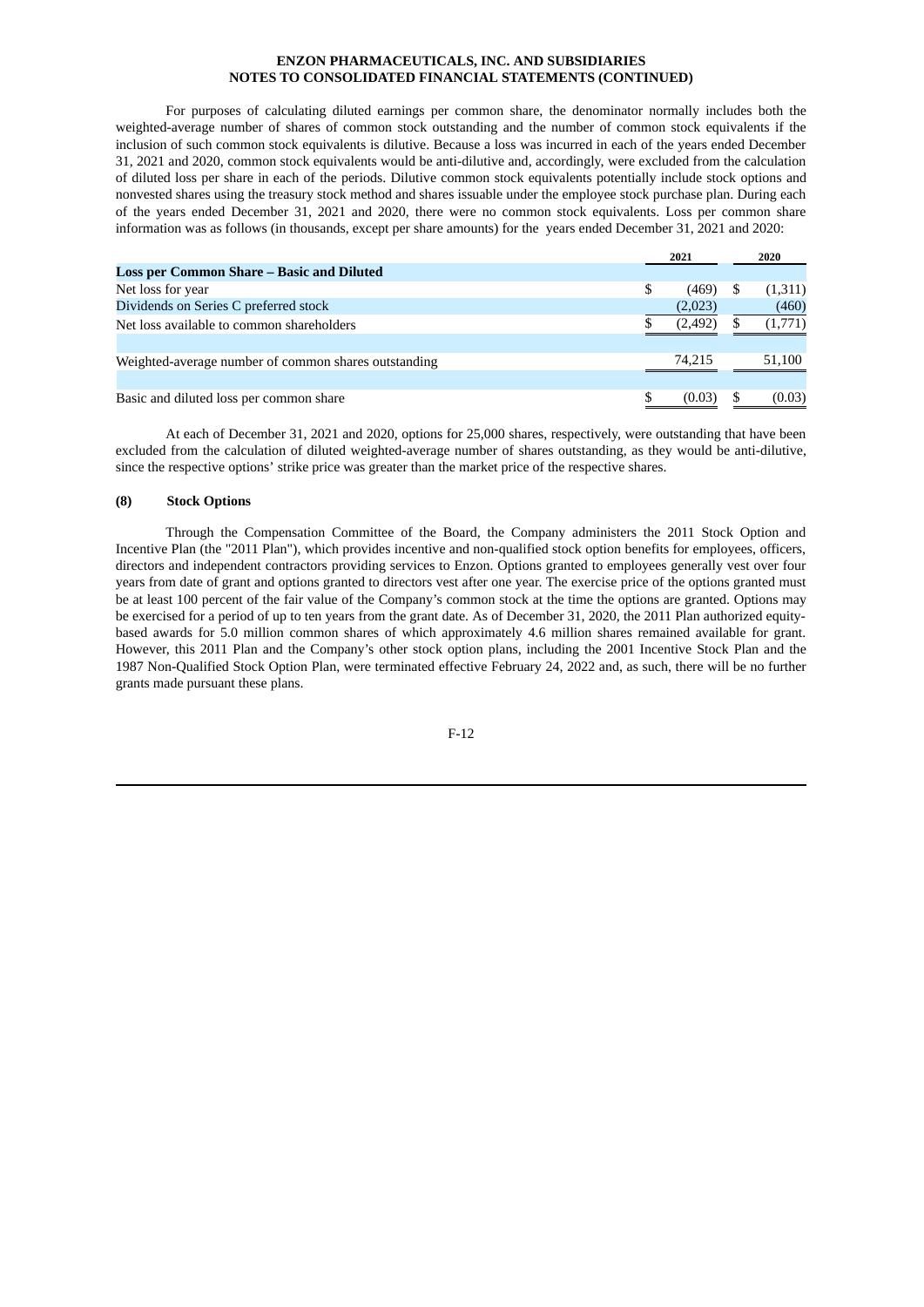The following summary of the activity in the Company's outstanding stock option plans, includes the 2011 Stock Option and Incentive Plan, the 2001 Incentive Stock Plan, and the 1987 Non-Qualified Stock Option Plan and reflects the equitable adjustments approved by the Board (options in thousands):

|                                           | <b>Options</b> |              | Weighted<br>Average<br>Exercise<br><b>Price Per</b><br>Option | Weighted<br>Average<br>Remaining<br>Contractual<br>Term (years) | Aggregate<br><b>Intrinsic</b><br><b>Value (\$000)</b> |
|-------------------------------------------|----------------|--------------|---------------------------------------------------------------|-----------------------------------------------------------------|-------------------------------------------------------|
| Outstanding at December 31, 2021 and 2020 |                |              |                                                               |                                                                 |                                                       |
| December 31, 2020                         | 25             | \$           | 1.31                                                          | 1.05                                                            | \$                                                    |
| <b>Expired and forfeited</b>              |                |              |                                                               |                                                                 |                                                       |
| December 31, 2021                         | 25             | \$           | 1.31                                                          | 0.05                                                            | \$                                                    |
|                                           |                |              |                                                               |                                                                 |                                                       |
| Vested at December 31, 2021 and 2020      |                |              |                                                               |                                                                 |                                                       |
| December 31, 2020                         | 25             | \$           | 1.31                                                          | 1.05                                                            | \$                                                    |
| Expired and forfeited                     |                |              |                                                               |                                                                 |                                                       |
| December 31, 2021                         | 25             | $\mathbb{S}$ | 1.31                                                          | 0.05                                                            | \$                                                    |
|                                           |                |              |                                                               |                                                                 |                                                       |
| Exercisable at December 31, 2021 and 2020 |                |              |                                                               |                                                                 |                                                       |
| December 31, 2020                         | 25             | \$           | 1.31                                                          | 1.05                                                            | \$                                                    |
| <b>Expired and forfeited</b>              |                |              |                                                               |                                                                 |                                                       |
| December 31, 2021                         | 25             | \$           | 1.31                                                          | 0.05                                                            | \$                                                    |
|                                           |                |              |                                                               |                                                                 |                                                       |

As of December 31, 2021, there was no unrecognized compensation cost related to unvested options that the Company expects to recognize.

No options were granted during the years ended December 31, 2021 and 2020. The options for 25,000 shares of the Company's common stock that were outstanding at December 31, 2021 expired on January 17, 2022.

During the years ended December 31, 2021 and 2020, the Company recorded no stock-based compensation related to stock options. The Company's policy is to use newly issued shares to satisfy the exercise of stock options.

The Company received no cash from exercises of stock options during either of the years ended December 31, 2021 and 2020.

#### **(9) Income Taxes**

The components of the income tax provision are summarized as follows (in thousands):

|                      | <b>Year Ended December 31,</b> |  |      |  |  |
|----------------------|--------------------------------|--|------|--|--|
|                      | 2021                           |  | 2020 |  |  |
| Current:             |                                |  |      |  |  |
| Federal              |                                |  |      |  |  |
| State and foreign    |                                |  | 7    |  |  |
| Total current        |                                |  |      |  |  |
| Deferred:            |                                |  |      |  |  |
| Federal and state    |                                |  |      |  |  |
|                      |                                |  |      |  |  |
| Income tax provision |                                |  | ⇁    |  |  |
|                      |                                |  |      |  |  |

F-13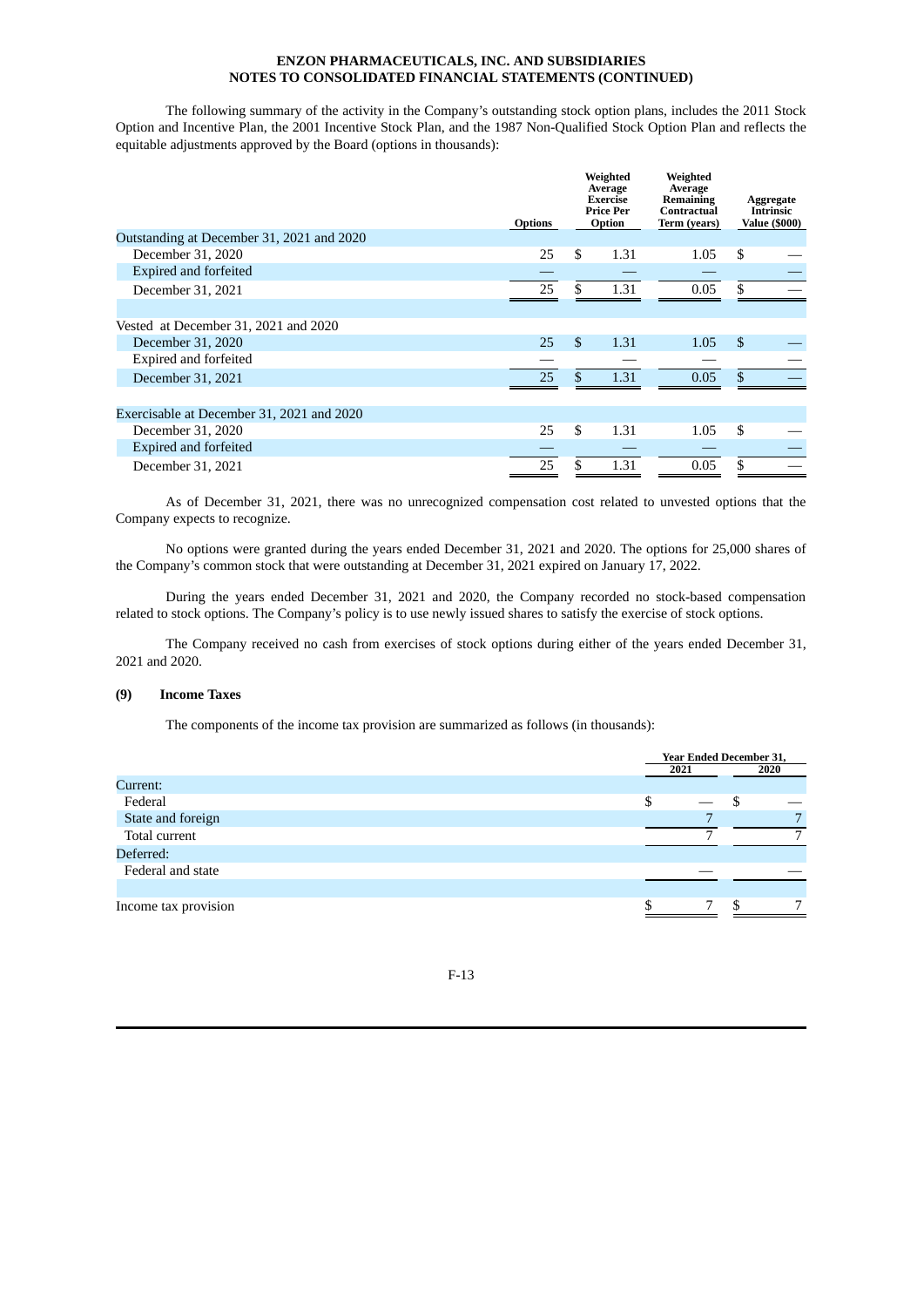The following table represents the reconciliation between the reported income taxes and the income taxes that would be computed by applying the federal statutory rate (21% for years ended December 31, 2021 and 2020) to income before taxes (in thousands):

|                                                        |  | <b>Year Ended December 31,</b> |  |       |
|--------------------------------------------------------|--|--------------------------------|--|-------|
|                                                        |  | 2021                           |  | 2020  |
| Income tax provision at federal statutory rate         |  | (97)                           |  | (274) |
| Add (deduct) effect of:                                |  |                                |  |       |
| State income taxes, net of federal tax                 |  | (28)                           |  | (86)  |
| Expiration of federal research and development credits |  | 1.016                          |  | 1.039 |
| Change in valuation allowance                          |  | (884)                          |  | (672) |
|                                                        |  |                                |  |       |
| Income tax provision                                   |  |                                |  |       |

No federal income tax expense was incurred in relation to normal operating results.

As of December 31, 2021 and 2020, the cumulative tax effects of temporary differences that give rise to the deferred tax assets were as follows (in thousands):

|                                                   | December 31,<br>2021 | December 31,<br>2020 |
|---------------------------------------------------|----------------------|----------------------|
| Deferred tax assets:                              |                      |                      |
| Federal and state net operating loss carryforward | 23.530               | 23,398               |
| Research and development credits carryforward     | 13,780               | 14,795               |
| Total gross deferred tax assets                   | 37,310               | 38,193               |
| Less valuation allowance                          | (37,310)             | (38, 193)            |
| Net deferred tax assets                           |                      |                      |
|                                                   |                      |                      |

ASC 740 requires the reduction of deferred tax assets by a valuation allowance if, based on the weight of available evidence, it is more likely than not that some or all of the deferred tax assets will not be realized. For the period ended December 31, 2020, the Company believed that it was more likely than not that future taxable income would not exist to utilize some or all of its deferred tax assets. Accordingly, it recorded a valuation allowance in the amount of its total deferred tax assets for the period ended December 31, 2020. In 2021, the Company generated approximately \$468,000 in taxable loss before utilization of NOLs. The Company utilized none of the NOLs due to the taxable loss position. Due to the valuation allowance placed on its deferred tax assets, the deferred tax expense resulting from the usage and/or expiration of deferred tax assets was offset by a corresponding deferred tax benefit from a reduction in valuation allowance, and the Company recorded no deferred tax expense at December 31, 2021. The Company intends to acquire profitable businesses, entities or revenue streams that will generate sufficient income so that it can utilize its approximately \$103.4 million NOL. To date, no actionable acquisition candidates have been identified and, while the Company expects that, ultimately, it will be successful in realizing the value of its NOLs, the Company cannot provide assurance that it will be able to do so.

Management of the Company will continue to assess the need for this valuation allowance and will make adjustments when appropriate.

At December 31, 2021, the Company had federal NOLs of approximately \$103.4 million, of which approximately \$100.6 million will expire in the years 2025 through 2036, and New Jersey state NOLs of approximately \$25.7 million that expire in the years 2031 through 2041. Under the Tax Cuts and Jobs Act, federal net operating losses generated in tax years beginning after December 31, 2017 have an unlimited carryforward period, and the amount of net operating loss allowed to be utilized each year is limited to 80% of taxable income.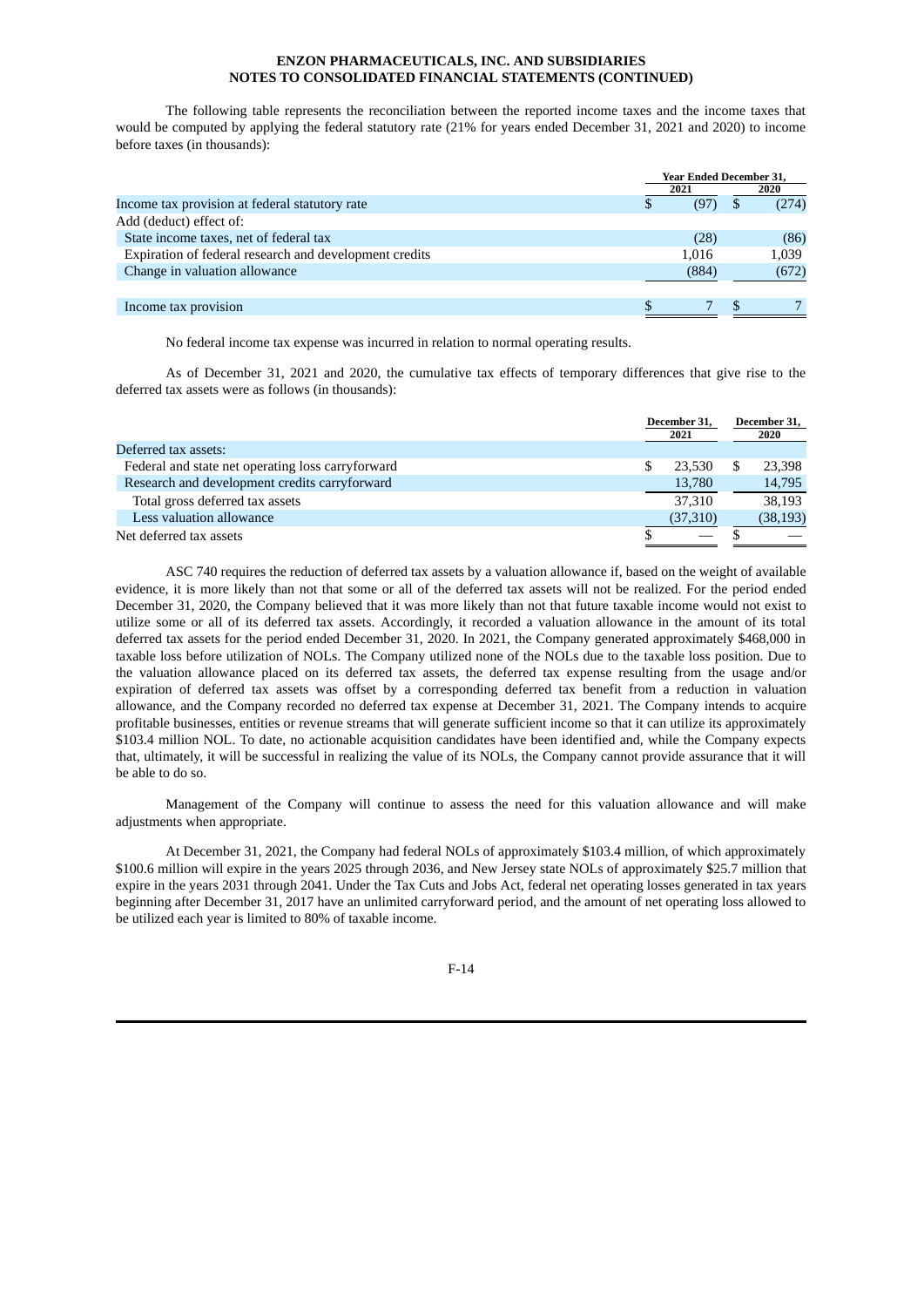The Company also had federal research and development ("R&D") credit carryforwards of approximately \$1.0 million that expired in 2021. The Company has remaining R&D credit carryforwards of approximately \$13.8 million that expire in the years 2022 through 2029. These deferred tax assets were subject to a valuation allowance such that the deferred tax expense incurred as a result of the expiration of the capital loss and R&D credit carryforwards was offset by a corresponding deferred tax benefit for the related reduction in valuation allowance.

The Company's ability to use the NOLs and R&D tax credit carryforwards may be limited, as they are subject to certain limitations due to ownership changes as defined by rules pursuant to Section 382 of the Internal Revenue Code of 1986, as amended. However, management of the Company believes that the Company's NOLs will not be limited by any changes in the Company's ownership as a result of the successful completion of the Rights Offering. (See Note 13 to the Consolidated Financial Statements.) Additionally, in an effort to protect stockholder value by attempting to protect against a possible limitation on the Company's ability to use its NOLs, the Board adopted a Section 382 rights plan. (See Note 12 to the Consolidated Financial Statements.)

The Company has not recorded a liability for unrecognized income tax benefits.

### **(10) Significant Agreements**

#### *Merck Agreement*

See Note 4 to the Consolidated Financial Statements regarding Merck royalty revenues.

#### *Sesen Agreement*

See Note 1 to the Consolidated Financial Statements regarding the Servier milestone obligation to the Company.

### **(11) Commitments and Contingent Liabilities**

In December 2019, an outbreak of a novel strain of coronavirus (COVID-19) was reported in Wuhan, China. Despite recent progress in the administration of vaccines, both the outbreak of recent variants, including Delta and Omicron, and the related containment measures that have been put in place across the globe, have had and are likely to continue to have a serious adverse impact on the global economy and may adversely affect the Company's business operations. The ongoing global health crisis (including resurgences) resulting from the pandemic have disrupted, and continue to disrupt, the normal operations of many businesses, including restrictions such as the temporary closure or scale-back of business operations and/or the imposition of either quarantine or remote work requirements for employees, either by government order or on a voluntary basis. It is impossible to predict the effect and ultimate impact of the COVID-19 pandemic, as the situation is continually evolving. The COVID-19 pandemic may continue to disrupt the global supply chain and may cause disruptions to the Company's operations, financial condition and prospects. At the present time, the Company's business activities have been largely unaffected by COVID-19 restrictions as the Company's workforce is comprised solely of independent contractors who are able to perform their duties remotely. However, these restrictions may impact the third parties who are responsible for obtaining final approval of and manufacturing product candidates for which the Company shares the right to receive licensing fees, milestone payments and royalty revenues. If those third parties are required to curtail their business activities for a significant time, or if global supply chain disruptions impact their ability to procure needed resources, raw materials or components, the Company's right to receive licensing fees, milestone payments or royalties could be materially and adversely affected. Additionally, the development timeline for product candidates being developed by third parties that are pending before the FDA or other regulatory approval could be delayed if the agency is required to shift resources to the review and approval of candidates for treatment of COVID-19. In addition, the effects of the COVID-19 pandemic may negatively impact the Company's search for a target company, as well as the business and/or results of operations of any target business that the Company acquires or in which the Company invests.

### F-15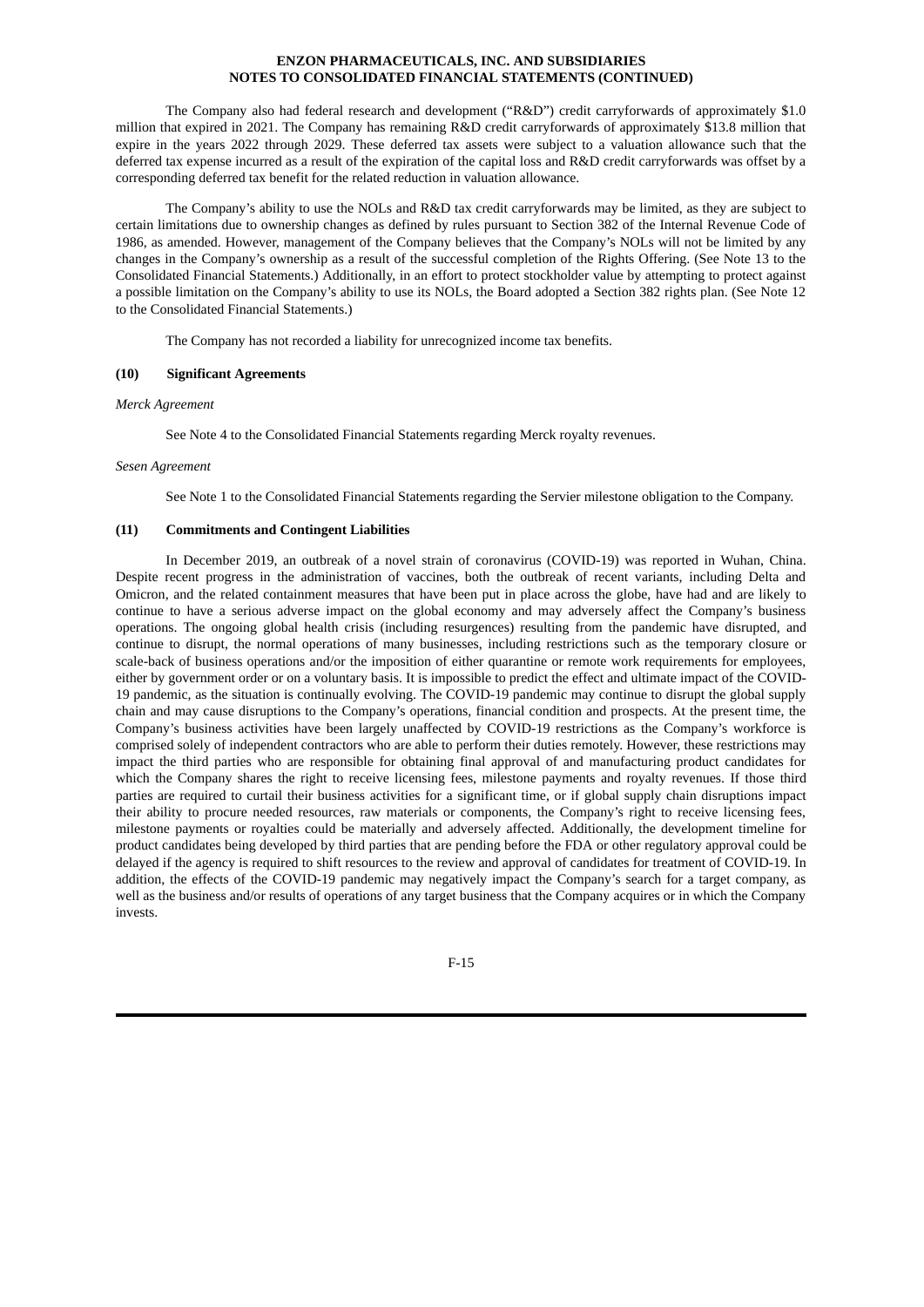The Company has been involved in various claims and legal actions arising in the ordinary course of business. In the opinion of management, the ultimate disposition of these matters will not have a material effect on the Company's consolidated financial position, results of operations, or liquidity.

### **(12) Section 382 Rights Plan**

On August 14, 2020, in an effort to protect stockholder value by attempting to protect against a possible limitation on the Company's ability to use its NOLs, the Board adopted a Section 382 rights plan and declared a dividend distribution of one right for each outstanding share of the Company's common stock to stockholders of record at the close of business on August 24, 2020. Accordingly, holders of the Company's common stock own one preferred stock purchase right for each share of common stock owned by such holder. The rights are not immediately exercisable and will become exercisable only upon the occurrence of certain events as set forth in the Section 382 rights plan. If the rights become exercisable, each right would initially represent the right to purchase from the Company one one-thousandth of a share of the Company's Series A-1 Junior Participating Preferred Stock, par value \$0.01 per share, for a purchase price of \$1.20 per right. If issued, each fractional share of Series A-1 Junior Participating Preferred Stock would give the stockholder approximately the same dividend, voting and liquidation rights as does one share of the Company's common stock. However, prior to exercise, a right does not give its holder any rights as a stockholder of the Company, including any dividend, voting or liquidation rights. The rights will expire on the earliest of (i) the close of business on June 2, 2024 (unless that date is advanced or extended by the Board), (ii) the time at which the rights are redeemed or exchanged under the Section 382 rights plan, (iii) the close of business on the day of repeal of Section 382 of the Internal Revenue Code or any successor statute or (iv) the close of business on the first day of a taxable year of the Company to which the Company's Board of Directors determines that no NOLs may be carried forward.

## **(13) Rights Offering**

On September 1, 2020, the Board approved a Rights Offering. For every 1,105 subscription rights held, a stockholder was entitled to purchase one Unit at the subscription price of \$1,090. Each Unit consisted of one share of newly designated Series C Preferred Stock, par value \$0.01 per share, and 750 shares of the Company's common stock. On October 9, 2020, the Rights Offering expired and, as a result of the sale of all 40,000 Units, the Company received approximately \$43.6 million in gross proceeds and issued shares of Series C Preferred Stock and shares of common stock such that, following the closing of the Rights Offering, there was an aggregate of 40,000 shares of Series C Preferred Stock outstanding and 74,214,603 shares of common stock outstanding.

On an annual basis, the Board may, at its sole discretion, cause a dividend with respect to the Series C Preferred Stock to be paid in cash to the holders in an amount equal to 3% of the liquidation preference as in effect at such time (initially \$1,000 per share). If the dividend is not so paid in cash, the liquidation preference is adjusted and increased annually by an amount equal to 5% of the liquidation preference per share as in effect at such time, that is not paid in cash to the holders on such date. Holders of Series C Preferred Stock do not have any voting rights and the Series C Preferred Stock is not convertible into shares of the Company's common stock. The initial liquidation value of the Series C Preferred Stock was \$1,000 per share. At December 31, 2021 and 2020, the liquidation value of the Series C Preferred Stock was \$1,062 and \$1,012 per share, respectively, inasmuch as no dividend was declared or paid in cash. On or after November 1, 2022, the Company may redeem the Series C Preferred Stock at any time, in whole or in part, for an amount based on the liquidation preference per share as in effect at such time. Holders of Series C Preferred Stock have the right to demand that the Company redeem their shares in the event that the Company undergoes a change of control as defined in the Certificate of Designation of the Series C Preferred Stock.

#### **(14) Series C Preferred Stock**

In October 2020, the Company issued 40,000 shares of Series C Preferred Stock for an aggregate purchase price of \$40.0 million.

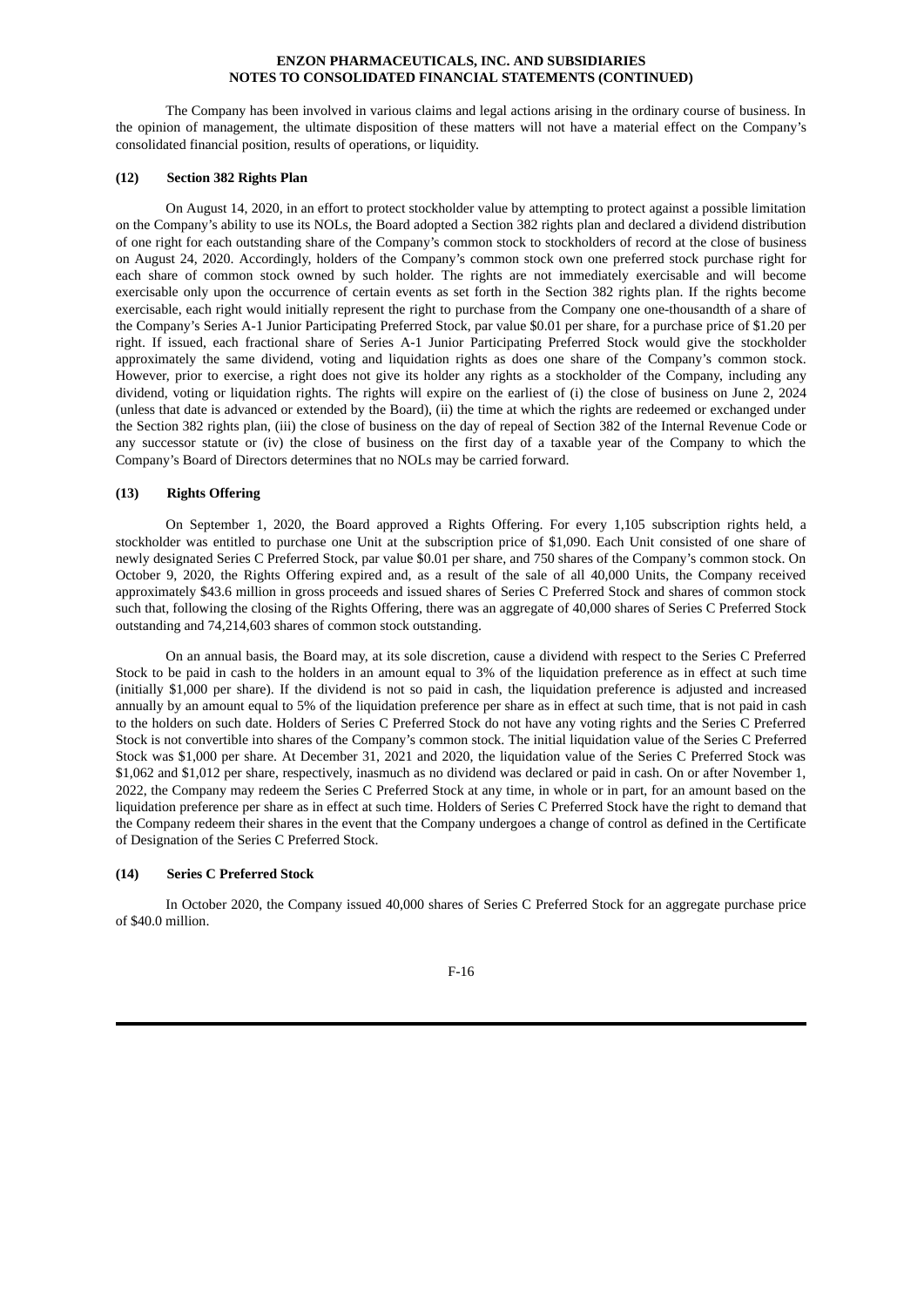As of December 31, 2021 and 2020, the Company's Board of Directors had not declared a cash dividend on the Series C Preferred Stock. Accordingly, during the year ended December 31, 2021, the Company recorded a 5% increase to the liquidation preference of approximately \$50 per share of Series C Preferred Stock, aggregating approximately \$2,023,000, for a cumulative liquidation value of approximately \$42,483,000 (\$1,062 per share) as of December 31, 2021 and, as of December 31, 2020, the Company recorded a 5% increase (computed on a pro rata basis) to the liquidation preference of approximately \$12 per share of Series C Preferred Stock, aggregating approximately \$460,000, for a cumulative liquidation value of approximately \$40,460,000 (\$1,012 per share).

There is no prohibition on the repurchase or redemption of Series C Preferred Shares while there is any arrearage in the payment of dividends.

Since the redemption of the Series C Preferred Stock is contingently or optionally redeemable, the Series C Preferred Stock has been classified in mezzanine equity on the Consolidated Balance Sheets.

### **(15) Subsequent Events**

On February 24, 2022, the Company entered into a revised consulting agreement with Richard L. Feinstein, the Company's Chief Executive Officer, Chief Financial Officer and Secretary. The agreement provides for Mr. Feinstein's consulting fee to be set at \$200,000 per year and an incentive up to 25% of that amount at the discretion of the Board based on the Company's and Mr. Feinstein's performance.

In addition, on February 24, 2022, the Board approved an amendment to the Company's Second Amended and Restated By-Laws to provide that the Board shall no longer require at least three directors but can consist of at least one director.

## F-17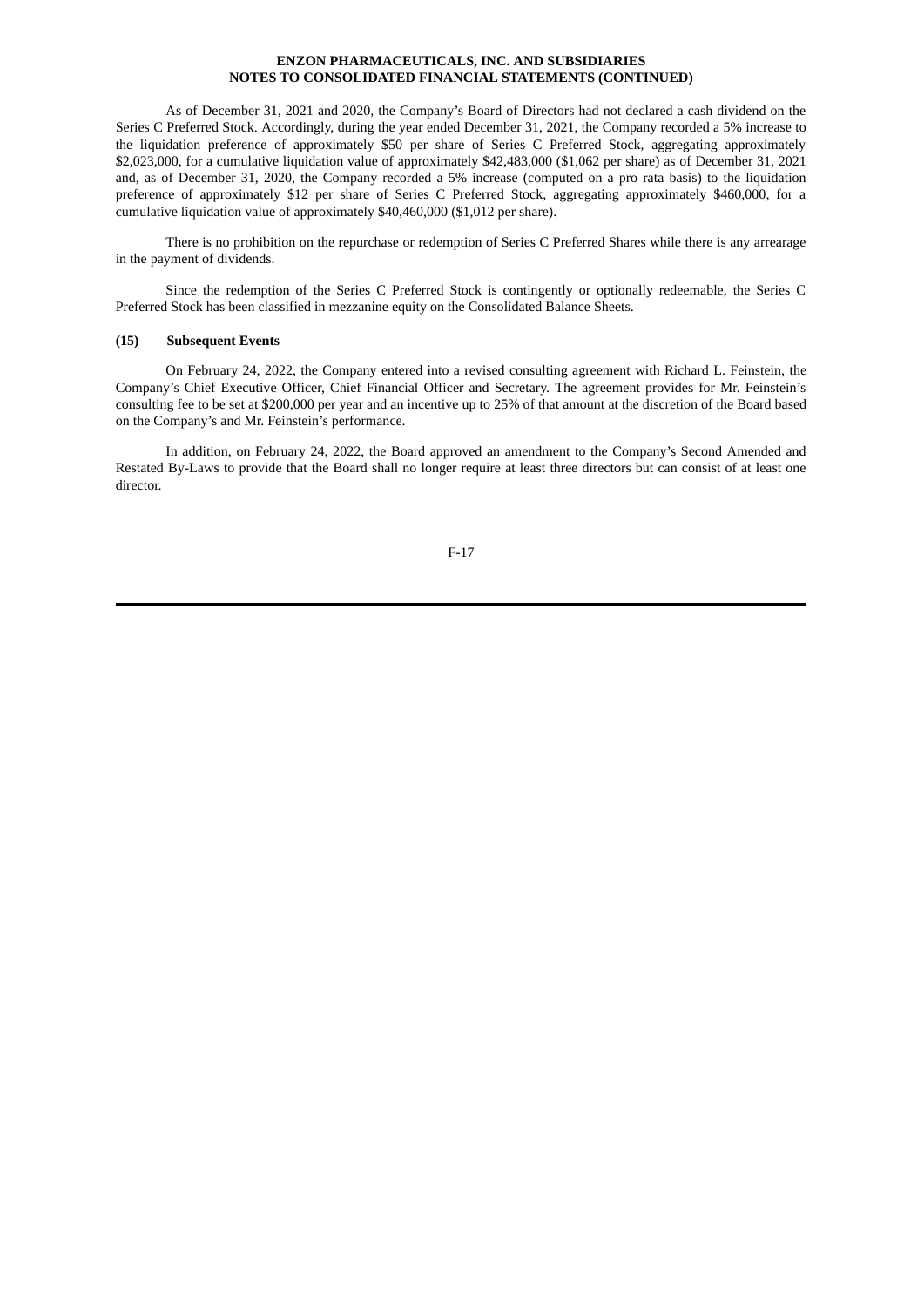### **INDEPENDENT CONTRACTOR AGREEMENT**

<span id="page-39-0"></span>This Independent Contractor Agreement (the "**Agreement**") is effective as of February 24, 2022 (the "**Effective Date**") by and between Richard L. Feinstein, CPA ("**Feinstein**") and Enzon Pharmaceuticals, Inc. ("**Enzon**"), pursuant to which Feinstein is being engaged to serve as Enzon's Chief Executive Officer, Chief Financial Officer and Secretary. This Agreement supersedes and replaces in its entirety the Independent Contractor Agreement between the Feinstein and Enzon dated as of December 13, 2013.

### **RECITALS**

**WHEREAS**, Enzon desires to continue to retain the services of Feinstein, and Feinstein desires to provide such services to Enzon, subject to the terms and conditions contained herein.

**NOW, THEREFORE**, in consideration of the mutual covenants and agreements contained herein, the receipt and sufficiency of which are hereby acknowledged, the parties hereto agree as follows:

### 1. **Feinstein's Position and Duties; Term**.

A. Feinstein is hereby engaged by Enzon as an independent contractor to serve as the Chief Executive Officer, Chief Financial Officer and Secretary of Enzon and Feinstein shall perform such services as are customarily associated with his positions and such additional services consistent with his positions as may, from time to time, be properly and lawfully assigned to him by the Board of Directors (the "**Services**"). Without derogating from the foregoing, Feinstein will work at the request of Enzon as and when requested by Enzon or its Board of Directors.

B. The term of this Agreement (the "**Term**") shall commence on the Effective Date and continue until terminated by either party with or without cause upon receipt of written notice.

### 2. **Independent Contractor Relationship**.

A. The relationship between Enzon and Feinstein shall be that of independent contracting parties and shall not be deemed to be any other relationship, including, without limitation, that of principal and agent. Nothing herein shall be construed to create the relationship of employer and employee between Enzon and Feinstein. Feinstein shall exercise his own independent judgment as to the method and manner of performance of the Services hereunder. Enzon does not seek, and shall not expect, any control over Feinstein's performance of the Services; provided, however, Feinstein shall conform to such policies and procedures established by Enzon and to such customary standards which are necessary to satisfy applicable statutes, rules or regulations governing the provision of such Services. Enzon shall not be obligated to provide any employee-related benefit to Feinstein, including, but not limited to, Workers Compensation insurance, unemployment insurance, disability insurance, health or accident insurance, nor will Enzon make any contributions for Social Security, or withholding taxes on behalf of Enzon. Feinstein acknowledges that Enzon will not provide any benefits or participation in any benefit plan applicable to an employer-employee relationship. Feinstein shall be solely responsible for the payment of all applicable governmental taxes, including federal, state and local taxes, and Social Security contributions.

Feinstein is free to devote whatever time he chooses to any other business in which he may choose to engage, provided he complies with all applicable regulatory rules. Feinstein may determine his own hours of work and may perform the Services in any manner or sequence he determines, subject, however, to such restrictions as may exist in order to comply with the policies of Enzon or to satisfy the requirements or standards of the statutes, rules or regulations governing the Services.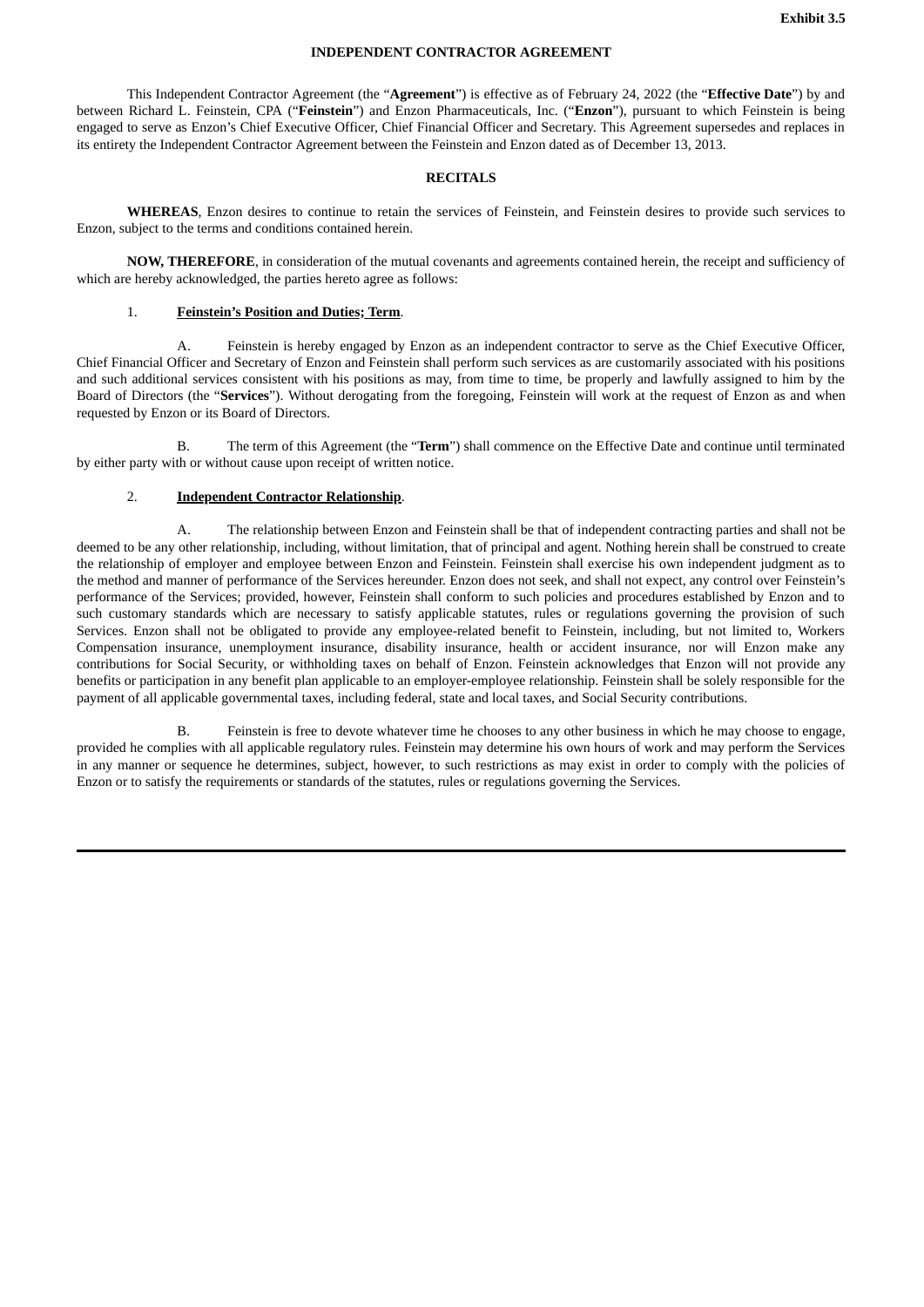C. Feinstein has not received any training from Enzon and Enzon will not provide any training to Feinstein.

D. Feinstein shall not have the authority to hire, direct and pay other persons in connection with the Services without the prior written consent of Enzon. Any person so employed by Feinstein shall be the employee of Feinstein and shall not be the employee or agent of Enzon.

## **3. Compliance With Statutes, Rules And Regulations**.

As part of the proper performance of the Services, at all times during the Term, Feinstein shall comply with all applicable statutes, regulations, rules and written statements of policy promulgated and administered by the Securities and Exchange Commission and any state or municipal governmental or regulatory agency; and the rules of any national securities exchange or association in which Enzon is or may become a member.

**4. Fees**.

A. During the Term, Enzon shall pay Feinstein's fees at an annualized amount of \$200,000 (the "**Fees**") (in biweekly installments in the amount of \$7,671.23) in connection with the Services. Feinstein shall perform the Services at such times and as requested by Enzon.

B. For each fiscal year in the Term, Feinstein shall be eligible to earn up to an additional 25% of the Fees based on his performance and that of Enzon, at the discretion of the Board of Directors.

C. Enzon will reimburse Feinstein for reasonable out-of-pocket expenses incurred by Feinstein in connection with the performance of the Services during the Term, including: (i) mileage at the rate of fifty (50) cents per mile for any driving that may be required in connection with Feinstein's performance of the Services; (ii) tolls; (iii) supplies; and (iv) other reasonable expenses incurred by Feinstein in connection with the performance of the Services. Feinstein will submit receipts or documentation of expenses during the Term and Enzon will pay each such proper bill within twelve (12) business days of its receipt.

## 5. **Warranties**.

A. Each party warrants to the other that it has the authority to enter into and perform this agreement, and its performance hereunder will not result in the breach or violation of any contract, arrangement or understanding it may have with any third party. Each party warrants to the other that it will comply in all material respects with all applicable laws, rules and regulations.

B. Consultant shall perform the services in accordance with the highest professional standards and in compliance with all applicable laws and regulations.

6. **Indemnification**. Feinstein shall be entitled to the same indemnification rights from Enzon under the bylaws of Enzon as are applicable to all other directors and officers of Enzon and covered by the same Directors and Officers Insurance as all other officers and directors of Enzon.

## 7. **Confidentiality**.

A. Feinstein acknowledges and agrees that during the Term, he will have access to "**Confidential Information**" concerning Enzon, its affiliates, and their clients and employees, and that such Confidential Information constitutes a valuable and unique asset of Enzon. For purposes of this Agreement, Confidential Information includes, but is not limited to, proprietary information pertaining to Enzon, its affiliates and clients, including business plans (both current and under development), data, trade secrets, financial information, costs, revenues, profits, methodologies, information concerning clients and potential clients, compilations, systems, technologies, computer programs, potential acquisition targets and all other information which Enzon and its clients treat as confidential. All Confidential Information obtained by Feinstein in the course

<sup>2</sup>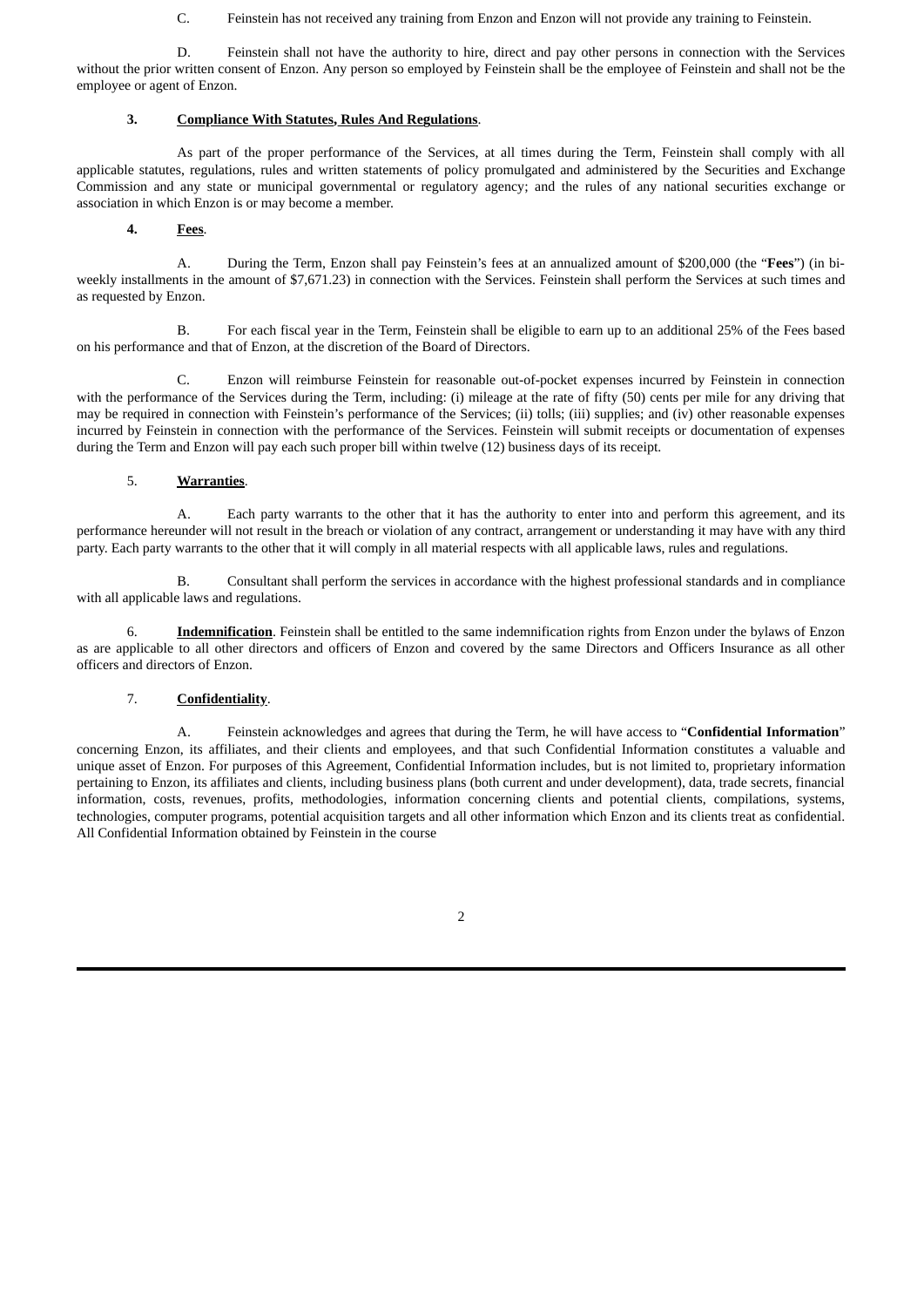of providing the Services shall be deemed confidential and proprietary. Feinstein covenants and agrees that, during the Term and at all times thereafter, Feinstein will not, except as may be required by applicable law, regulation, legal process, or the request of any regulatory or self-regulatory authority, (i) for any reason use for Feinstein's own benefit or the benefit of any person or entity with which Feinstein may be associated, or disclose any Confidential Information to any person or entity, for any reason or purpose, without the prior written consent of Enzon; or (ii) remove or cause to be removed from Enzon's office any Confidential Information or material relating thereto for purposes other than those for use in connection with Feinstein's Services. Upon the expiration of the Term (including any renewal thereof), Feinstein agrees to return to Enzon all tangible embodiments of all Confidential Information in Feinstein's possession or control, nor will Feinstein retain any copy or records of such Confidential Information, in hard copy or electronic form.

B. Nothing in this Agreement prohibits Feinstein from reporting any possible violations of federal law or regulation to any government agency or entity, including but not limited to the Department of Justice and the Securities and Exchange Commission, or making any other disclosures that are protected under the whistleblower provisions of Federal law or regulation. Feinstein is not required to notify Enzon that he will make or has made such reports or disclosures. Non-compliance with the disclosure provisions of this Agreement shall not subject Feinstein to criminal or civil liability under any Federal or State trade secret law for the disclosure of an Enzon trade secret if the disclosure is made: (i) in confidence to a Federal, State or local government official, either directly or indirectly, or to an attorney in confidence solely for the purpose of reporting or investigating a suspected violation of law; (ii) in a complaint or other document filed in a lawsuit or other proceeding, provided that any complaint or document containing the trade secret is filed under seal; or (iii) to an attorney representing Feinstein in a lawsuit for retaliation by Enzon for reporting a suspected violation of law or to use the trade secret information in that court proceeding, provided that any document containing the trade secret is filed under seal and Feinstein does not disclose the trade secret, except pursuant to court order.

## 8. **Miscellaneous**.

A. This Agreement shall in all respects be governed by, and construed and enforced in accordance with the laws of, the State of New Jersey, without giving effect to its conflicts of laws provisions.

B. This Agreement shall be binding upon and shall inure to the benefit of the parties hereto and their permitted successors and assigns. This Agreement may not be assigned by Feinstein without the prior written consent of Enzon.

C. This Agreement is not a contract of employment or service for any specific or minimum term and the arrangement set forth above is terminable at will. Feinstein may resign his employment or service, and Enzon likewise may terminate his employment or service, at any time, for any reason, with or without cause or advance notice and without any liability on the part of Enzon for severance.

D. The terms of this Agreement cannot be modified, altered or changed, except in a writing signed by both parties. From and after the Effective Date, this Agreement constitutes the entire agreement between the parties hereto, and supersedes all prior representations, agreements and understandings, both written and oral, relating to any services rendered by Feinstein to Enzon or any of its affiliates, including, without limitation, the Independent Contractor Agreement between the Feinstein and Enzon dated as of December 13, 2013, which agreement shall be considered null and void as of the Effective Date without any further action or notice.

C. Any notice provided for in this Agreement shall be in writing and shall be either personally delivered, sent by electronic mail, or sent by reputable overnight carrier, in each case with proof of receipt, to the recipient. Notices to Feinstein shall be sent to the address that he most recently provided to Enzon. Notices to Enzon should be sent to Enzon Pharmaceuticals, Inc., P.O. Box 570005, Houston, Texas, 77257, Attn: Chairman of the Board, Email RCRead@icmgi.com, with a copy to Todd E. Mason, 335 Madison Avenue 12th Floor, New York, New York, 10017, Email Todd.Mason@ThompsonHine.com. Any notice under this Agreement will be deemed to have been given when so delivered, sent or emailed.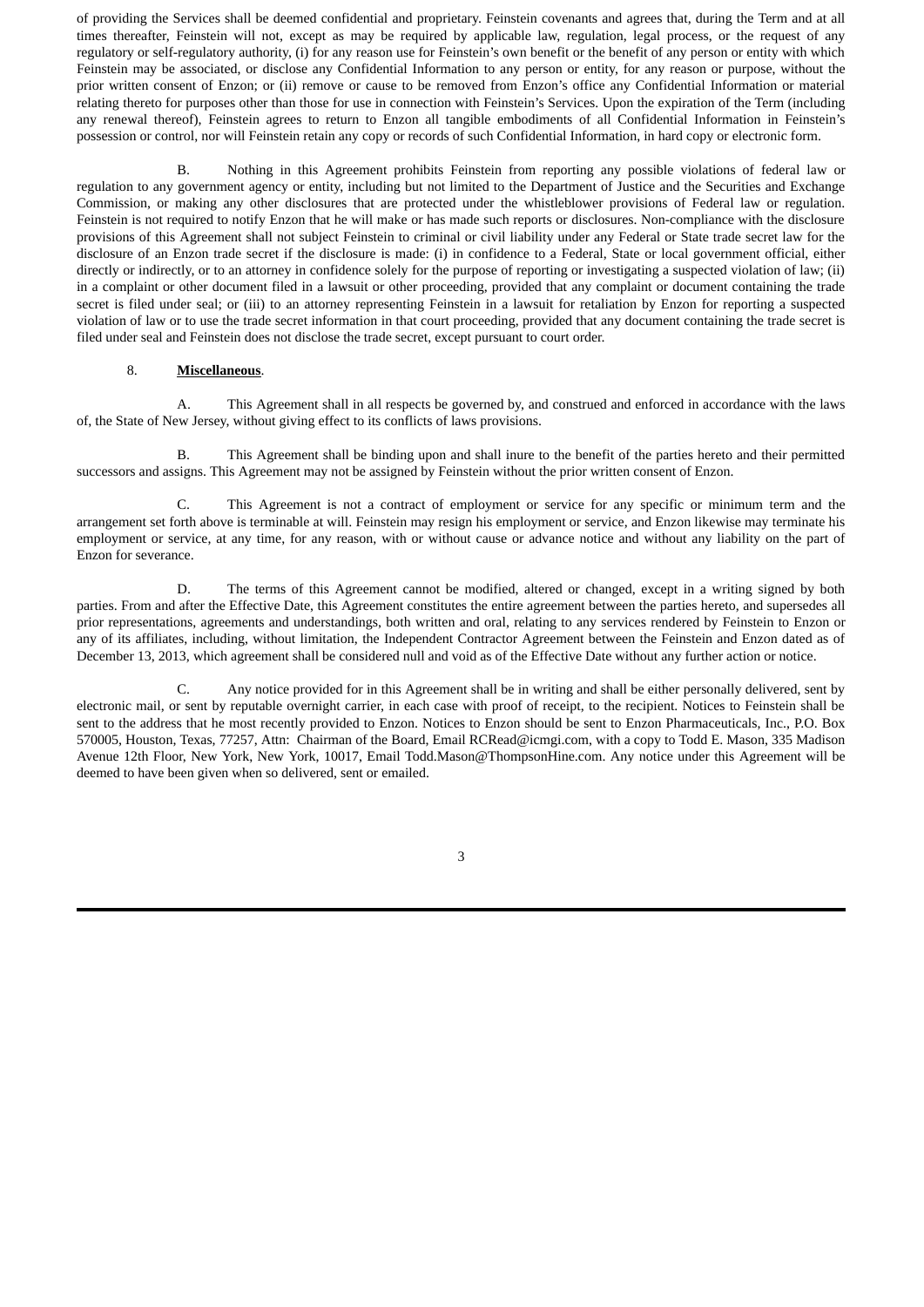(*Signature page follows*)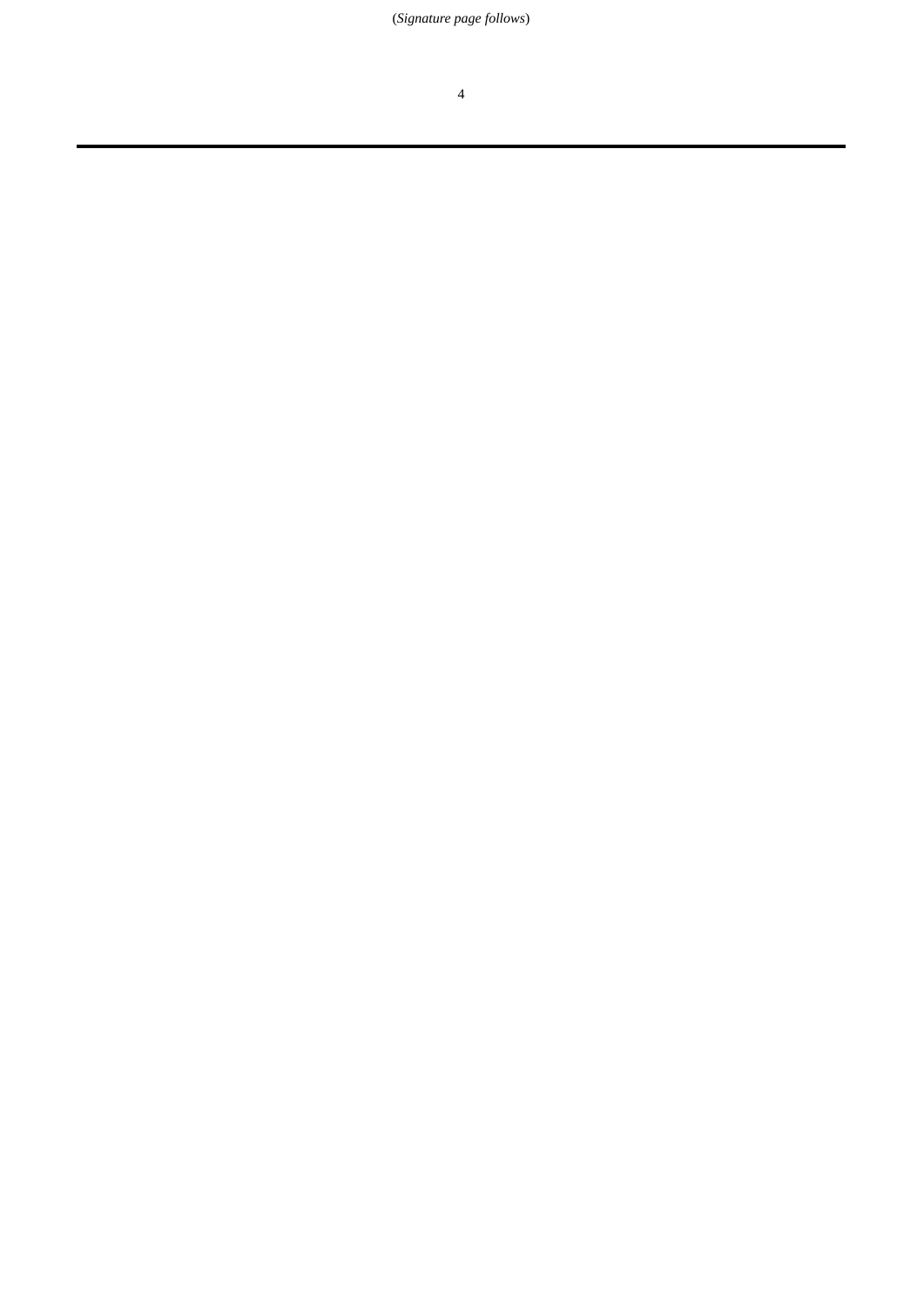**IN WITNESS WHEREOF**, the parties have executed this Agreement as of the Effective Date.

**Enzon Pharmaceuticals, Inc.**

By: /s/ Randolph C. Read Randolph C. Read Chairman of the Board

/s/ Richard L. Feinstein **Richard L. Feinstein, CPA**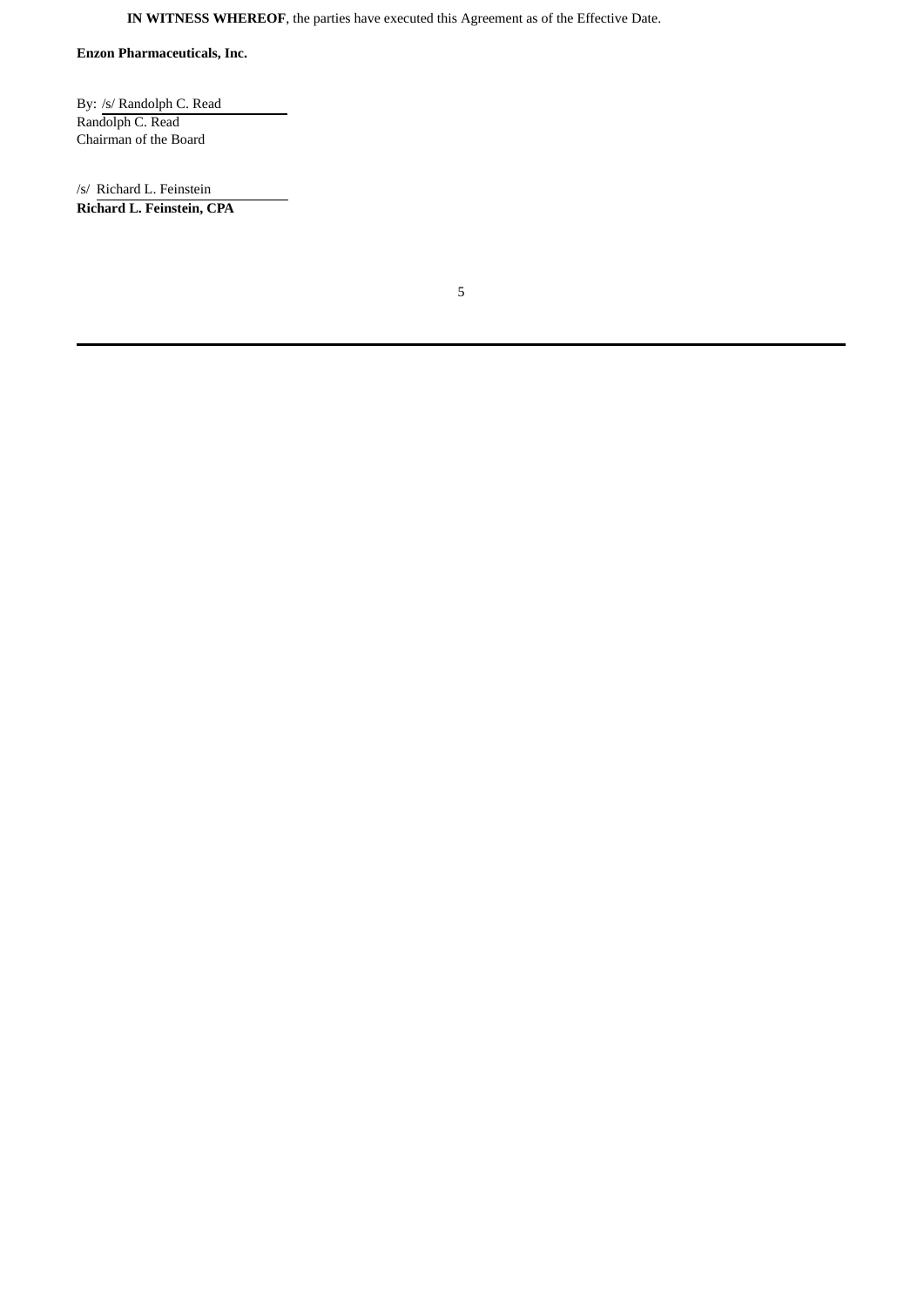### **DESCRIPTION OF ENZON PHARMACEUTICALS, INC.'S REGISTERED SECURITIES**

<span id="page-44-0"></span>The following description of the common stock, \$0.01 par value ("Common Stock"), of Enzon Pharmaceuticals, Inc. ("us", "our", or the "Company") and the Series A-1 Junior Participating Preferred Stock Purchase Rights (the "Rights") is a summary. This summary is not complete and is subject to and qualified in its entirety by reference to the complete text of our Amended and Restated Certificate of Incorporation, as amended ("Certificate"), and our Second Amended and Restated By-Laws, as amended ("By-Laws"), each previously filed with the Securities and Exchange Commission and incorporated by reference as an exhibit to the Annual Report on Form 10-K of which this Exhibit 4.1 is a part, as well as to the relevant provisions of the Delaware General Corporation Law (the "DGCL"). The Common Stock and the Rights are the only classes of securities of the Company registered under Section 12 of the Securities Exchange Act of 1934, as amended.

### *General*

The authorized capital stock of the Company consists of: (i) 170,000,000 shares of Common Stock, and (ii) 3,000,000 shares of preferred stock, par value \$0.01 per share ("Preferred Stock").

### *Common Stock*

### **Dividends**

Holders of Common Stock are entitled to receive dividends when, as and if declared by our Board of Directors out of funds legally available for their payment, subject to the rights of holders of any Preferred Stock that may be issued and outstanding and to restrictions contained in agreements to which the Company is a party.

### **Voting Rights**

Each holder of our Common Stock is entitled to one vote per share on all matters submitted to a vote of stockholders. Generally, a matter submitted for stockholder action shall be approved if a majority of the votes cast at such meeting by the holders of shares of Common Stock present in person or represented by proxy and entitled to vote thereon are cast "for" the matter, unless a greater or different vote is required by statute, any applicable law or regulation, the rights of any authorized series of Preferred Stock, or our Certificate or By-Laws. Other than in a contested election where directors are elected by a plurality vote, a director nominee shall be elected to the board if the votes cast "for" such nominee's election exceed the votes cast "against" such nominee's election. Subject to any rights of the holders of any series of Preferred Stock pursuant to applicable law or the certificate of designations creating that series, all voting rights are vested in the holders of shares of our Common Stock. Holders of shares of our Common Stock do not have cumulative voting rights.

#### **Rights Upon Liquidation**

Upon our liquidation, dissolution or winding up, the holders of Common Stock are entitled to share ratably in our net assets available after the payment of all debts and other liabilities, and after the satisfaction of the rights of any outstanding Preferred Stock.

#### **Other Rights**

Holders of our Common Stock have no preemptive, subscription, redemption or conversion rights, nor are they entitled to the benefit of any sinking fund. The outstanding shares of Common Stock are validly issued, fully paid and non-assessable.

#### *Preferred Stock*

Our Board of Directors is authorized, without further action by our stockholders, to issue up to 3,000,000 shares of "blank check" Preferred Stock, in one or more series, and to fix the designations, powers, preferences and the relative, participating, optional or other special rights and any qualifications, limitations and restrictions of the shares of each series of Preferred Stock. The issuance of Preferred Stock could have the effect of delaying, deferring or preventing a change in control, as well as decrease the amount of earnings and assets available for distribution to holders of our Common Stock or otherwise adversely affect their rights and powers, including voting rights. Of our currently authorized Preferred Stock, 100,000 shares are designated as Series A-1 Junior Participating Preferred Stock in connection with the Company's Section 382 Rights Plan (as defined below), which was adopted August 14, 2020, and 40,000 shares are designated as Series C Non-Convertible Redeemable Preferred Stock, which were issued in connection with a rights offering completed by the Company during October 2020.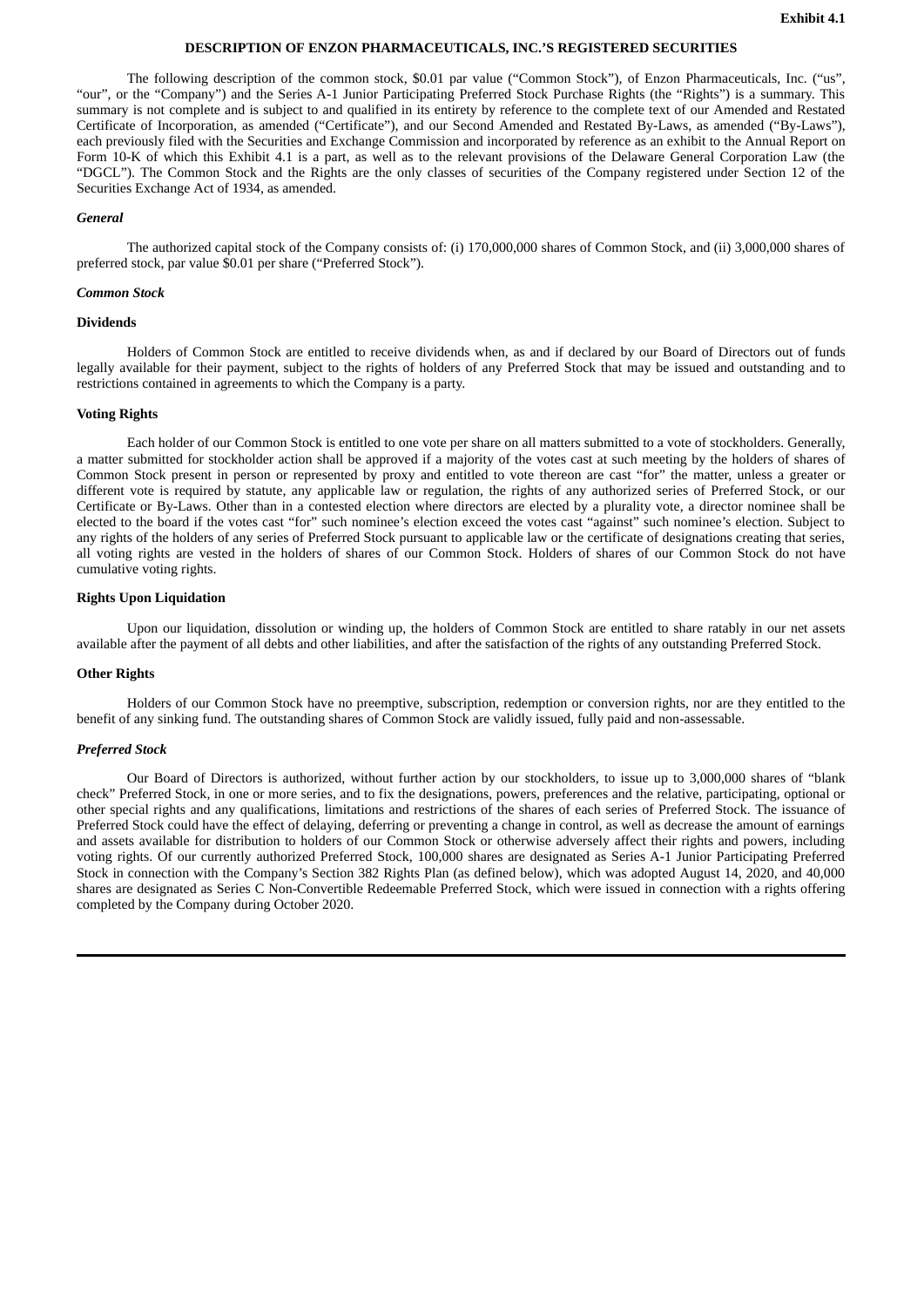#### **Series A-1 Junior Participating Preferred Stock Purchase Rights**

On August 14, 2020 (the "Rights Dividend Declaration Date"), the Board of Directors (the "Board") of the Company adopted a Section 382 rights plan (the "Section 382 Rights Plan") and declared a dividend distribution of one Right for each outstanding share of Common Stock to stockholders of record at the close of business on August 24, 2020. Each Right entitles its holder, under certain circumstances described below, to purchase from the Company one one-thousandth of a share of Series A-1 Junior Participating Preferred Stock of the Company, par value \$0.01 per share (the "Series A-1 Junior Participating Preferred Stock"), at an exercise price of \$1.20 per Right, subject to adjustment (the "Purchase Price"). The description and terms of the Rights are set forth in a Section 382 Rights Agreement, dated as of August 14, 2020, as amended on June 4, 2021 (with effect as of June 2, 2021) by and between the Company and Continental Stock Transfer & Trust Company, as Rights Agent (the "Section 382 Rights Agreement").

The Board adopted the Section 382 Rights Plan in an effort to protect stockholder value by attempting to protect against a possible limitation on the Company's ability to use its net operating loss carryforwards ("NOLs"). If the Company experiences an "ownership change," as defined in Section 382 of the Internal Revenue Code of 1986, as amended (the "Code"), the Company's ability to fully utilize the NOLs on an annual basis will be substantially limited, and the timing of the usage of the NOLs could be substantially delayed, which could therefore significantly impair the value of those benefits. The Section 382 Rights Plan is intended to act as a deterrent to any person (an "Acquiring Person") acquiring (together with all affiliates and associates of such person) beneficial ownership of 4.9% or more of the Company's outstanding common stock within the meaning of Section 382 of the Code, without the approval of the Board. Stockholders who beneficially own 4.9% or more of the Company's outstanding common stock as of the Rights Dividend Declaration Date will not be deemed to be an Acquiring Person.

#### *The Rights*

Initially, the Rights are associated with shares of Common Stock certificates or, in the case of uncertificated shares of Common Stock, the book-entry account that evidences record ownership of such shares, which will contain a notation incorporating the Section 382 Rights Plan by reference, and are transferable with and only with the underlying shares of Common Stock. New Rights will attach to any shares of Common Stock that become outstanding after the Record Date and prior to the earlier of the Distribution Date (as defined below) and the Expiration Date (as defined below). If Series A-1 Junior Participating Preferred Stock is issued upon exercise of the Rights, each fractional share of Series A-1 Junior Participating Preferred Stock would give the stockholder approximately the same dividend, voting and liquidation rights as does one share of Common Stock. However, prior to exercise, a Right does not give its holder any rights as a stockholder of the Company, including any dividend, voting or liquidation rights.

#### *Initial Exercisability*

Subject to certain exceptions, the Rights are not exercisable until the "Distribution Date," which occurs upon the earlier of:

- the close of business on the tenth day after the "Stock Acquisition Date," which is (a) the first date of public announcement that an Acquiring Person has become such or (b) such earlier date as a majority of the Board has become aware of the existence of an Acquiring Person (in each case, subject to certain exceptions), or
- the close of business on the tenth business day (or such later date as may be determined by the Board prior to such time as any person or group becomes an Acquiring Person) following the commencement of a tender offer or exchange offer which, if consummated, would result in a person or group becoming an Acquiring Person.

Any existing stockholder or group that beneficially owned 4.9% or more of Common Stock as of August 14, 2020 has been grandfathered at its current ownership level, but the Rights will not be exercisable if, at any time after the announcement of the Section 382 Rights Plan, such stockholder or group increases its ownership of Common Stock by one share of Common Stock. Certain synthetic interests in securities created by derivative positions, whether or not such interests are considered to be ownership of the underlying Common Stock or are reportable for purposes of Regulation 13D of the Securities Exchange Act of 1934, as amended, are treated as beneficial ownership of the number of shares of Common Stock equivalent to the economic exposure created by the derivative position, to the extent actual shares of Common Stock are directly or indirectly held by counterparties to the derivatives contracts.

#### *Separation and Distribution of Rights*

Until the earlier of the Distribution Date and the Expiration Date, the surrender for transfer of any shares of Common Stock will also constitute the transfer of the Rights associated with those shares. As soon as practicable after the Distribution Date, separate rights certificates will be mailed to holders of record of Common Stock as of the close of business on the Distribution Date. From and after the Distribution Date, the separate rights certificates alone will represent the Rights, and the Rights may be transferred apart from the transfer of the underlying shares of Common Stock, unless and until the Board has determined to effect an exchange pursuant to the Section 382 Rights Agreement (as described below).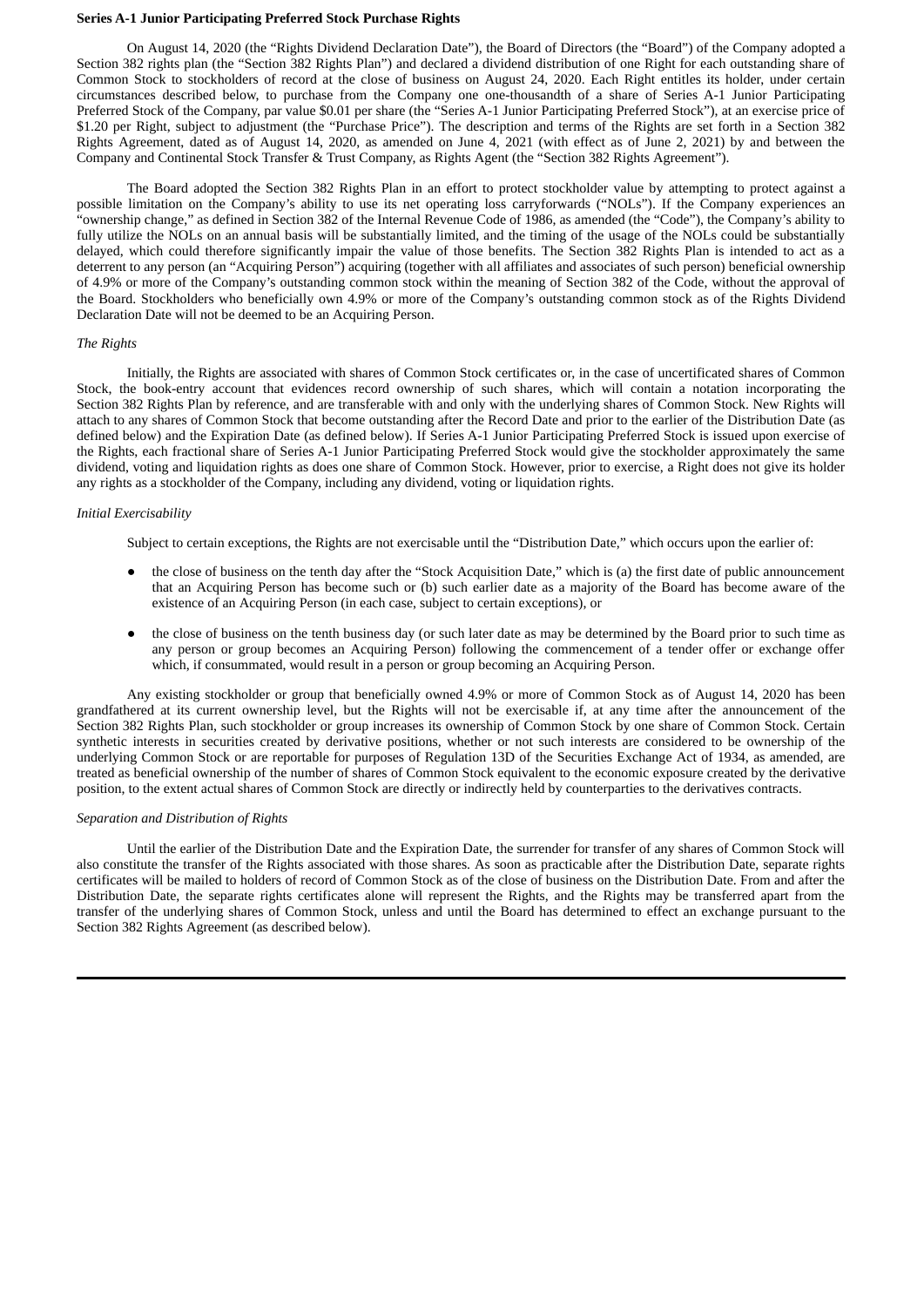#### *Expiration Date*

The Section 382 Rights Agreement will expire on the earliest of the following:

- the close of business on June 2, 2024 (the "Final Expiration Date");
- the redemption of the Rights;
- the exchange of the Rights;
- the close of business on the effective date of the repeal of Section 382 of the Code or any successor statute if the Board determines that the Section 382 Rights Agreement is no longer necessary or desirable for the preservation of certain tax benefits; or
- the close of business on the first day of a taxable year to which the Board determines that no tax benefits may be carried forward.

#### *"Flip-In" Event*

In the event that a person becomes an Acquiring Person (a "Flip-in Event"), each holder of a Right, other than Rights that are or, under certain circumstances, were beneficially owned by the Acquiring Person (which will thereupon become void), will, from and after the Distribution Date, have the right to receive, upon exercise of a Right and payment of the Purchase Price, a number of shares of Common Stock having a market value of two times the Purchase Price.

For example, at an exercise price of \$1.20 per Right, each Right not owned by an Acquiring Person (or certain related parties) following a Flip-in Event will entitle its holder to purchase \$2.40 worth of shares of Common Stock for \$1.20. If the Common Stock at the time of exercise had a market value per share of \$0.20, the holder of each valid Right would be entitled to purchase twelve shares of Common Stock for \$1.20.

However, Rights are not exercisable following the occurrence of a person becoming an Acquiring Person until such time as the Rights are no longer redeemable by the Company (as described below).

### *"Flip-Over" Event*

In the event that, at any time following the Stock Acquisition Date, any of the following occurs (each, a "Flip-over Event"):

- The Company consolidates with, or merges with and into, any other entity, and the Company is not the continuing or surviving entity;
- Any entity engages in a share exchange with or consolidates with, or merges with or into, the Company, and the Company is the continuing or surviving entity and, in connection with such share exchange, consolidation or merger, all or part of the outstanding shares of Common Stock are changed into or exchanged for stock or other securities of any other entity or cash or any other property; or
- The Company sells or otherwise transfers, in one transaction or a series of related transactions, fifty percent (50%) or more of the Company's assets, cash flow or earning power,

each holder of a Right (except Rights which previously have been voided as described above) will have the right to receive, upon exercise, common stock of the acquiring company having a value equal to two times the exercise price of the Right.

#### *Preferred Share Provisions*

Each share of Series A-1 Junior Participating Preferred Stock, if issued: will not be redeemable, will entitle the holder thereof, when, as and if declared, to quarterly dividend payments equal to the greater of \$1.20 per share and 1,000 times the amount of all cash dividends plus 1,000 times the amount of non-cash dividends or other distributions paid on one share of Common Stock, will entitle the holder thereof to receive \$1,200 plus accrued and unpaid dividends per share upon liquidation, will have the same voting power as 1,000 shares of Common Stock and, if shares of Common Stock are exchanged via merger, consolidation or a similar transaction, will entitle the holder thereof to a per share payment equal to the payment made on 1,000 shares of Common Stock.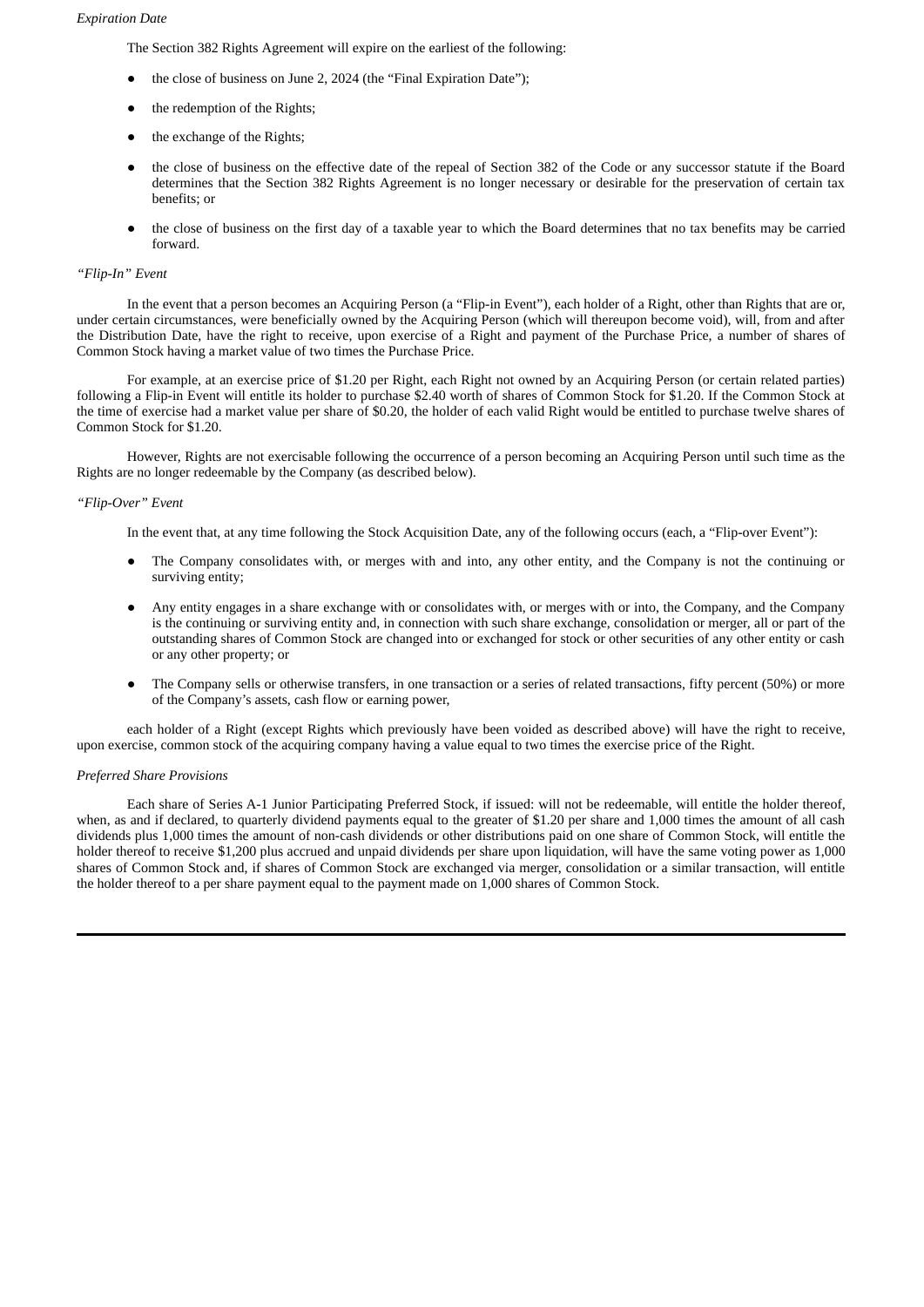#### *Exempted Persons and Exempted Transactions*

The Board recognizes that there may be instances when an acquisition of shares of Common Stock that would cause a stockholder to become an Acquiring Person may not jeopardize or endanger in any material respect the availability of the NOLs to the Company. Accordingly, the Section 382 Rights Agreement provides that the following "Exempted Persons" cannot become an Acquiring Person:

- The Company or any of its subsidiaries;
- Any officer, director or employee of the Company or any of its subsidiaries solely in respect of such person's status or authority as such;
- Any employee benefit plan of the Company or any of its subsidiaries or any entity or trustee holding (or acting in a fiduciary capacity in respect of) shares of capital stock of the Company for or pursuant to the terms of any such plan, or for the purpose of funding other employee bene-fits for employees of the Company or any of its subsidiaries; and
- Any other person (together with all of its affiliates and associates) whose beneficially ownership of 4.9% or more of the then outstanding shares of Common Stock will not jeopardize or endanger the availability to the Company of any tax benefit, as determined by the Board in its sole discretion prior to the time any person becomes an Acquiring Person; provided, however, that the Board can revoke such person's "Exempted Person Status" if it subsequently makes a contrary determination regarding whether the person jeopardizes or endangers the availability of any tax benefit to the Company.

Additionally, the Section 382 Rights Agreement provides that an "Exempted Transaction," as determined by the Board, cannot result in a person becoming an Acquiring Person.

#### *Redemption*

At any time prior to the earlier of (1) the Stock Acquisition Date and (2) the Final Expiration Date, the Company may redeem the Rights in whole, but not in part, at a price of \$0.01 per Right (the "Redemption Price") (subject to adjustment). The redemption of the Rights may be made effective at such time, on such basis and with such conditions as the Board in its sole discretion may establish. Immediately upon any redemption of the Rights (or such later time as the Board may establish), the Right to exercise the Rights will terminate, and the only right of the holders of Rights will be to receive the Redemption Price for each Right so held.

#### *Exchange*

At any time after any person or group becomes an Acquiring Person and prior to the acquisition by the Acquiring Person of 50% or more of the outstanding shares of Common Stock, the Board may exchange the Rights (other than Rights that are void), in whole or in part, at an exchange ratio equal to (i) a number of shares of Common Stock per Right with a value equal to the spread between the value of the number of shares of Common Stock for which the Rights may then be exercised and the Purchase Price or (ii) if prior to the acquisition by the Acquiring Person of 50% or more of the then-outstanding shares of Common Stock, one share of Common Stock per Right (subject to adjustment). Immediately upon an exchange of any Rights, the right to exercise such Rights will terminate and the only right of the holders of Rights will be to receive the number of shares of Common Stock equal to the number of such Rights held by such holder multiplied by an exchange ratio.

#### *Anti-Dilution Provisions*

The Board may adjust the Purchase Price of the Series A-1 Junior Participating Preferred Stock, the number of shares of Series A-1 Junior Participating Preferred Stock issuable and the number of outstanding Rights to prevent dilution that may occur as a result of certain events, including among others, a share dividend, a share split or a reclassification of the Series A-1 Junior Participating Preferred Stock or of the Common Stock. With certain exceptions, no adjustments to the Purchase Price will be required until cumulative adjustments amount to at least 1% of the Purchase Price.

#### *Amendments*

Prior to the Distribution Date, the Board may supplement or amend any provision of the Section 382 Rights Agreement in any respect without the approval of the holders of the Rights. From and after the Distribution Date, no amendment can materially adversely affect the interests of the holders of the Rights (excluding the interests of any Acquiring Person).

#### *Other Provisions of Our Certificate and By-Laws and State Law Provisions That May Have Anti-Takeover Effects*

#### **Advance Notice Provisions**

Our By-Laws provide that a stockholder must notify us in writing, within timeframes specified in the By-Laws, of any stockholder nomination of a director and of any other business that the stockholder intends to bring at a meeting of stockholders.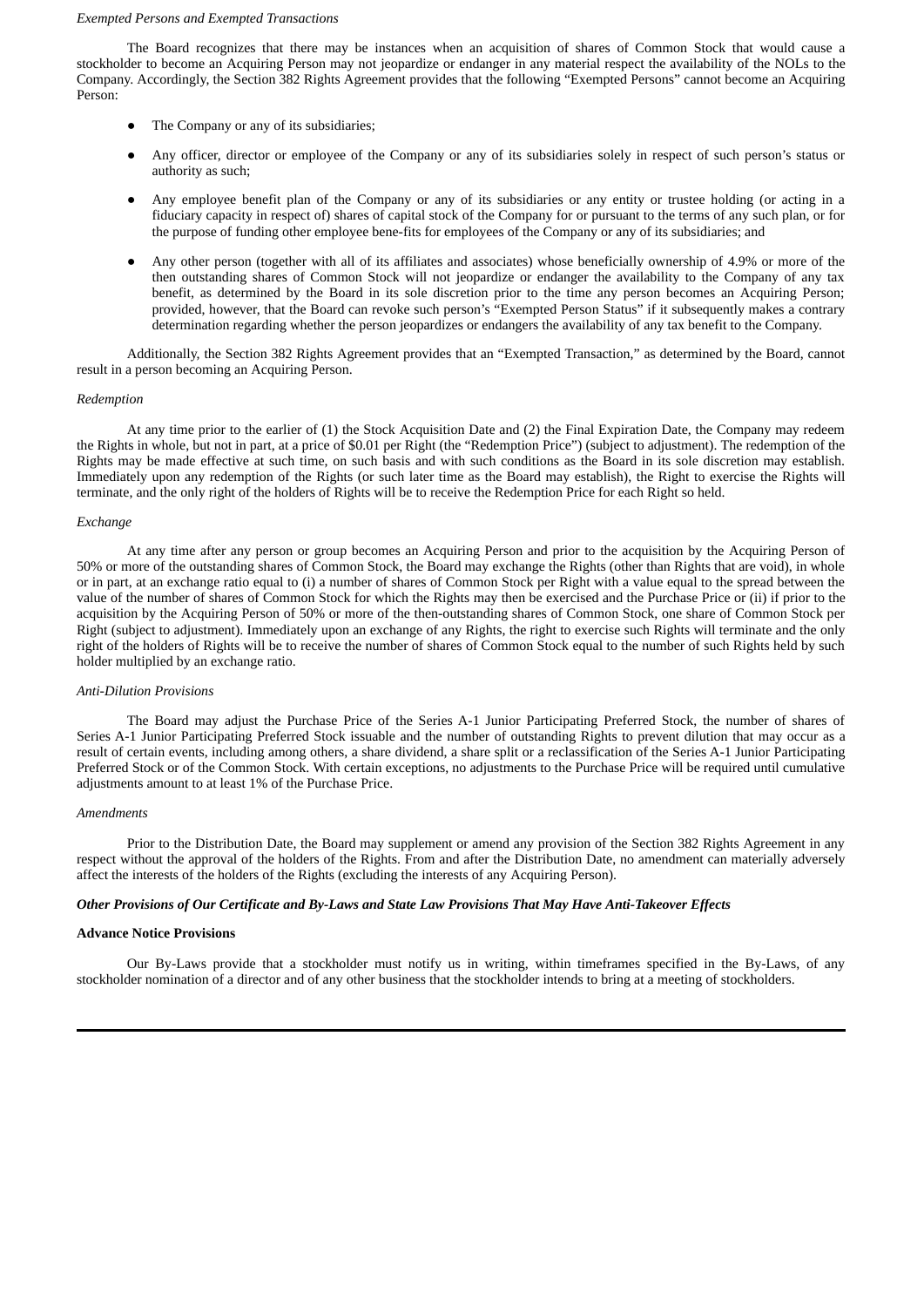#### **Amendments to Bylaws**

Our Certificate and By-Laws provide that our By-Laws may be amended by our Board or by vote of the holders of the shares entitled to vote in the election of directors.

### **Changes to Board and Vacancies**

Our By-Laws provide that directors may be removed only for cause by the affirmative vote of the holders of a majority of the shares then entitled to vote at an election of directors. The By-Laws also provide that the number of directors may be increased or decreased, within established limits, by affirmative vote of a majority of the whole Board. Under our Certificate, any vacancy on the Board, however occurring, including a vacancy resulting from an enlargement of the Board, may only be filled by vote of a majority of the directors then in office, whether or not a quorum.

#### **State Law Provisions**

In general, Section 203 of the DGCL prohibits a Delaware corporation with a class of voting stock listed on a national securities exchange or held of record by 2,000 or more shareholders from engaging in a business combination with an interested stockholder (generally, the beneficial owner of 15% or more of the corporation's outstanding voting stock) for three years following the time the stockholder became an interested stockholder, unless, prior to that time: (1) the corporation's board of directors approved either the business combination or the transaction that resulted in the stockholder becoming an interested stockholder, (2) at least two-thirds of the outstanding shares not owned by that interested stockholder approve the business combination, or (3) upon becoming an interested stockholder, that stockholder owned at least 85% of the outstanding shares, excluding those held by officers, directors and some employee stock plans. A "business combination" includes a merger, asset sale, or other transaction resulting in a financial benefit, other than proportionately as a stockholder, to the interested stockholder.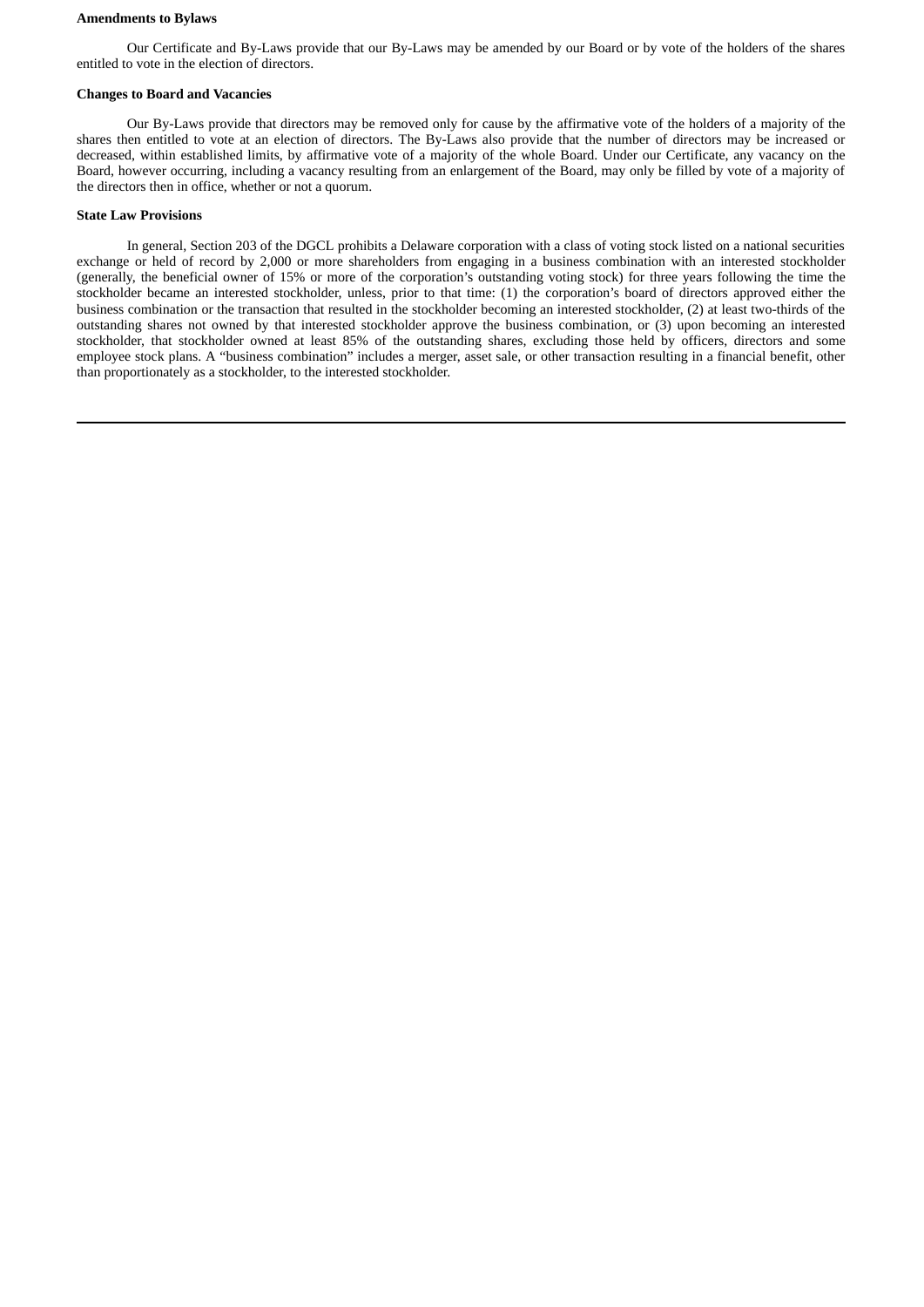## **FIRST AMENDMENT TO THE**

# **SECOND AMENDED AND RESTATED BY-LAWS**

## **OF**

# **ENZON PHARMACEUTICALS, INC.**

<span id="page-49-0"></span>On February 24, 2022, the Board of Directors of Enzon Pharmaceuticals, Inc., a Delaware corporation (the "Corporation"), unanimously approved and adopted the following amendment to the Corporation's Second Amended and Restated By-Laws (the "By-Laws") to be effective immediately:

1. Section 3.2 of the By-Laws is deleted in its entirety and replaced with the following:

The Board shall consist of at least one but no more than fifteen directors, the exact number of directors to be determined from time to time by resolution adopted by affirmative vote of a majority of the whole Board and such exact number shall be two until otherwise determined by resolution adopted by affirmative vote of a majority of the whole Board. As used in this Article 3, the term "**whole Board**" means the total number of directors which the Corporation would have if there were no vacancies.

2. Except as set forth herein, all other provisions of the By-Laws shall remain in full force and effect.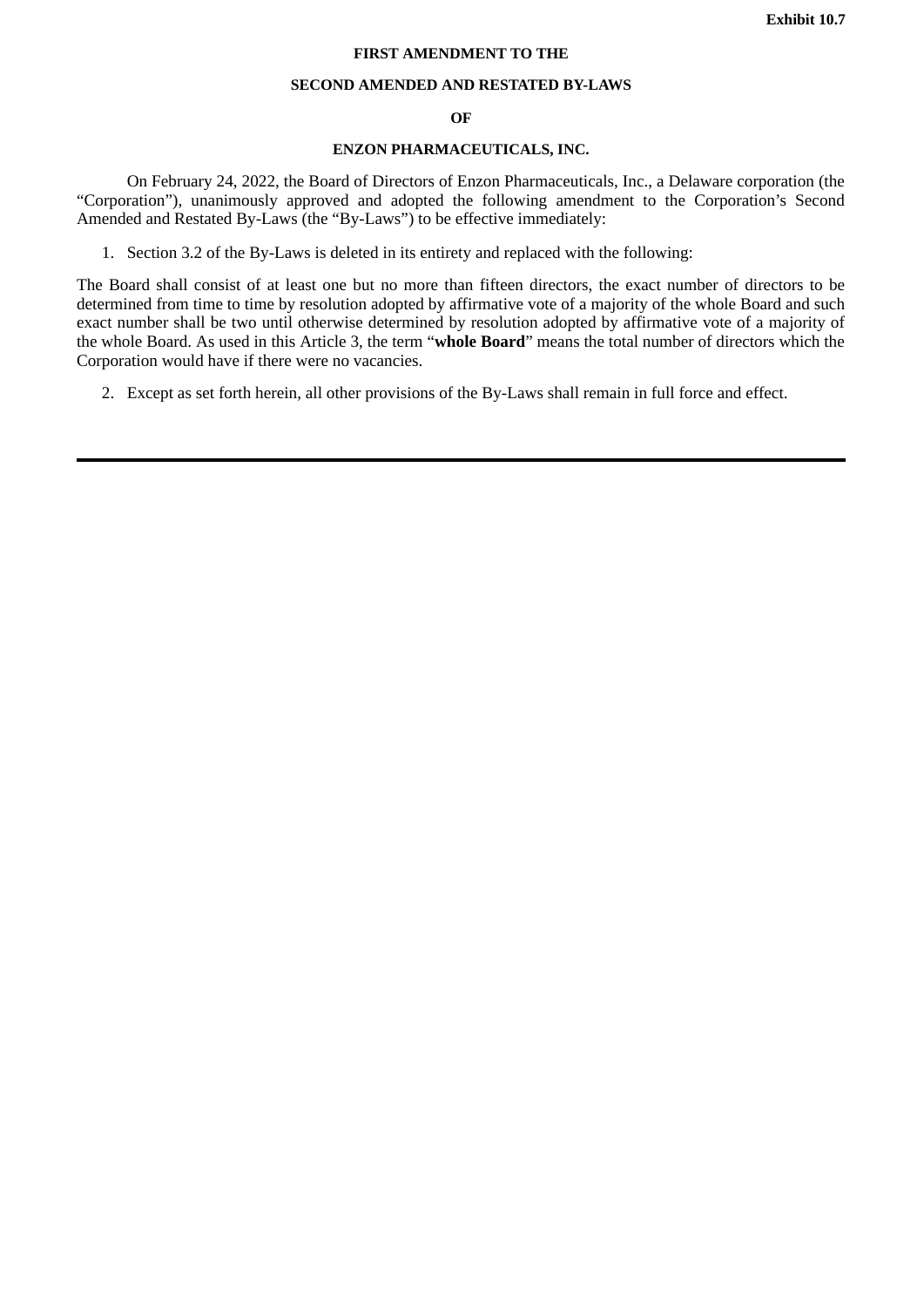# **ENZON PHARMACEUTICALS, INC.**

Subsidiaries of Registrant

SCA Ventures, Inc.

<span id="page-50-0"></span>**Subsidiary State or Other Jurisdiction of Incorporation**<br> **SCA** Ventures, Inc. Delaware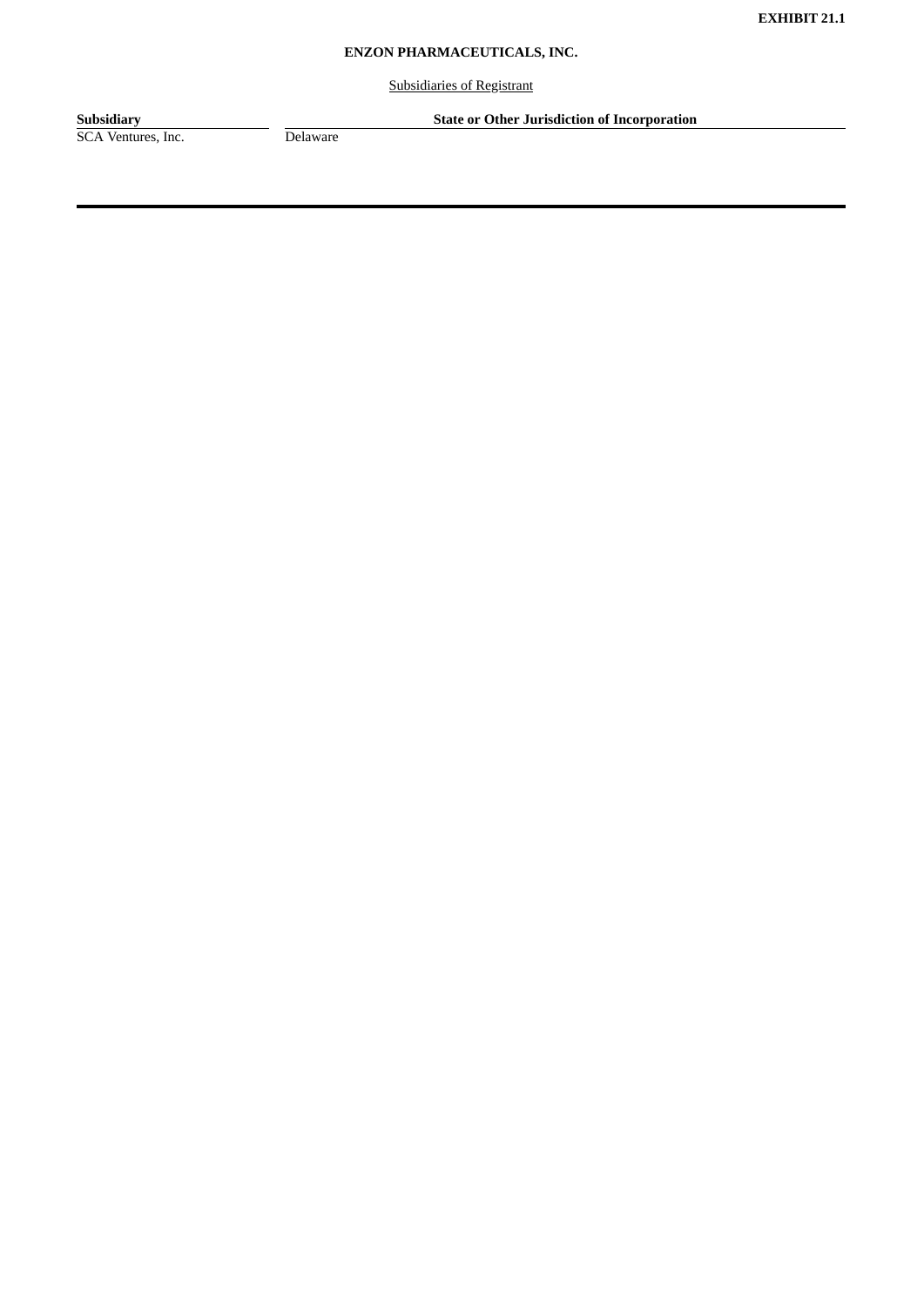## <span id="page-51-0"></span>**CONSENT OF INDEPENDENT REGISTERED PUBLIC ACCOUNTING FIRM**

We consent to the incorporation by reference in the Registration Statements of Enzon Pharmaceutical Inc. and Subsidiaries on Form S-1 (No. 333-250031) of our report dated February 25, 2022, on our audits of the consolidated financial statements as of year ended December 31, 2021 and December 31, 2020 and for each of the years then ended, which report is included in this Annual Report on Form 10-K to be filed on or about February 25, 2022.

/s/ EisnerAmper LLP

EISNERAMPER LLP Philadelphia, Pennsylvania February 25, 2022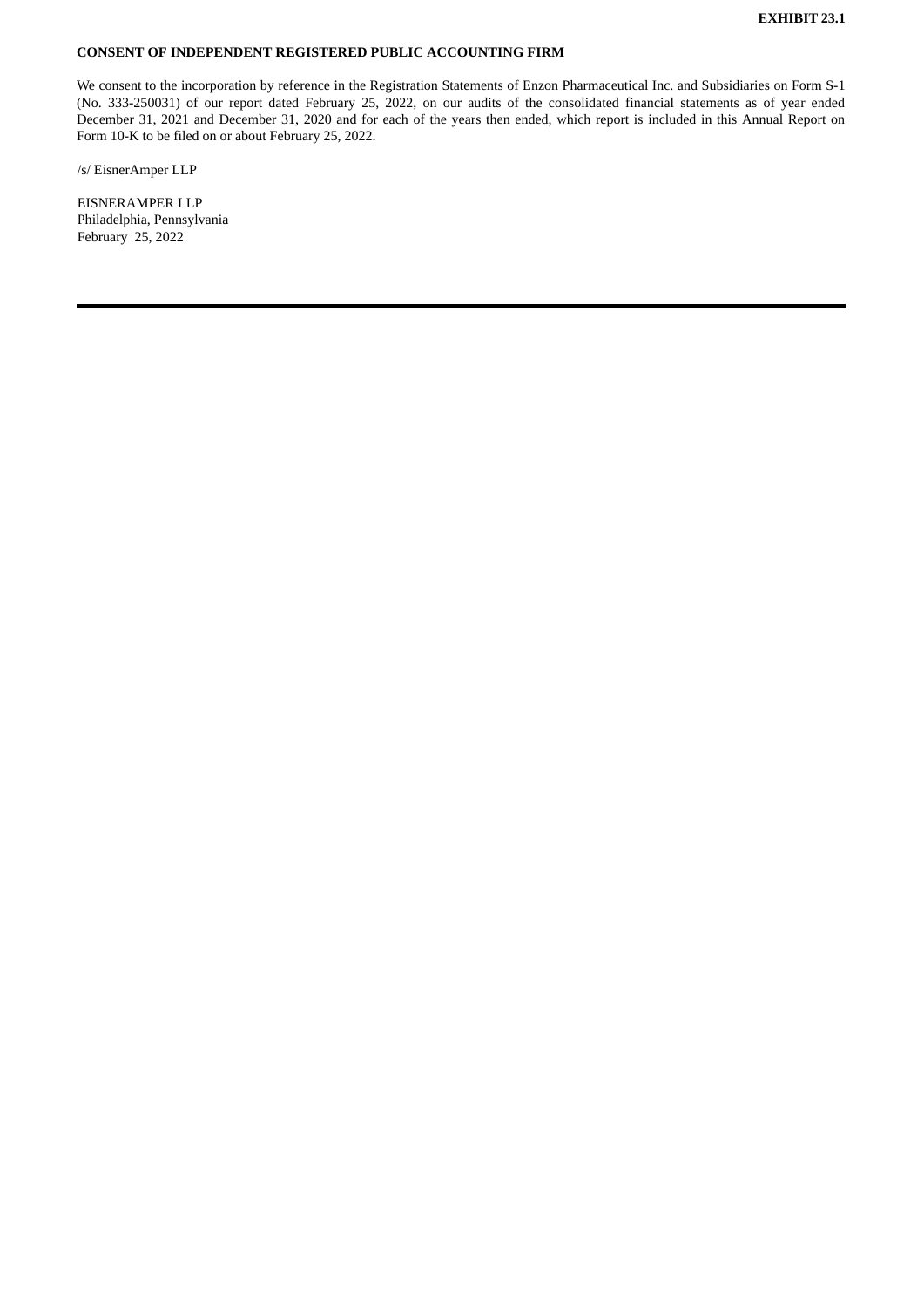## **CERTIFICATION PURSUANT TO SECTION 302 OF THE SARBANES-OXLEY ACT OF 2002**

- <span id="page-52-0"></span>I, Richard L. Feinstein, certify that:
	- 1. I have reviewed this Annual Report on Form 10-K for the fiscal year ended December 31, 2021 of Enzon Pharmaceuticals, Inc.
	- 2. Based on my knowledge, this report does not contain any untrue statement of a material fact or omit to state a material fact necessary to make the statements made, in light of the circumstances under which such statements were made, not misleading with respect to the period covered by this report;
	- 3. Based on my knowledge, the financial statements, and other financial information included in this report, fairly present in all material respects the financial condition, results of operations and cash flows of the registrant as of, and for, the periods presented in this report;
	- 4. I am responsible for establishing and maintaining disclosure controls and procedures (as defined in Exchange Act Rules 13a-15(e) and 15d-15(e)) and internal control over financial reporting (as defined in Exchange Act Rules 13a-15(f) and 15d-15(f)) for the registrant and have:
		- (a) designed such disclosure controls and procedures, or caused such disclosure controls and procedures to be designed under my supervision, to ensure that material information relating to the registrant, including its consolidated subsidiaries, is made known to us by others within those entities, particularly during the period in which this report is being prepared;
		- (b) designed such internal control over financial reporting, or caused such internal control over financial reporting to be designed under my supervision, to provide reasonable assurance regarding the reliability of financial reporting and the preparation of financial statements for external purposes in accordance with generally accepted accounting principles;
		- (c) evaluated the effectiveness of the registrant's disclosure controls and procedures and presented in this report my conclusions about the effectiveness of the disclosure controls and procedures, as of the end of the period covered by this report based on such evaluation; and
		- (d) disclosed in this report any change in the registrant's internal control over financial reporting that occurred during the registrant's most recent fiscal quarter (the registrant's fourth fiscal quarter in the case of an annual report) that has materially affected, or is reasonably likely to materially affect, the registrant's internal control over financial reporting; and
	- 5. I have disclosed, based on my most recent evaluation of internal control over financial reporting, to the registrant's auditors and the audit committee of the registrant's board of directors (or persons performing the equivalent functions):
		- (a) All significant deficiencies and material weaknesses in the design or operation of internal control over financial reporting which are reasonably likely to adversely affect the registrant's ability to record, process, summarize and report financial information; and
		- (b) Any fraud, whether or not material, that involves management or other employees who have a significant role in the registrant's internal control over financial reporting.

February 25, 2022 /s/ Richard L. Feinstein

Richard L. Feinstein Chief Executive Officer, Chief Financial Officer and Secretary (Principal Executive Officer and Principal Financial Officer)